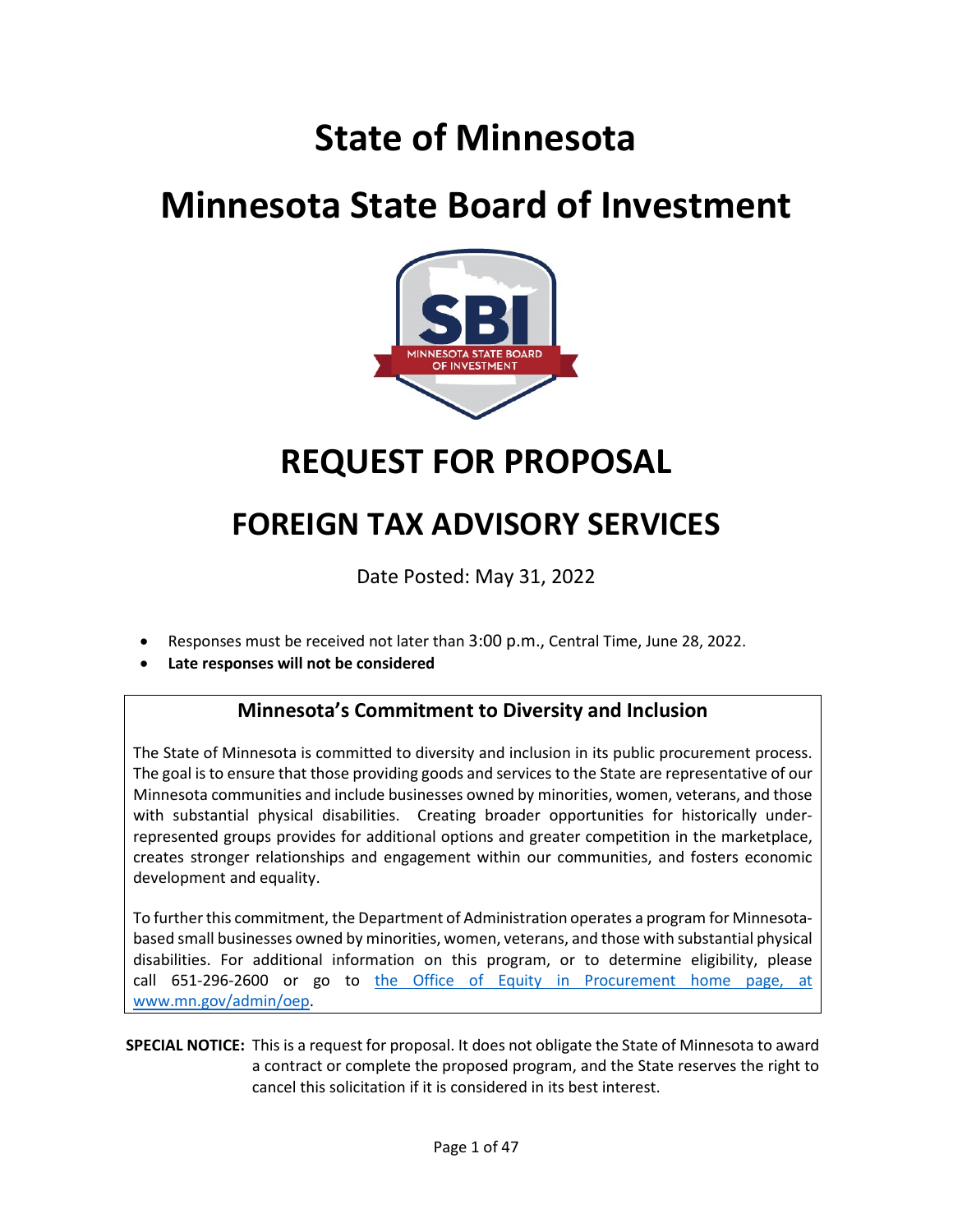## **TABLE OF CONTENTS**

### **Solicitation Content**

| SECTION 3 - PROPOSAL INSTRUCTIONS AND ADDITIONAL INFORMATION11 |  |
|----------------------------------------------------------------|--|
|                                                                |  |
|                                                                |  |
|                                                                |  |

### **Solicitation Attachments**

- Attachment A: Markets Currently Open for SBI Investment Managers
- Attachment B: Responder Declarations
- Attachment C: Exceptions to State's Terms and Conditions
- Attachment D: Responder Forms
	- o Veterans Preference Form
	- o Workforce Certification
	- o Equal Pay Certificate Form

### **Sample Contract**

- Exhibit A: Contract Terms
- Exhibit B: Insurance Requirements
- Exhibit C: Specifications, Duties, and Scope of Work
- Exhibit D: Pricing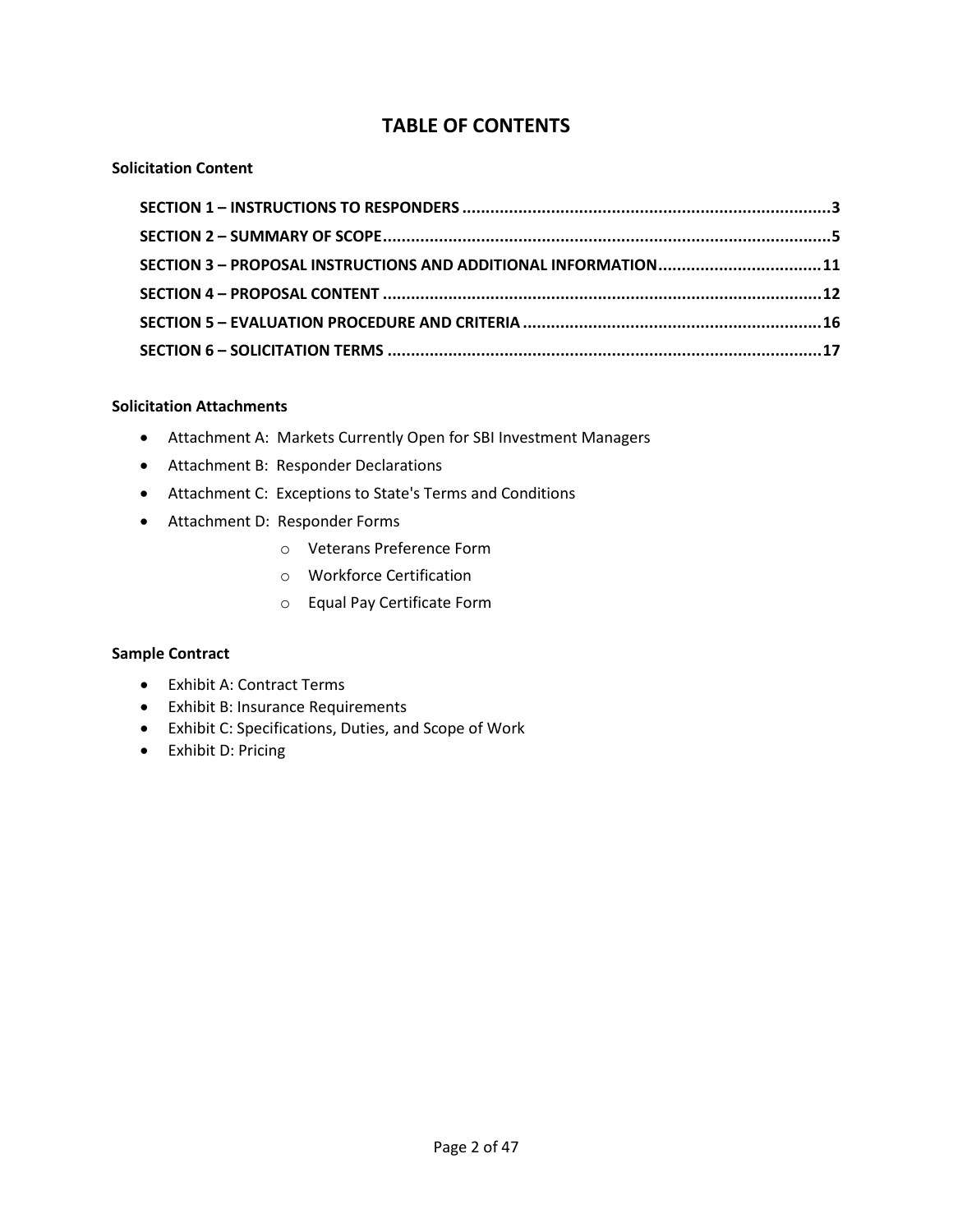### **SECTION 1 – INSTRUCTIONS TO RESPONDERS**

<span id="page-2-0"></span>

| <b>Steps for</b>                          | Follow the steps below to complete your response to this Solicitation:                                                                                                                                                                                                                                                        |  |
|-------------------------------------------|-------------------------------------------------------------------------------------------------------------------------------------------------------------------------------------------------------------------------------------------------------------------------------------------------------------------------------|--|
| <b>Completing</b><br><b>Your Response</b> | Step 1: Read the solicitation documents and ask questions, if any<br>Step 2: Write your response<br>Step 3: Submit your response                                                                                                                                                                                              |  |
| Incomplete<br><b>Submittals</b>           | A response must be submitted along with any required additional<br>documents. Incomplete responses that materially deviate from the required<br>format and content may be rejected.                                                                                                                                           |  |
|                                           | STEP 1 - READ THE SOLICITATION DOCUMENT & ASK QUESTIONS, IF ANY                                                                                                                                                                                                                                                               |  |
| <b>How to Ask</b><br><b>Questions</b>     | The contact person for questions is:<br>Paul Anderson<br>Director, Financial Services and Operations<br>Minnesota State Board of Investment<br>acctg.sbi@state.mn.us<br>Questions should be emailed to the contact by June 7, 2022.<br>Other personnel are not authorized to answer questions regarding this<br>Solicitation. |  |

### STEP 2 – WRITE YOUR RESPONSE

The Proposal Content section is in Section 4. Prepare a written response and supply all requested content. Responses should address the requested information and documents detailed in Section 4. DO NOT INCLUDE Non-Public/Trade Secret data (as defined by Minn. Stat. § 13.37).

### **Review, sign, and include the Responder Declarations with your response**.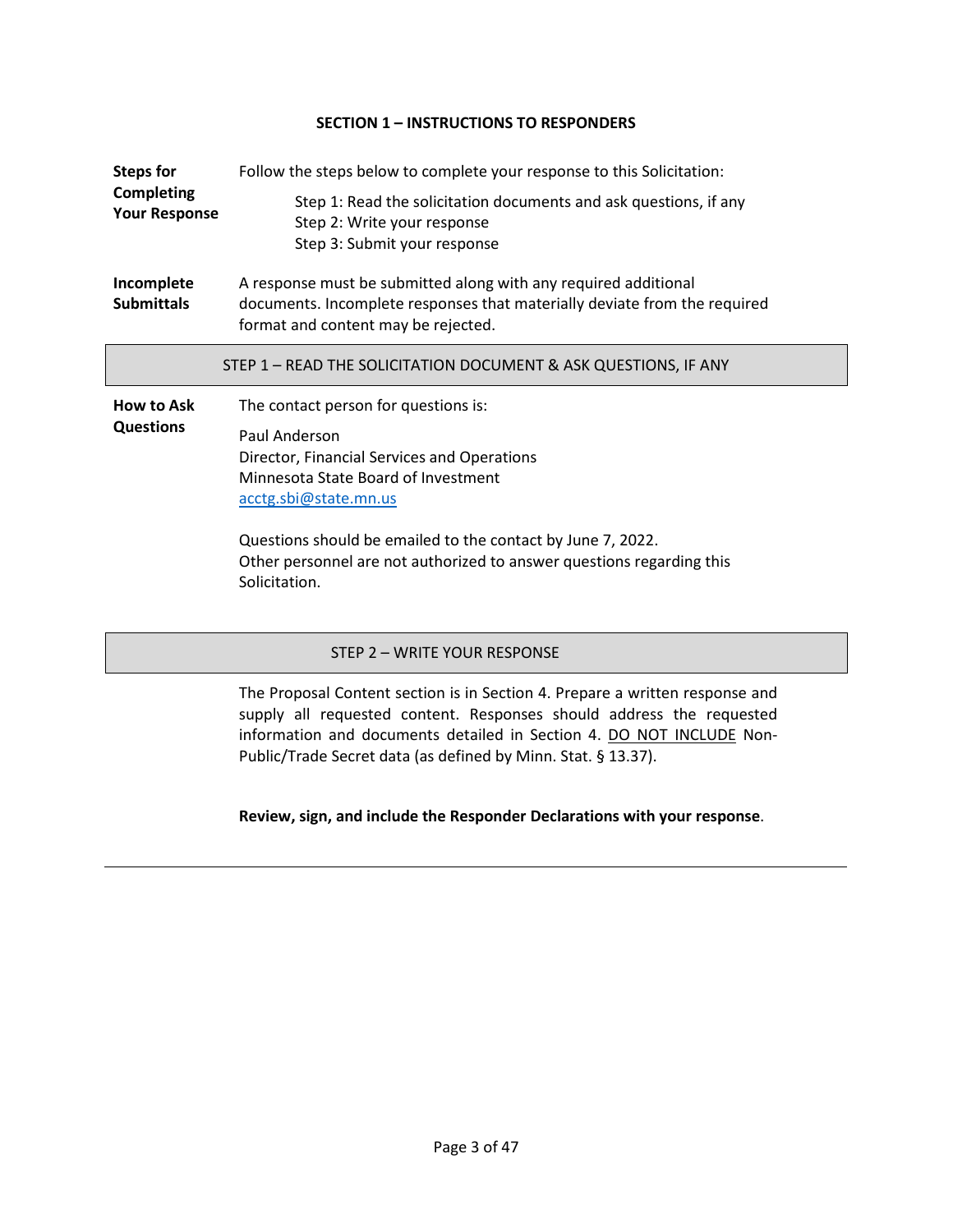### STEP 3 –SUBMIT YOUR RESPONSE

#### **Where to Send Your Response** Please submit your response via PDF attached to an email t[o acctg.sbi@state.mn.us.](mailto:acctg.sbi@state.mn.us)

Proposal submissions are due electronically (emailed) and must be received no later than 3:00 P.M. Central Time, June 28, 2022. **Late responses will not be considered.**

Cost proposals should be submitted as a separate document/attachment from your technical responses. Do not include any cost information in the technical proposal part of your response.

All submitters who meet the June 28, 2022 deadline are also required to provide one bound hard copy and two electronic copies on a flash/thumb drive (one formatted in Microsoft Word and one PDF) of the proposal within five business days of the June 28, 2022 deadline at the following address:

Minnesota State Board of Investment 60 Empire Drive, Suite 355 Saint Paul, MN 55103-3555

Hard copies of the proposals are to be sealed in mailing envelopes or packages with the responder's name and address written on the outside. Provide one copy of the cost detail in a separately sealed envelope clearly marked on the outside "Fee Proposal" along with the responder's name.

All costs associated with producing and submitting a response to this RFP will be borne by the responder. By submitting a response, responder is making a binding legal offer for the period of time set forth below in Section 4.

<span id="page-3-0"></span>**Late responses will not be considered.** Emailed responses received after 3:00 P.M. Central Time, June 28, 2022 will not be considered, even if errors or delays were caused by issues outside of responders' control.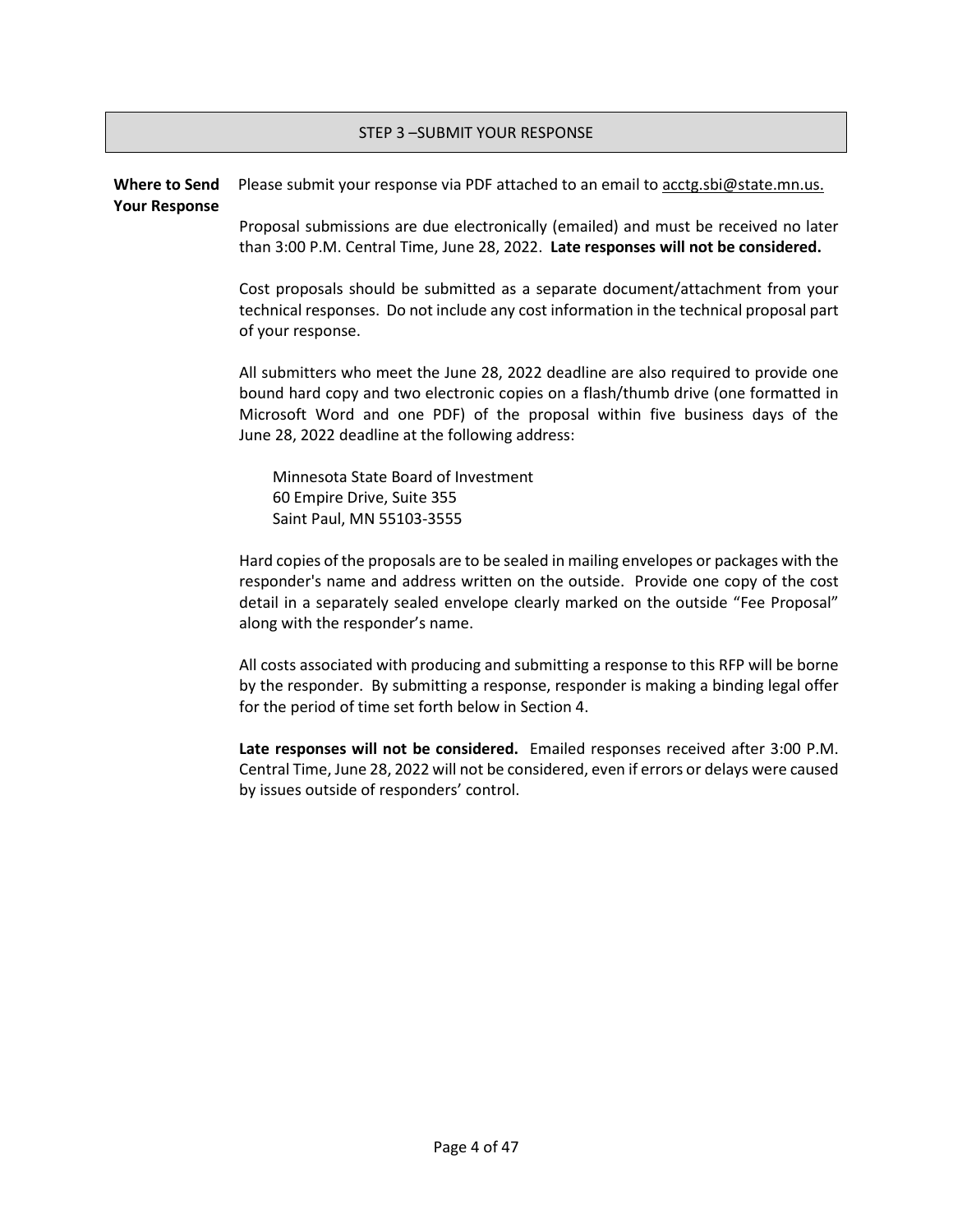#### **SECTION 2 – SUMMARY OF SCOPE**

#### **I. INTRODUCTION**

The Minnesota State Board of Investment (SBI) is charged with the investment of approximately \$135.7 billion for the State of Minnesota and related constituents as of December 31, 2021. Of this amount, \$94.1 billion represents retirement funds, which the SBI invests on behalf of various state and local governmental employees. The remainder of the assets are made up of defined contribution assets, tax advantaged savings plans, trust funds and State Cash Accounts.

As approved by Board, the SBI has contracted with a number of investment management firms that invest in Non-U.S. markets to manage its pension assets. Accordingly, certain investments in public equity securities, public fixed income securities as well as private equity and debt funds have been or will be made in a range of foreign countries, including countries such as India, China, Taiwan, Romania and Mexico which have unique tax requirements. As a foreign institutional investor in such circumstances, the SBI is often required to appoint a local tax consultant responsible for the calculation of capital gains tax liability, preparation of annual tax returns, interacting with local tax authorities and performing such other duties as may be required in respective markets by rule, regulation or law.

The SBI is seeking a single U.S. foreign tax advisor, with a wide range of emerging markets local offices, to act as the SBI's local agent and its sole point of contact. Specifically, the U.S. foreign tax advisor would be required to appoint one U.S. entity to act as liaison between SBI staff and the vendor's local offices.

The SBI is therefore seeking proposals from qualified U.S. Certified Public Accounting Firms who can provide tax consultant services in accordance with the specifications indicated in this Request for Proposal (RFP).

The SBI is issuing this RFP to comply with State law which requires all contracts be re-bid every five years. The SBI is open to new and creative approaches and encourages foreign tax advisory consulting organizations to respond to this RFP.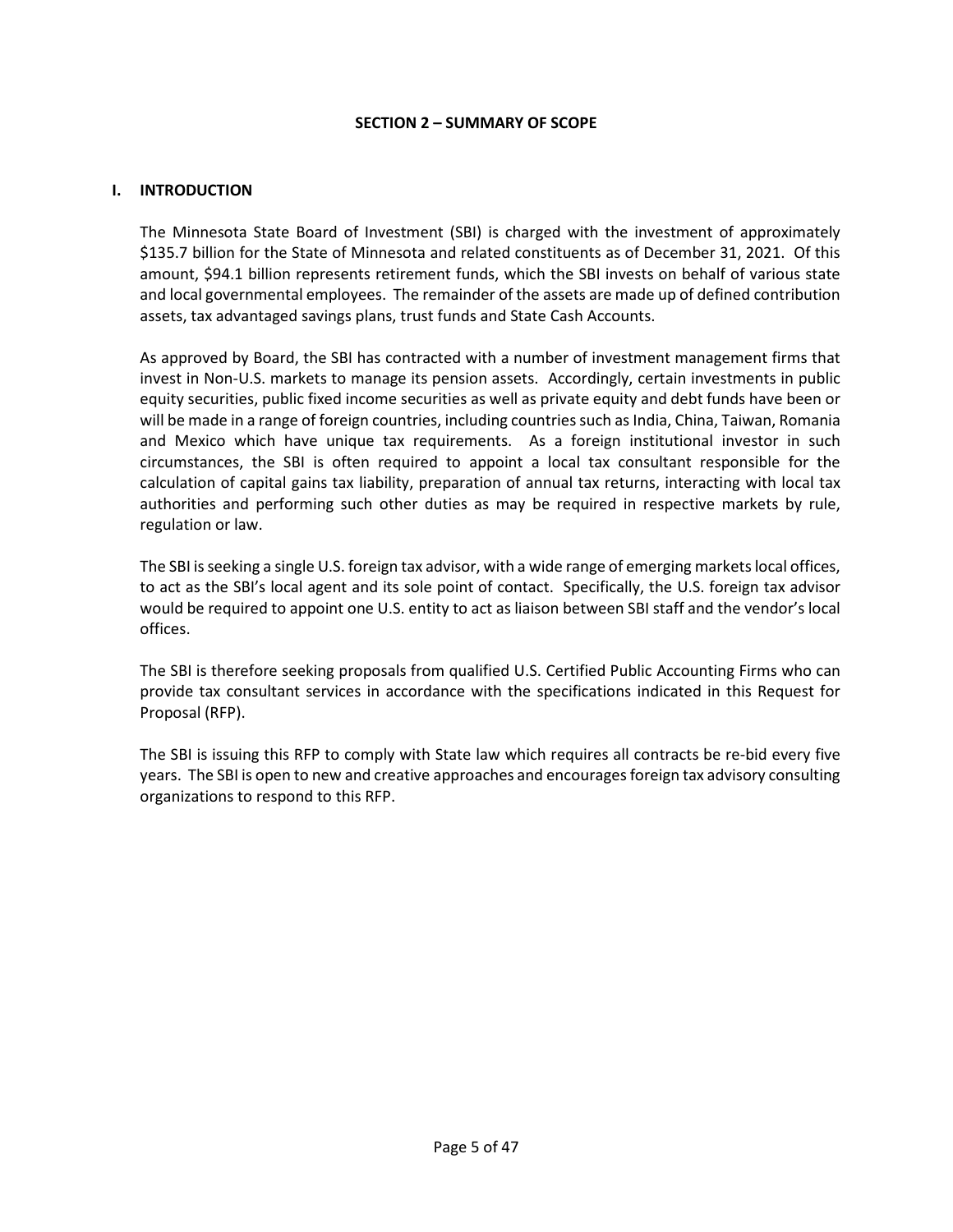### **II. BACKGROUND REGARDING THE SBI**

#### A. **Legal Authorization**

The SBI was created pursuant to Article XI, Section 8, of the Minnesota Constitution for the purpose of "administering and directing the investment of all state funds." Statutory provisions relating to fiduciary responsibility, portfolio composition, and the types of securities in which the SBI may legally invest are set forth in Minnesota Statutes Chapter 11A and 356A (incorporated by reference, a true and correct copy of which can be found at https://www.revisor.mn.gov/pubs/).

#### B. **Composition**

The Minnesota Constitution specifies the membership of the State Board of Investment to be composed of four elected officials: Governor, State Auditor, Secretary of State, and State Attorney General.

#### C. **Funds Invested by the SBI**

The funds invested by the SBI, as of December 31, 2021, are listed below:

|                                         | <b>External or</b>  | <b>Market Value</b> |
|-----------------------------------------|---------------------|---------------------|
| <b>Funds</b>                            | <b>Internal</b>     | (Billions)          |
| <b>Combined Retirement Funds</b>        | (External)          | \$94.1              |
| Fire Plans & Other Public Retirement    | (External)          | 1.1                 |
| <b>Participant Directed Investments</b> | (External)          | 14.5                |
| Non-Retirement Program                  | (External/Internal) | 5.5                 |
| <b>State Cash Accounts</b>              | (Internal)          | 20.5                |
| <b>Total</b>                            |                     | \$135.7             |

#### D. **External and Internal Asset Management**

#### 1. **Externally Managed Assets**

The SBI invests the Combined Retirement Funds in asset class pools of domestic and international equities, fixed income, private market funds that make an equity or debt investment with a private business. These pools are:

- Active Domestic Equity Pool
- Passive Domestic Equity Pools
- International Equity Pool
- Global Equity Pool
- Core/Core Plus Bond Pool
- Return Seeking Fixed Income Pool
- Treasury Protection Pool
- Ladder Bond Pool
- Cash Pool
- Alternative Investment Pools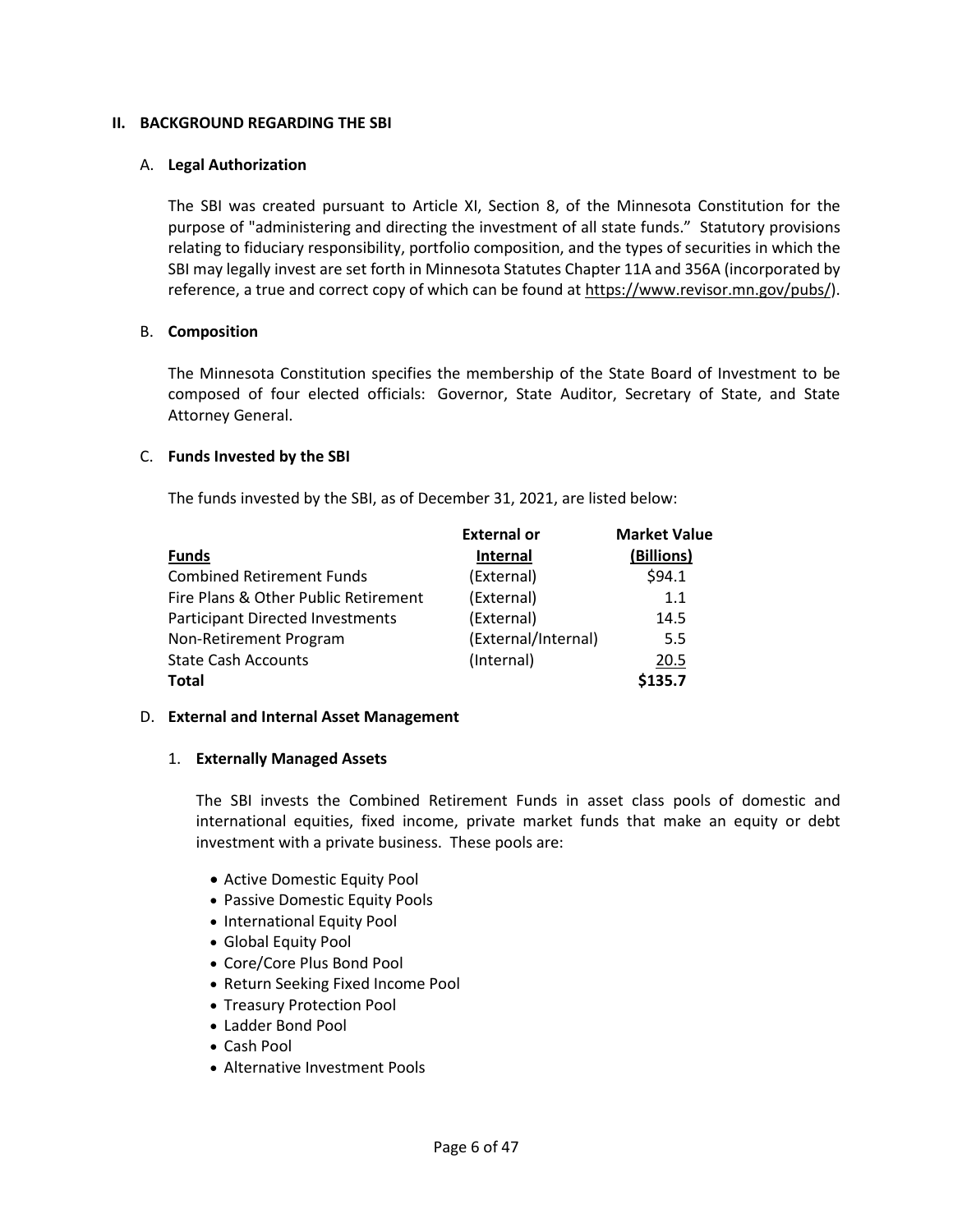The number of funds managed by external investment management companies retained by the Board as of December 31, 2021 are listed below:

| Numbers of     |                                                                                                                          |  |
|----------------|--------------------------------------------------------------------------------------------------------------------------|--|
| Accounts       | <b>Asset Class</b>                                                                                                       |  |
|                | <b>Combined Funds:</b>                                                                                                   |  |
| 18             | Domestic Equity (15 active and 3 passive)                                                                                |  |
| 18             | International Equity (7 active developed, 6 emerging markets, and<br>2 opportunistic; 2 passive, and 1 currency overlay) |  |
| 3              | <b>Global Equity</b>                                                                                                     |  |
| 20             | Fixed Income (5 core/core plus, 9 return seeking, 3 treasury protection,<br>2 laddered bond and 1 cash)                  |  |
| 286            | Private Market Funds (33 Real Estate, 179 Private Equity, 33 Real Assets, and<br>41 Private Credit)                      |  |
| $\overline{2}$ | Private Markets Un-invested S&P mandate (1 cash overlay, 1 physical<br>securities)                                       |  |
|                | <b>Non Retirement Funds:</b>                                                                                             |  |
| 1              | Domestic equity                                                                                                          |  |
| 3              | Fixed income                                                                                                             |  |
| 1              | Cash                                                                                                                     |  |
|                | <b>Participant Directed Investment Program:</b>                                                                          |  |
| $\overline{2}$ | Low Risk Options (1 Stable Value Fund, and 1 Money Market)                                                               |  |
| 11             | Mutual Fund/CIT Options (record keeper, Empower)                                                                         |  |
| 1              | Brokerage Window Option (record keeper, Empower)                                                                         |  |
| 2              | State Sponsored Savings Plans: 529 Plan and 529A Plan (third party program<br>managers)                                  |  |

The SBI uses a master custodian, currently State Street Bank, to provide a variety of administrative and management functions for these assets.

### 2. **Internally Managed Assets**

The state's cash account, excess debt reserve accounts and several non-retirement laddered bond accounts are managed internally. The State's cash account, the Invested Treasurer's Cash (ITC) account, is the largest pool of assets (~\$20 billion) and is internally managed as a single pooled portfolio. The assets of the ITC cash account and the excess debt reserve accounts are custodied at Principal Financial Group, Des Moines, IA. The OPEB laddered bond portfolio is custodied at State Street. One additional non-retirement laddered bond portfolio is scheduled to be funded in 2022; those assets will likely be custodied at State Street.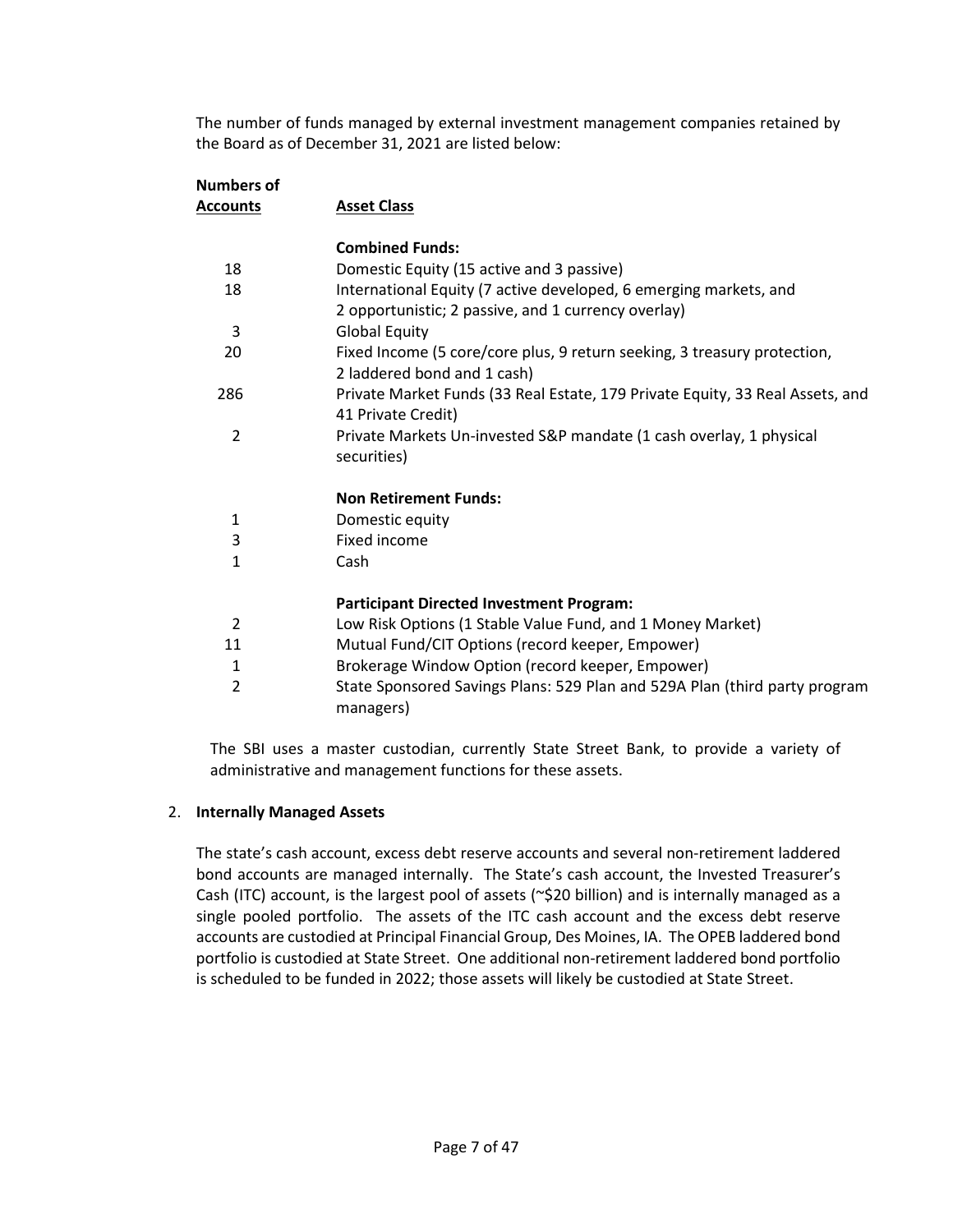### **III. Foreign Tax Advisory Services Overview**

#### **Project Overview**

The Minnesota State Board of Investment (SBI) is charged with the investment of approximately \$135.7 billion for the State of Minnesota and related constituents.

As approved by Board, the SBI has contracted with a number of investment management firms that invest in Non-U.S. markets to manage its pension assets. Accordingly, certain investments in public equity securities, public fixed income securities as well as private equity and debt funds have been or will be made in a range of foreign countries, including countries such as India, China, Taiwan, Romania and Mexico which have unique tax requirements. As a foreign institutional investor in such circumstances, the SBI is often required to appoint a local tax consultant responsible for the calculation of capital gains tax liability, preparation of annual tax returns, interacting with local tax authorities and performing such other duties as may be required in respective markets by rule, regulation or law.

### **GOAL**

The SBI currently utilizes foreign tax advisory services in various countries with a single foreign tax advisory firm. The SBI is seeking a single foreign tax advisory service provider with local offices in a wide range of emerging markets to act as our local agent, as required, across multiple emerging markets. Moreover, it is the SBI's intent to have a sole point of contact with the foreign tax advisor that will act as the liaison between the SBI staff and all of the vendor's local offices.

While the SBI currently utilizes foreign tax advisory services only in India, Taiwan and Romania, the SBI recently expanded its bond program to include broader exposure to emerging markets debt, including local currency debt. In addition, the program's equity managers may seek to expand into additional emerging market and/or frontier countries in the future. Therefore, the SBI is seeking a foreign tax advisor that has capabilities in all emerging markets where the SBI would be required to appoint a local tax consultant for capital gains tax liability computations, preparation of annual tax returns, interacting with local tax authorities and performing such other duties as may be required in respective markets by rule, regulation or law.

### **FOREIGN TAX ADVISOR CONSULTANT RELATIONSHIP**

The selected Foreign Tax Advisor Consultant(s) will report to the Executive Director of the Minnesota State Board of Investment or the Executive Director's designee.

1. Foreign Tax Advisor Tasks

The tax consultant will provide SBI and its representatives, including the Custodian and its subcustodians, and SBI designated pension fund Investment Managers, with ongoing tax consulting and compliance services in relation to its investments made in certain foreign countries with specialized market entrance requirements or tax consultant/tax remittance, through a single point of contact. The sole, foreign tax advisor contact would be required to act as liaison between SBI staff and the vendor's local offices.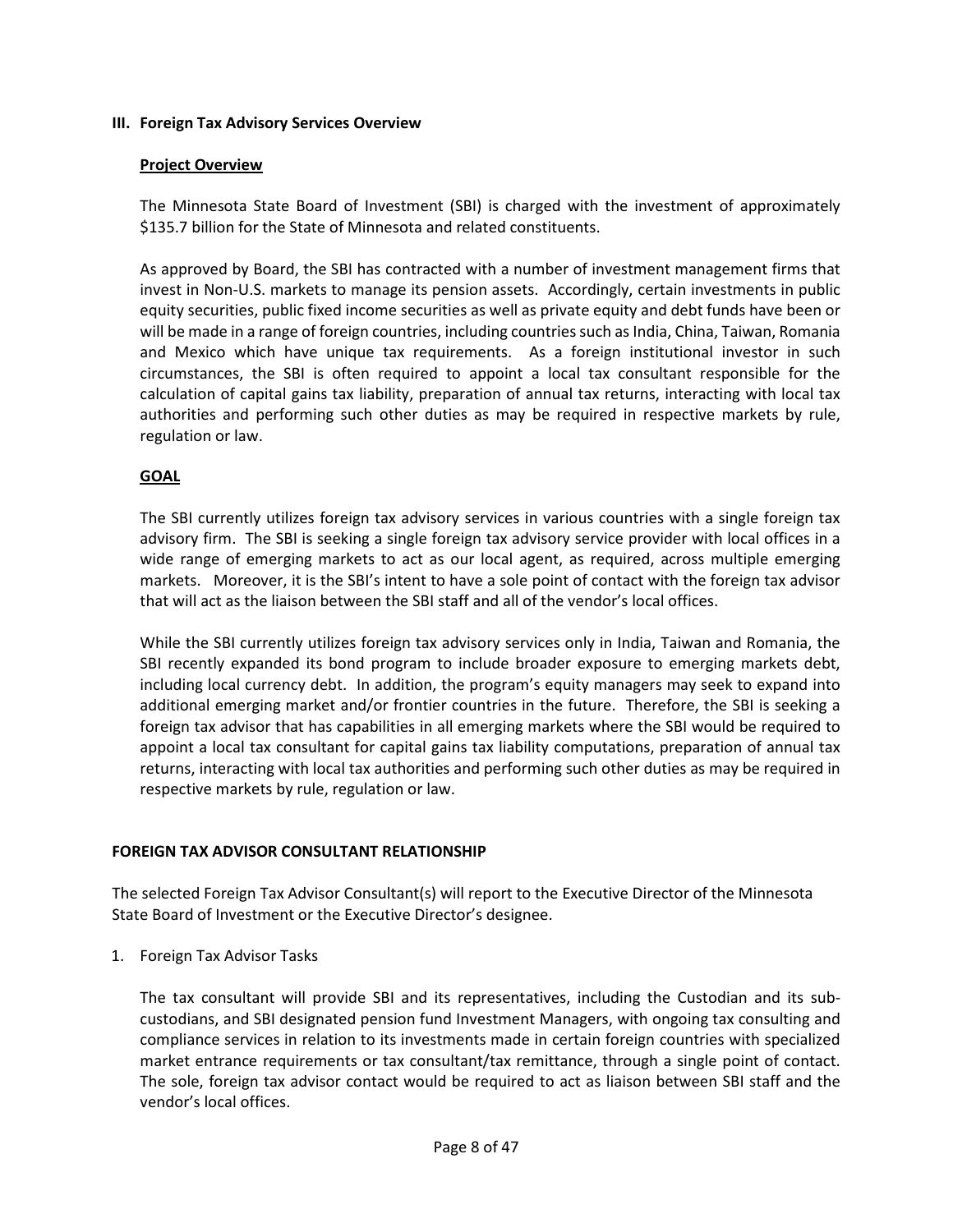While the SBI currently utilizes foreign tax advisory services for its Combined Funds (i.e. Pension Assets) in India, Taiwan and Romania, the SBI anticipates that its need for foreign tax advisory services may expand into additional countries in the future. Therefore, the SBI is seeking a foreign tax advisor that has capabilities in the all emerging markets where the SBI would be required to appoint a local tax consultant for capital gains tax liability computations, preparation of annual tax returns, interacting with local tax authorities and performing such other duties as may be required in respective markets by rule, regulation or law.

The required tasks of the foreign tax advisor are as follows:

### **1.** *Account Opening / Registration Process*

- 1. Prior to entering into a market, provide SBI staff with an overview of tax treatment, regulations and other requirements, if any, with respect to investing in such country;
- 2. As required and as instructed by SBI, apply for a permanent account or tax identification number, and any other requirements, within the foreign country and act as liaison with the applicable tax authorities on related matters;
- 3. Perform other duties, as required, as it relates to the account opening process.

### **2.** *On-going Tax Compliance*

- 1. Where required by market and based upon information provided by the Custodian, the tax consultant will maintain appropriate detailed financial records and prepare statements for the purpose of computing taxes in relation to: all securities transactions that take place in those markets, including but not limited to, purchase and sale trades, including exchange traded derivative contracts and shares underlying Global Depository Receipts or American Depository Receipts; and dividends/interest received from companies and tax payable.
- 2. Issue applicable letters/certificates to SBI, its Investment Managers, and local and master Custodians, indicating exempt dividends, the amount of tax payable, if any, at the time of periodic remittances of funds with respect to proceeds on transfer of securities, including exchange traded derivative contracts and shares underlying Global Depository Receipts or American Depository Receipts, and dividends/interest received.
- 3. Working with local custodians, facilitate deposit of applicable taxes into the appropriate government treasury.
- 4. Perform other duties associated with tax compliance, as required, including informing SBI of all updates to tax policies and procedures in these markets.
- 5. From time to time, the SBI may desire assistance in addressing non-U.S. jurisdiction tax issues in private markets. On a case by case basis, the SBI may request assistance on issues such as withholding, UK FATCA, and CRS.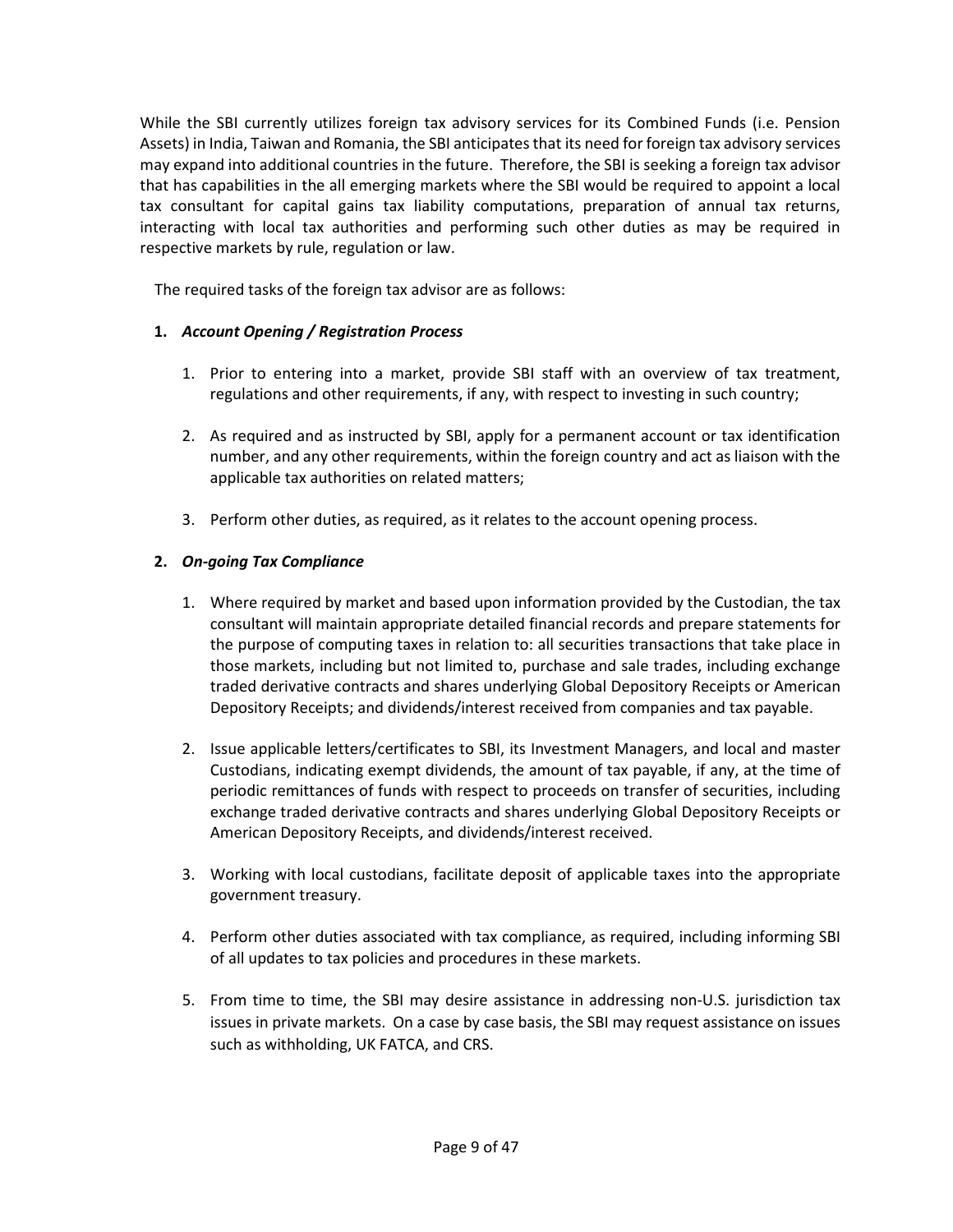### **3.** *Tax filing, assessment and other proceedings*.

- 1. Assist SBI in obtaining income tax registration numbers, etc. as required, if not already obtained.
- 2. Prepare advance tax computations to be sent to SBI, its Investment Managers, and local Custodian at least two weeks prior to filing. The tax computations must include a detailed report to be sent to the designated SBI staff showing the reconciliation of all transactions between the investment manager(s) and the custodian for each country.
- 3. Prepare and provide applicable completed income tax returns on a timely basis for review by SBI and transmit/file the agreed upon tax return signed by SBI to the relevant tax/revenue authorities.
- 4. Pursuant to SBI written authorization, make representations on behalf of SBI before the appropriate tax/revenue authorities during income tax assessment proceedings.
- 5. After approval from SBI, initiate and complete the process to reclaim all excess taxes paid, as required, on behalf of the SBI.
- 6. Review tax assessments order(s), if any, issued to the SBI by the appropriate tax/revenue authorities and advise on appropriate and necessary actions for any assessment or nonassessment notices.
- 7. Advise SBI on actions that may need to be taken to contest any additions made on the assessment(s), including, but not limited to, the need to challenge the assessment through appeal.
- 8. Pursuant to SBI written instructions, make representations on behalf of SBI before the appropriate tax/revenue authorities in response to outstanding tax demands, tax assessments, miscellaneous inquiry or investigation or other non-assessment related notice(s) issued by appropriate tax/revenue authorities.
- 9. Working with local custodians, facilitate deposit of applicable taxes into the appropriate government treasury.

### **4.** *Appeal Proceeding, if any.*

- 1. Assist in preparation of appeals filing with appropriate government authority for SBI's review and send the agreed upon appeal filings for SBI's signature.
- 2. Transmit/file the appeals signed by SBI to appropriate government authority.
- 3. Pursuant to SBI written instructions, make representations on behalf of SBI before the appropriate government authority.
- 4. Assist in the preparation of detailed submissions to the appropriate government authority pursuant to SBI review and approval.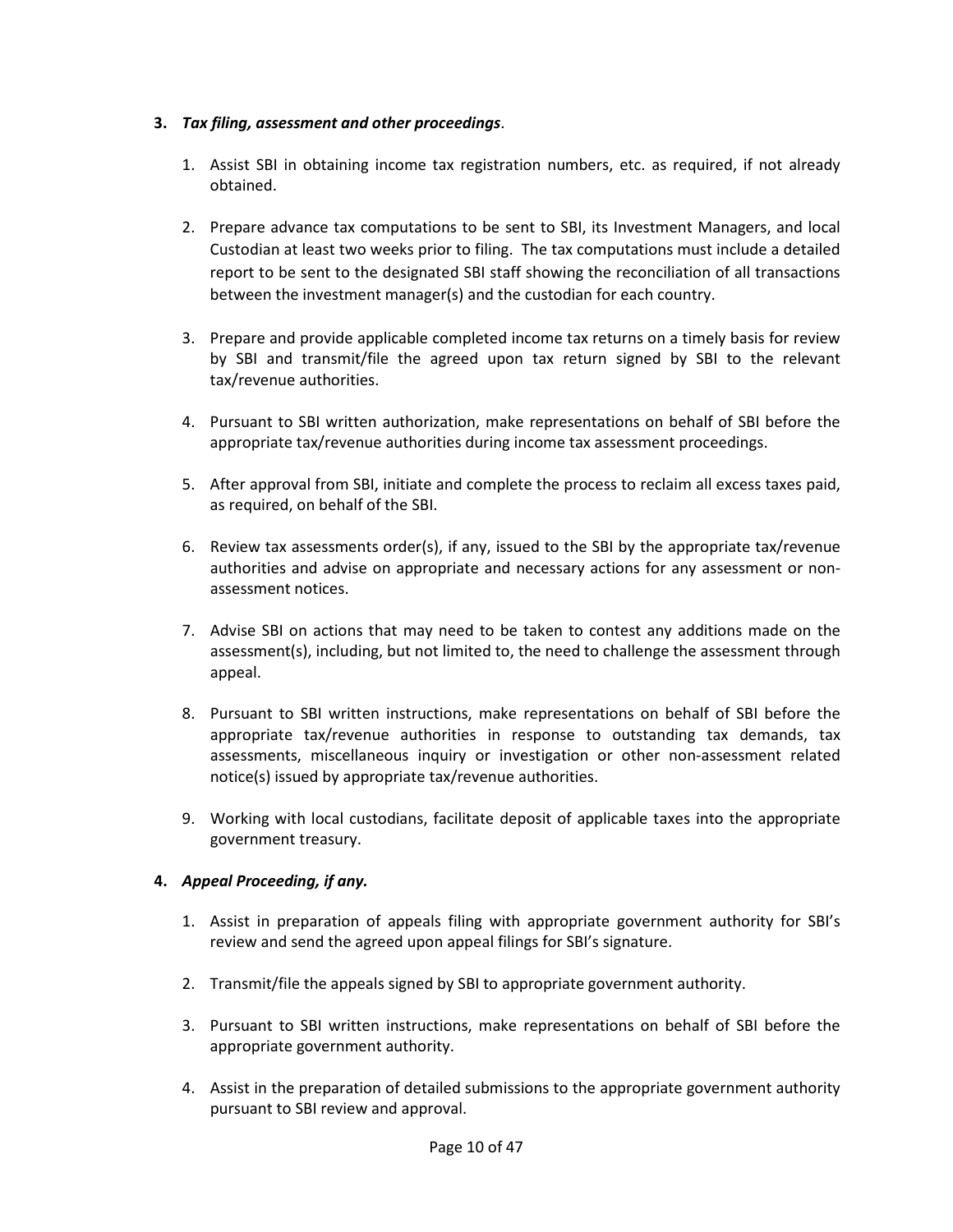- 5. Assist in the appointment of legal counsel, if required, to represent the SBI before the appropriate government authority.
- 6. Where the matter needs to be elevated to another level, discuss the matter with and obtain written instruction from SBI before proceeding.

### **SECTION 3 – PROPOSAL INSTRUCTIONS AND ADDITIONAL INFORMATION**

### **Anticipated Contract Term.**

The contract shall be for a period of five (5) years commencing on or about March 1, 2023. By Minnesota law, the contract may be canceled by the Minnesota State Board of Investment, the Commissioner of Administration of the State of Minnesota, or the contractor, at any time, with or without cause, upon thirty (30) days written notice to the other party.

### <span id="page-10-0"></span>**Question and Answer Instructions.**

Questions regarding information to be presented in response to the RFP or requesting clarification about this RFP may only be submitted via e-mail to Paul Anderson at: [acctg.sbi@state.mn.us](mailto:acctg.sbi@state.mn.us) no later than June 7, 2022. For the subject line in the e-mail please use "SBI Foreign Tax Advisory Services RFP." SBI will consolidate all questions and its answers into a single Q&A document without divulging the source of the query. The Q&A document will be distributed via e-mail to all firms who received the RFP and will be posted on the SBI's website.

All questions should be submitted no later than the date and time listed in Section 1, Instructions to Responders. The State is not obligated to answer questions submitted after the question due date and time.

Only personnel listed above are **authorized** to discuss this solicitation with responders. Contact regarding this solicitation with any personnel not listed above could result in disqualification. This provision is not intended to prevent responders from seeking guidance from state procurement assistance programs regarding general procurement questions.

If a Responder discovers any significant ambiguity, error, conflict, discrepancy, omission, or other deficiency in the solicitation, please immediately notify the contact person detailed above in writing of such error and request modification or clarification of the document.

### **Additional Tasks or Activities. [IF NEEDED]**

Responders are encouraged to propose additional tasks, activities, or goods above and beyond the scope of what is requested in this solicitation if they will substantially improve the results of this procurement. Any costs associated with these additional tasks, activities, or goods should be clearly marked and separated from costs associated with the tasks, activities, or goods specifically requested under this solicitation. Because cost is a factor in the evaluation of responses to this solicitation, failure to separate costs for additional tasks, activities, or goods may result in those costs being included in a responder's cost proposal and result in a lower cost score for that proposal.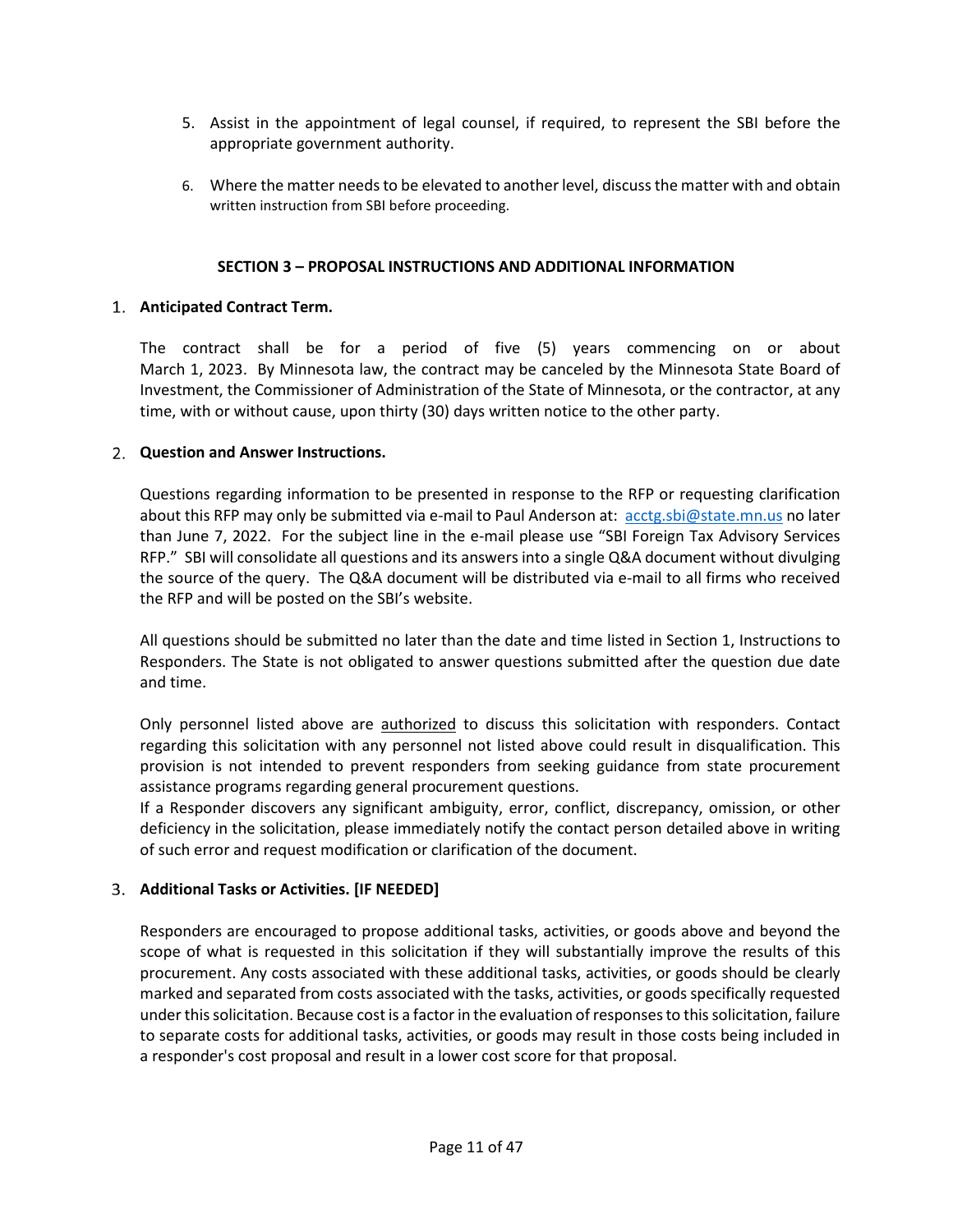### **SECTION 4 – PROPOSAL CONTENT**

<span id="page-11-0"></span>The consultant's response to this RFP shall be organized in the following manner and should address the specific tasks in Section I, where appropriate. Please note that consultants will be evaluated, in part, on their ability to communicate clearly and succinctly.

- 1. **Contact and Sole Relationship:** Provide your firm's name, mailing address and all contact information for the SBI's sole point of contact. Please describe your firm's experience providing local agent tax services in emerging markets.
- 2. **Market Presence:** Provide a list of all the countries where you have a local office and indicate whether that office is currently providing local agent services for institutional investors. Provide the name of the office, primary contact name and contact information, including mailing address, telephone number, fax number and e-mail address for those offices currently providing local agent services. If the office is not providing local agent services, please indicate whether or could in the future, and if so, how quickly those services could be offered once requested. Describe the relationship of each local office to the U.S. firm.
- 3. **Market Overview:** For each of the markets with specialized entrance requirements and/or tax consultant/tax remittance requirements, provide general information about tax treatment affecting investments in public securities of non-U.S. companies in such markets, including tax reclaims as appropriate. Identify pertinent issues and potential problems related thereto. Include a tax rate schedule(s) based upon the nature of income (including dividends, interest, short term capital gains, long term capital gains, and other income), information about tax payments, other liabilities, tax return requirements and any other relevant information. At a minimum, please be sure to address all markets listed as currently open or under consideration for opening in Attachment A.
- 4. **Market Flow of Information and Procedures:** For each of the markets noted above, describe the following:
	- a. Information, and the frequency of that information, that is required to be provided to your firm by the SBI (or its representative/agents) for both ongoing compliance, and year-end requirements.
	- b. Information to be sent from your firm to the SBI and/or its representatives and agents; information that may be required by the local taxing authority or governmental agency at the time of assessment/reassessment, or other proceedings. Please include any sample service level agreements that are customary within the market.
- 5. **Technical Experience of the Firm:** Provide a statement supporting the qualitative reasons the firm should be considered for the contract. This should address prior experience performing tax consulting services (both U.S. and Non-U.S. markets) for large institutional clients as well as staff competency, and the ability to complete the engagement within established deadlines. For the three (3) most recent continuous years, provide the names and asset size of the three (3) largest institutional funds clients. Describe the process your firm uses to monitor local regulatory changes or potential changes; describe your process for communicating regulatory changes to the firm's clients.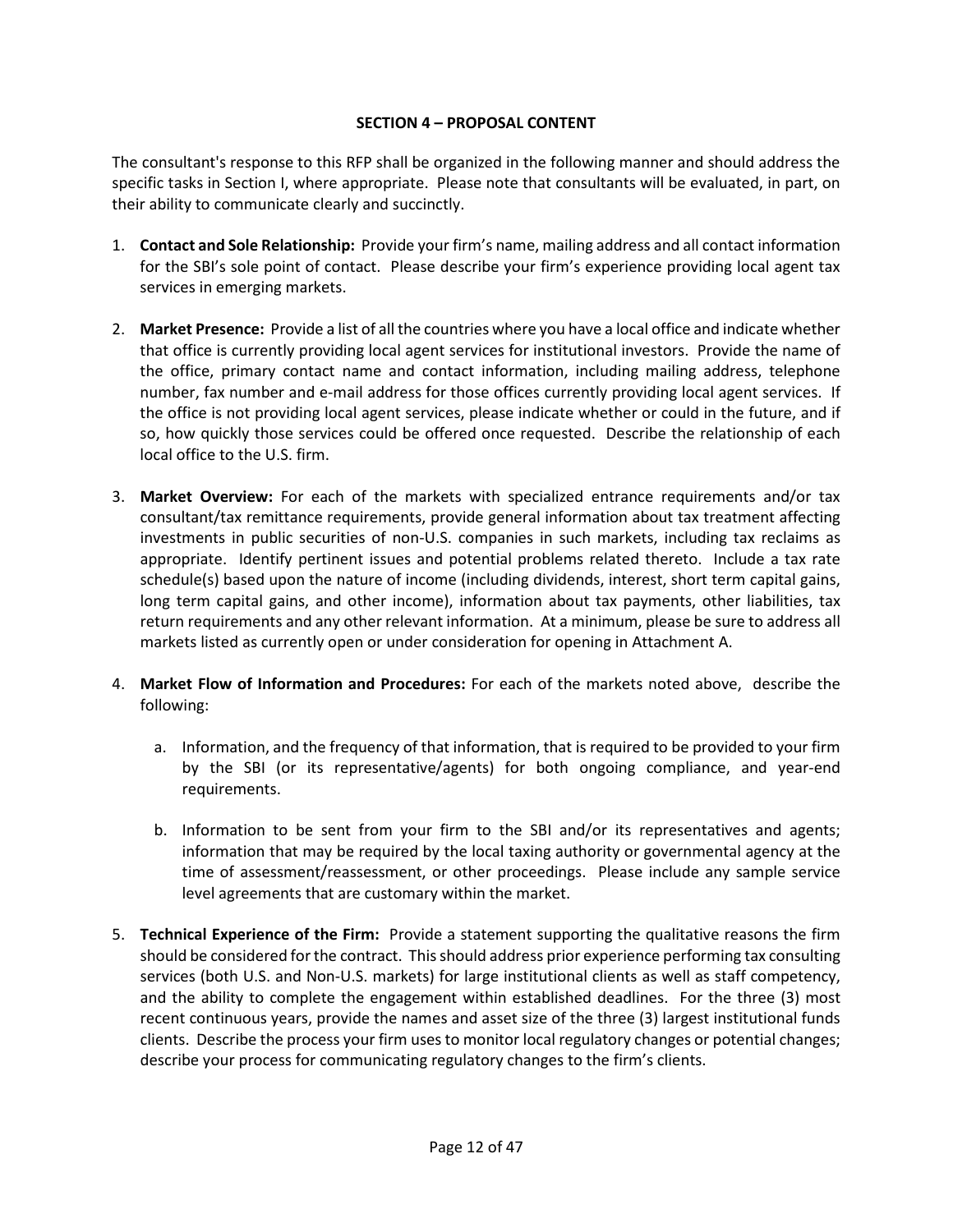6. **Management Plan:** Submit a written plan for performance of the services by your U.S. firm, including managing work performed by a foreign affiliate. Within this written plan, be sure to specify how you will manage the sole point of contact proposition for the SBI. Include your plan for relationship management and ongoing communication with SBI regarding the status of the program and work performed and for ensuring deliverables are met.

### 7. **Qualification of Firm and Staff Assigned:**

- a. Identify the principal supervisory and management staff, including the specific partner(s) and manager(s) who will be assigned to the engagement.
	- (1) Indicate the CPA or other licensure status of each person.
	- (2) Submit resumes of each person.
	- (3) Provide as much information as possible about the qualifications and experience of other staff to be employed on this engagement.
	- (4) Indicate how staff competency level over the term of the contract will be assured.
- b. State the size of the organization and the size of the tax accounting and consulting staff. Please breakdown between U.S. firm and each global affiliate that will perform services.
- c. Provide a list of the principal offices and indicate the location from which the work on this engagement will be accomplished.
- d. Indicate the number and experience level of professional staff to be employed and note whether staff will be full-time or part-time.
- e. Provide copies of any materials that would facilitate evaluation of the U.S. firm and/or affiliate(s).
- f. Indicate the number of additional clients the central point of contact currently services and note the maximum number of clients this staff member can have. Briefly describe the other responsibilities the sole point of contact has to their assigned clients.
- g. Describe the compensation structure at the firm.
- h. Describe your internal continued education and training of your employees
- 8. **General Information:** Describe the firm's hardware and software systems as well as the system security. Describe the plan to keep data processing systems, databases, software and hardware current. Please reference how your organization determines the need to upgrade and implement upgrades to existing systems.
	- a. Describe the firm's disaster recovery and redundancy capability to assure continued operations in an emergency.
	- b. Provide an annual report on Information Technology General Controls in place and test of their operating effectiveness (SSAE 16 - Statement of Controls Information Technology) as performed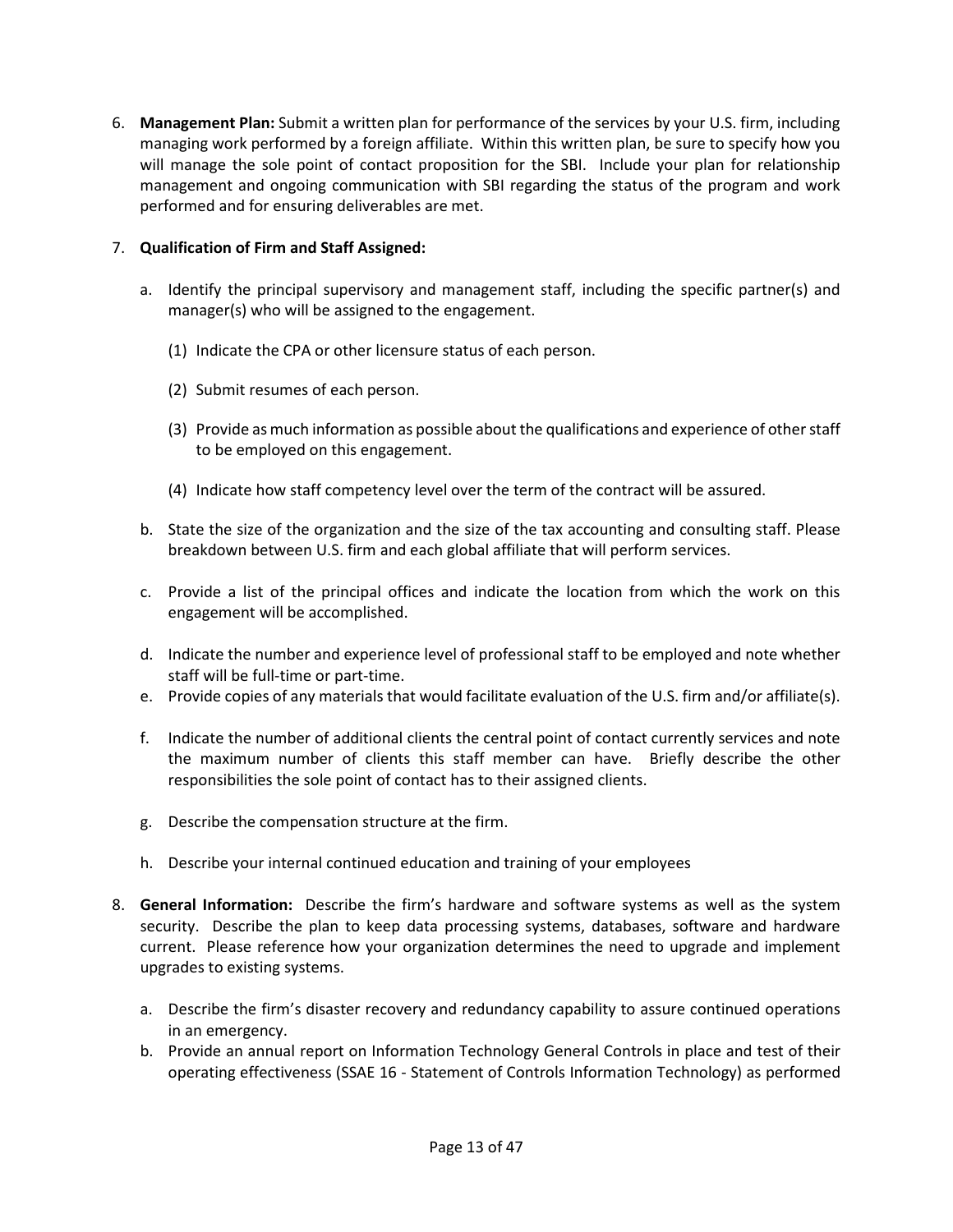and prepared by an independent auditor. Please note whether or not you provide an SSAE 16 to your clients.

- 9. The SBI invests in alternative investments through limited partnerships and other vehicles and may desire assistance in addressing tax issues in non-U.S. jurisdictions on a case by case basis. Please describe your experience and capabilities in addressing tax issues with respect to alternative investments through limited partnerships and other vehicles in non-U.S. jurisdictions, including but not limited to issues such as withholding, UK FATCA, and CRS.
- 10. Describe other value added services that your firm, including affiliate, may offer beyond the required services, including, but not limited to, legal services within foreign markets. Referencing the list of markets currently open or under consideration for opening (Attachment A), please make note of any required services that should be taken into consideration when hiring a foreign tax advisor.

### **11. References**

1. Provide a list of at least three references for current, large institutional fund clients that have accounts of similar size and complexity as those described in this RFP. At least one of these references must be for a large public pension plan. The references shall include the name, title, organization, address, e-mail and phone number of the responder's primary contact at the client organization.

### **12. Fee/Cost Proposal (U.S. \$)**

*(Provide* the electronic cost proposal as a separate document/attachment from your technical responses. Do not include any cost information in the technical proposal part of your response. For the hard-copy submission, provide *one copy of the cost proposal in a separately sealed envelope clearly marked on the outside "Cost Proposal" along with the firm's name).*

### **Responders shall provide a flat fee proposal for the following:**

### **Local Agent Services for the markets of India, Taiwan, and Romania**

- For all other services requested in the RFP, responders shall provide an Hourly Billing Rate in accordance with the following requirements: Hourly rates shall be broken down by staff level.
- Identify billable duties by staff level.
- Breakdown administrative costs that you will charge for and the rates and estimated time by staff level. Any communications or correspondence with the client and time spent billing the client should either be included with the rates for other services or should be estimated as a separate line item.
- Proposed fees shall be stated for a time period of March 1, 2023 to February 28, 2028.
- A statement that the fee estimate is valid for a minimum of one hundred and eighty (180) days. This period may be extended by mutual agreement between a responder and the SBI.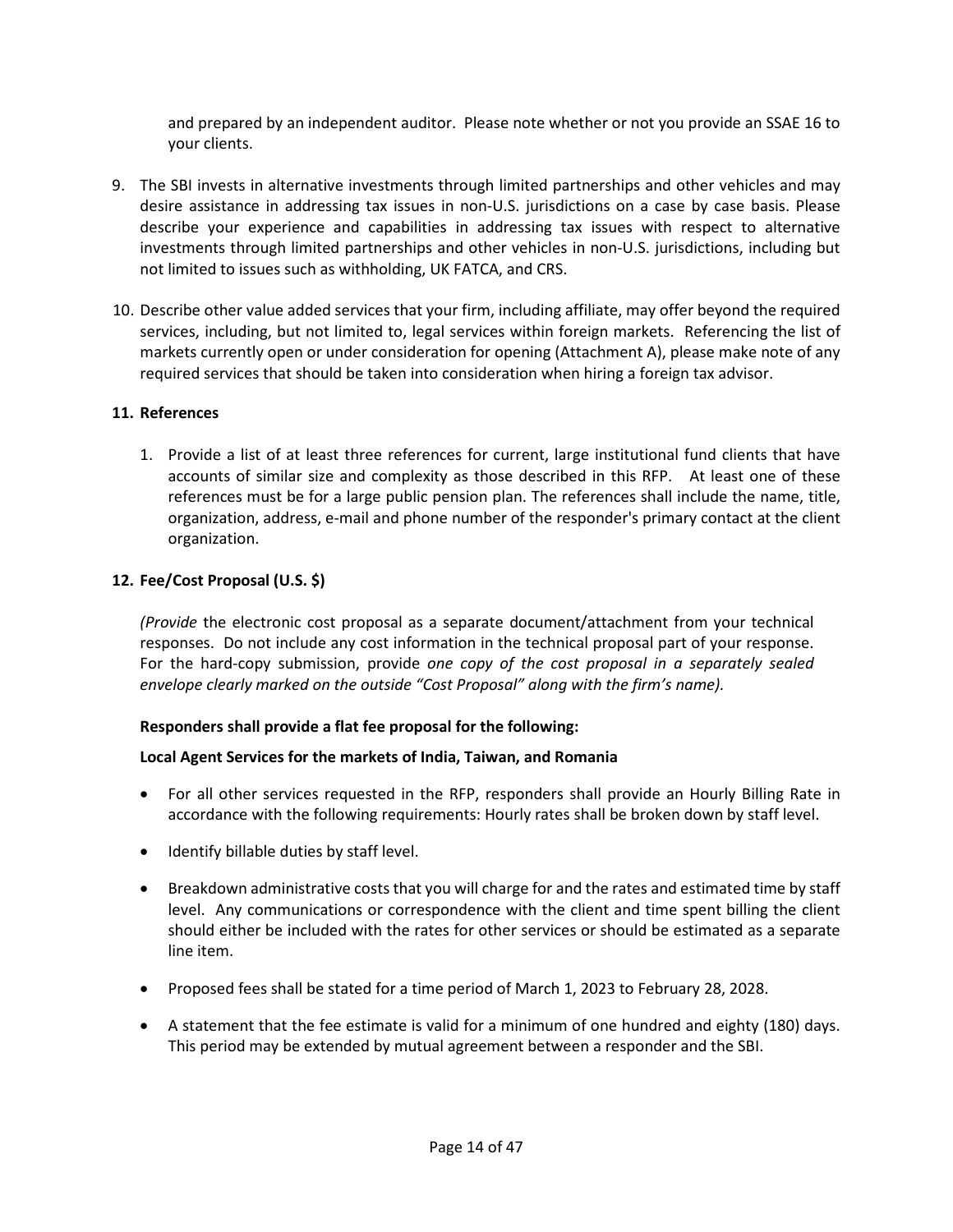Submit all requested documentation, including, but not limited to, the following documents:

- 1. Attachment A: Markets Currently Open for SBI Emerging Markets Managers
- 2. Attachment B: Responder Declarations
- 3. Attachment C: Exceptions to State's Standard Terms and Conditions
- 4. Attachment D: Responder Forms
	- a. Veterans Preference Form (If Applicable)
	- b. Workforce Certification (If Proposal Exceeds \$100,000, Including Extension Options)
	- c. Equal Pay Certificate Form (If Proposal Exceeds \$500,000, Including Extension Options)

### **DO NOT INCLUDE Non-Public/Trade Secret data (as defined by Minn. Stat. § 13.37).**

### **PROJECT TIMETABLE AND RELATED REQUIREMENTS**

| RFP Issued.    | May 31, 2022  |
|----------------|---------------|
| Questions due. | June 7, 2022  |
| Proposals due. | June 28, 2022 |

### **PROPOSALS RECEIVED AFTER 3:00 P.M. CENTRAL TIME ON June 28, 2022 WILL NOT BE CONSIDERED.**

| Proposals evaluated by the Review Committee.                                                                                                                                                                                       | June 29 - July 15, 2022      |
|------------------------------------------------------------------------------------------------------------------------------------------------------------------------------------------------------------------------------------|------------------------------|
| Review Committee may require that a vendor submitting a<br>proposal make an oral presentation to the Committee during<br>the evaluation process. In such event, the Committee shall<br>notify the vendor of the time and location. | July 15, 2022                |
| Interview with Committee (if needed)                                                                                                                                                                                               | <b>July 2022</b>             |
| Vendor presented for Board approval.                                                                                                                                                                                               | August 24, 2022              |
| Contract completed and executed.                                                                                                                                                                                                   | August 25, 2022 - March 2023 |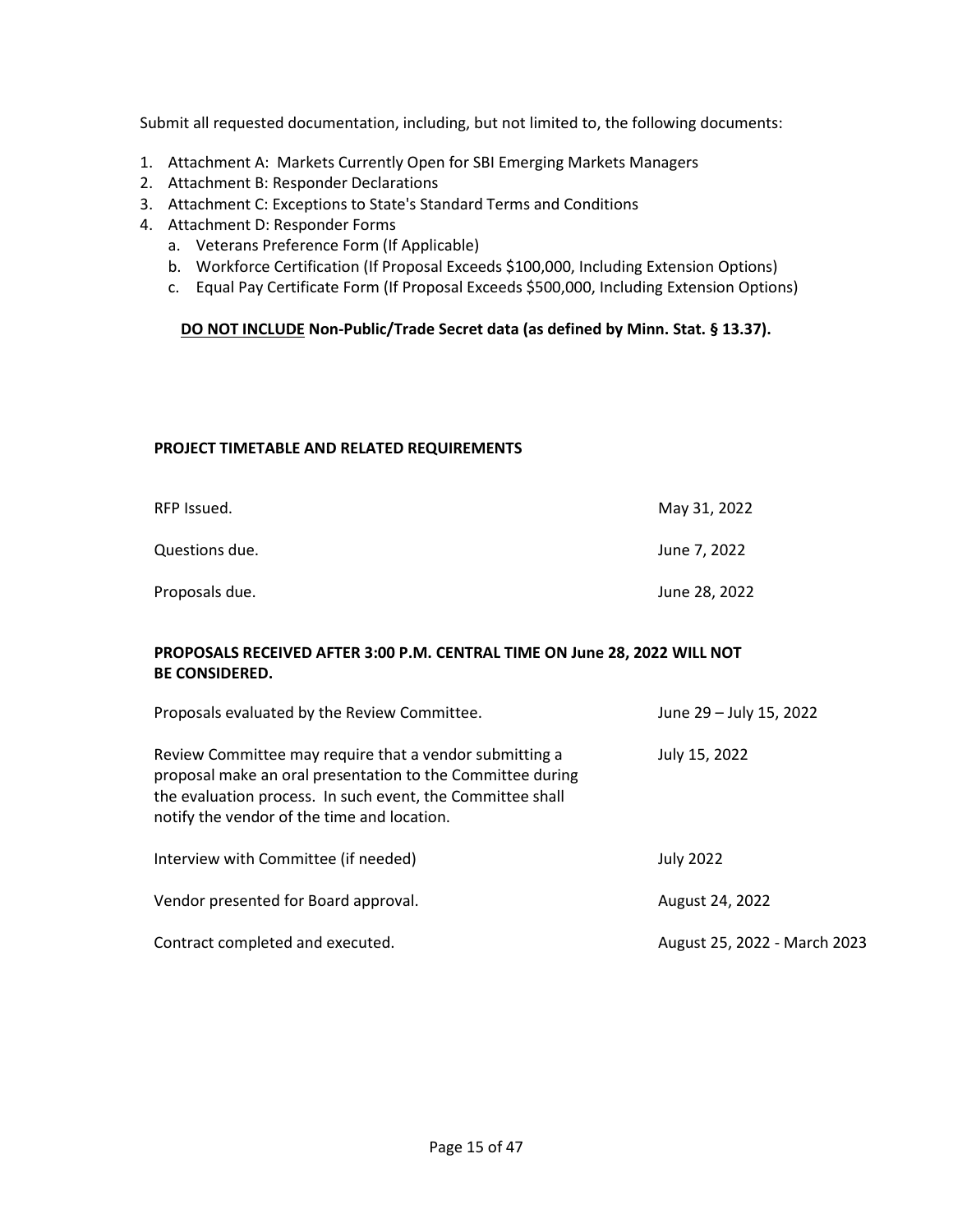#### **SECTION 5 – EVALUATION PROCEDURE AND CRITERIA**

<span id="page-15-0"></span>All responses received by the deadline will be evaluated by representatives of the Minnesota State Board of Investment. First, the RFP responses will be evaluated to ensure that the mandatory requirements have been met. Proposals that fail to meet the minimum requirements will not advance to the next phase of the evaluation. For those proposals advancing to the next phase of the evaluation, SBI representatives will review the proposals submitted and score the proposal content and cost proposals. The State reserves the right, based on the scores of the proposal, to create a short list of responders receiving the highest scores and to interview or conduct presentations. All scores will be compiled and the SBI representatives will then make a final recommendation to the SBI Board based upon the best overall value to the State. Final selection is subject to approval of the SBI Board and successful contractual negotiation and execution by the SBI Executive Director.

### **Phase 1 – Responsiveness and Pass/Fail Requirements**

The purpose of this phase is to determine if each response complies with mandatory requirements. The State will first review each proposal for responsiveness to determine if the Responder satisfies all mandatory requirements. The State will evaluate these requirements on a pass/fail basis.

#### **Pass/Fail - Mandatory Requirements**

The responder must meet all of the following minimum qualifications to be given further consideration. Failure to satisfy each of the minimum qualifications will result in the immediate rejection of the proposal.

- 1. The primary foreign tax advisor assigned to the SBI account must have a minimum of five (5) years of experience providing foreign tax advisory services to large institutional plans including public or corporate pension plans.
- 2. The responder must agree to provide a central point of contact in the United States to liaise between the SBI and the firm's local offices.
- 3. Proposals must be received on or before the due date and time specified in this solicitation.

### **Evaluation Criteria: the Factors and Weightings on which the Proposals will be judged are as follows:**

**1. The quality and completeness of the vendor's answer to the Proposal Content section of the RFP as it relates to the prescribed duties. (15%)**

Representatives of the SBI will evaluate and score each response in the Proposal Content as it relates to the Foreign Tax Advisor Tasks outlined in this RFP.

**2. The vendor's demonstrated knowledge and experience in foreign tax advisory services and provided references. (20%)**

It is imperative that the entity has been frequently and recently engaged in the field of foreign tax advisory services for large pension or other large institutional clients.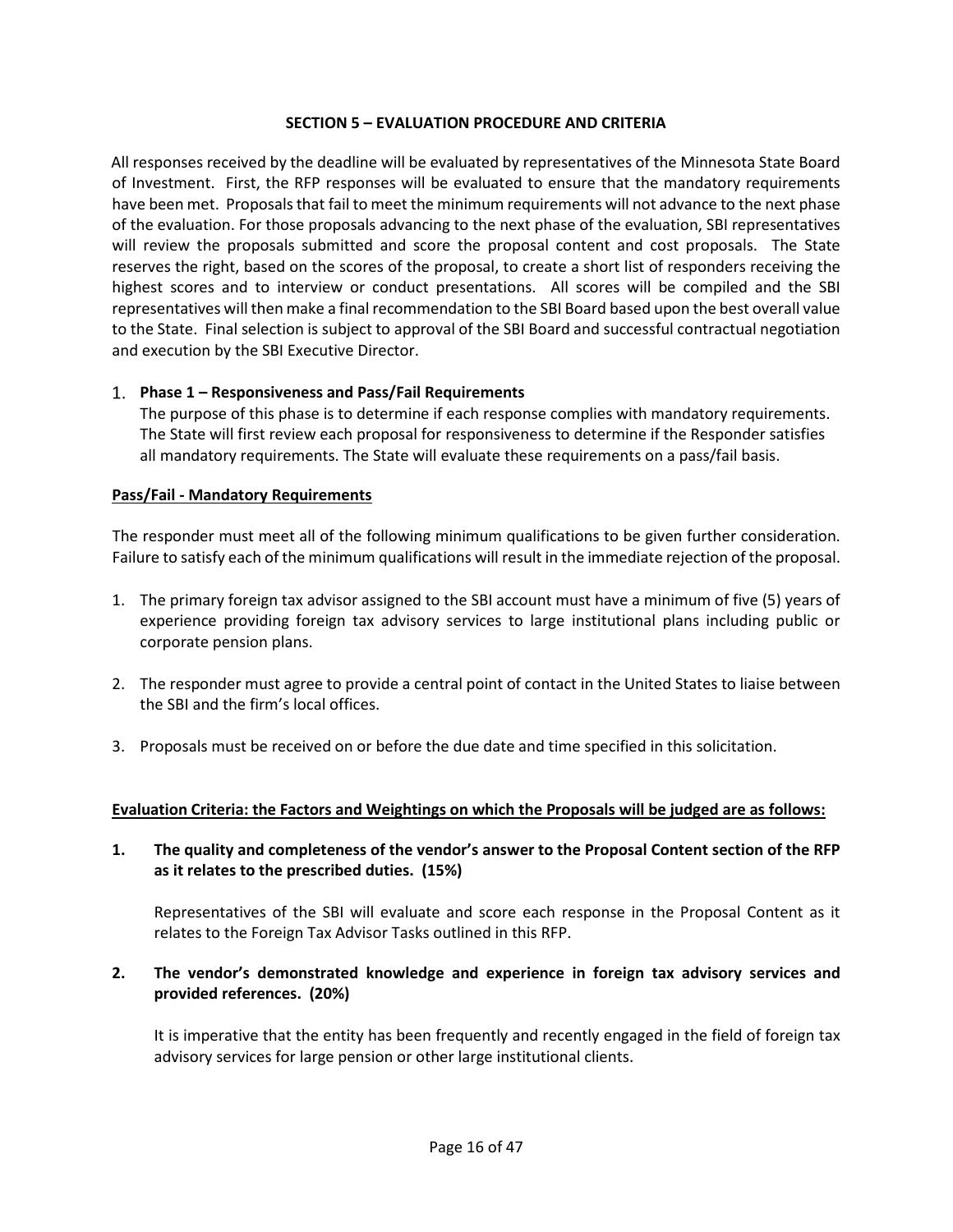### **3. The quality of staff to be assigned to fulfill this contract and available support. (15%)**

The entity must assign to this contract, in terms of numbers and quality, sufficient staff with experience in the field of foreign tax advisory work for large pension or corporate plans.

### **4. Demonstrated ability to manage the various foreign tax assignments effectively and assure the successful delivery of the services provided for the SBI. (20%)**

The plan for performing and managing the contract, including the framework within which the project team will function, will be evaluated. The entity should demonstrate its ability to manage and control its duties, including reporting and inter-relationships between the foreign tax advisor, the SBI and its staff, and outside vendors of the SBI.

### **5. Cost Detail and Method of Payment (30%)**

- 1. All costs relating to the proposal shall be explained in detail.
- 2. Payment shall be made on a pro rata quarterly basis billed in arrears.

The State will make its selection based on best value, as determined by this evaluation process. The State reserves the right to pursue negotiations on any exception taken to the State's standard terms and conditions. In the event that negotiated terms cannot be reached, the State reserves the right to terminate negotiations and begin negotiating with the next highest scoring responder or take other actions as the State deems appropriate. If the State anticipates multiple awards, the State reserves the right to negotiate with more than one Responder.

It is anticipated that the evaluation and selection will be completed by August 24, 2022.

### **SECTION 6 – SOLICITATION TERMS**

### <span id="page-16-0"></span>**1. Competition in Responding**

The State desires open and fair competition. Questions from responders regarding any of the requirements of the Solicitation must be submitted in writing to the Solicitation Administrator listed in the Solicitation before the due date and time. If changes are made the State will issue an addendum.

Any evidence of collusion among responders in any form designed to defeat competitive responses will be reported to the Minnesota Attorney General for investigation and appropriate action.

### **2. Addenda to the Solicitation**

Changes to the Solicitation will be made by addendum with notification and posted in the same manner as the original Solicitation. Any addenda issued will become part of the Solicitation.

### **3. Joint Ventures**

The State allows joint ventures among groups of responders when responding to the solicitation. However, one responder must submit a response on behalf of all the others in the group. The responder that submits the response will be considered legally responsible for the response (and the contract, if awarded).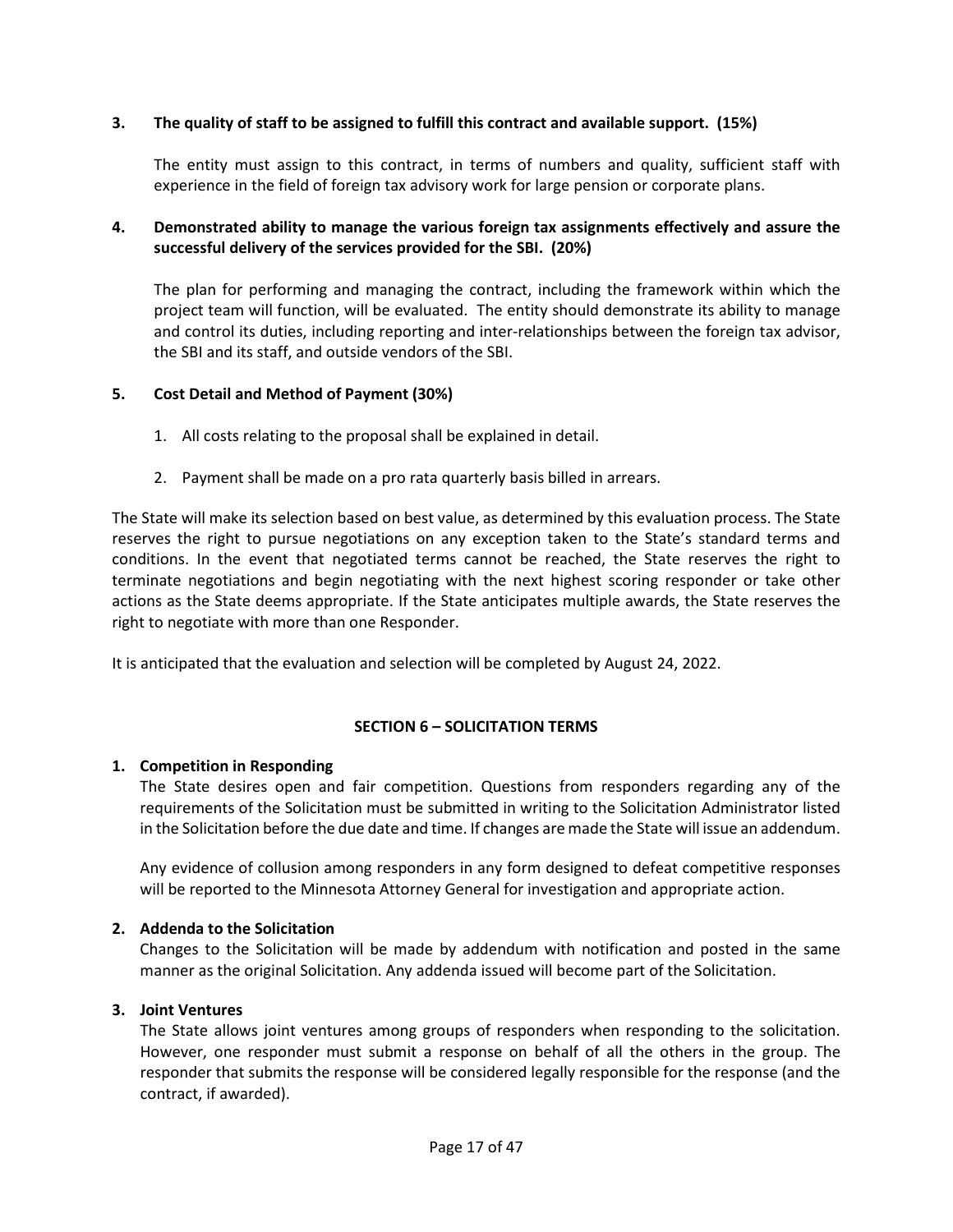### **4. Withdrawing Response**

A responder may withdraw its response prior to the due date and time of the Solicitation. For solicitations in the SWIFT Supplier Portal, a responder may withdraw its response from the SWIFT Supplier Portal. For solicitations done any other way, a responder may withdraw its response by notifying the Solicitation Administrator in writing of the desire to withdraw.

After the due date and time of this Solicitation, a responder may withdraw a response only upon showing that an obvious error exists in the response. The showing and request for withdrawal must be made in writing to Solicitation Administrator within a reasonable time and prior to the State's detrimental reliance on the response.

### **5. Rights Reserved**

The State reserves the right to:

- Reject any and all responses received;
- Waive or modify any informalities, irregularities, or inconsistencies in the responses received;
- Negotiate with the highest scoring Responder[s];
- Terminate negotiations and select the next response providing the best value for the State;
- Consider documented past performance resulting from a State contract may be considered in the evaluation process;
- Short list the highest scoring Responders;
- Require Responders to conduct presentations, demonstrations, or submit samples;
- Interview key personnel or references;
- Request a best and final offer from one or more Responders;
- The State reserves the right to request additional information ; and
- The State reserves the right to use estimated usage or scenarios for the purpose of conducting pricing evaluations. The State reserves the right to modify scenarios, and to request or add additional scenarios for the evaluation.

### **6. Samples and Demonstrations**

Upon request, Responders are to provide samples to the State at no charge. Except for those destroyed or mutilated in testing, the State will return samples if requested and at the Responder's expense. All costs to conduct and associated with a demonstration will be the sole responsibility of the Responder.

### **7. Responses are Nonpublic during Evaluation Process**

All materials submitted in response to this Solicitation will become property of the State. During the evaluation process, all information concerning the responses submitted will remain private or nonpublic and will not be disclosed to anyone whose official duties do not require such knowledge. Responses are private or nonpublic data until the completion of the evaluation process as defined by Minn. Stat. § 13.591. The completion of the evaluation process is defined as the State having completed negotiating a contract with the selected responder. The State will notify all responders in writing of the evaluation results.

### **8. Trade Secret Information**

8.1 Responders must not submit as part of their response trade secret material, as defined by Minn. Stat. § 13.37.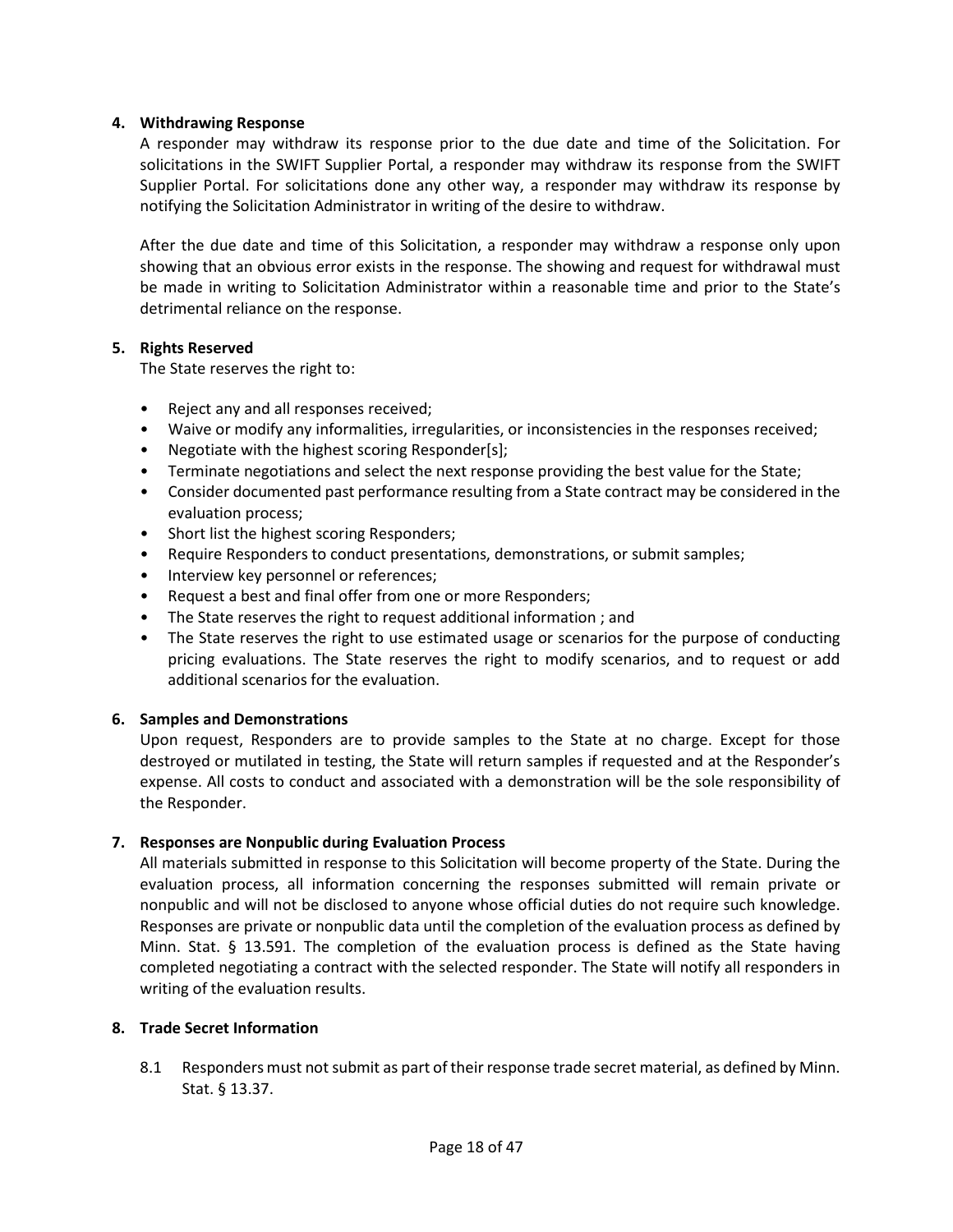- 8.2 In the event trade secret data are submitted, Responder must defend any action seeking release of data it believes to be trade secret, and indemnify and hold harmless the State, its agents and employees, from any judgments awarded against the State in favor of the party requesting the data, and any and all costs connected with that defense.
- 8.3 The State does not consider cost or prices to be trade secret material, as defined by Minn. Stat. § 13.37.
- 8.4 A responder may present and discuss trade secret information during an interview or demonstration with the State, if applicable.

### **9. Conditions of Offer**

Unless otherwise approved in writing by the State, Responder's cost proposal and all terms offered in its response that pertain to the completion of professional and technical services and general services will remain firm for 180 days, until they are accepted or rejected by the State, or they are changed by further negotiations with the State prior to contract execution.

### **10. Award**

Any award that may result from this solicitation will be based upon the total accumulated points as established in the solicitation. The State reserves the right to award this solicitation to a single Responder, or to multiple Responders, whichever is in the best interest of the State, providing each Responder is in compliance with all terms and conditions of the solicitation. The State reserves the right to accept all or part of an offer, to reject all offers, to cancel the solicitation, or to re-issue the solicitation, whichever is in the best interest of the State.

### **11. Requirements Prior to Contract Execution**

Prior to contract execution, a responder receiving a contract award must comply with any submittal requests. A submittal request may include, but is not limited to, a Certificate of Insurance.

### **12. Targeted Group, Economically Disadvantaged Business, Veteran-Owned and Individual Preference**

Unless a greater preference is applicable and allowed by law, in accordance with Minn. Stat. § 16C.16, businesses that are eligible and certified by the State as targeted group (TG) businesses, economically disadvantaged (ED) businesses, and veteran-owned businesses will receive points equal to 6% percent of the total points available as preference.

For TG/ED/VO certification and eligibility information visi[t the Office of Equity in Procurement website](https://mn.gov/admin/business/vendor-info/oep/)  [at https://mn.gov/admin/business/vendor-info/oep/](https://mn.gov/admin/business/vendor-info/oep/) or call the Division's Helpline at 651.296.2600.

### **13. [Instruction: Remove for federally funded project] Reciprocity**

State shall comply with Minn. Stat. § 16C.06, subd. 7, as that applies to a non-resident vendor. This paragraph does not apply for any project in which federal funds are expended.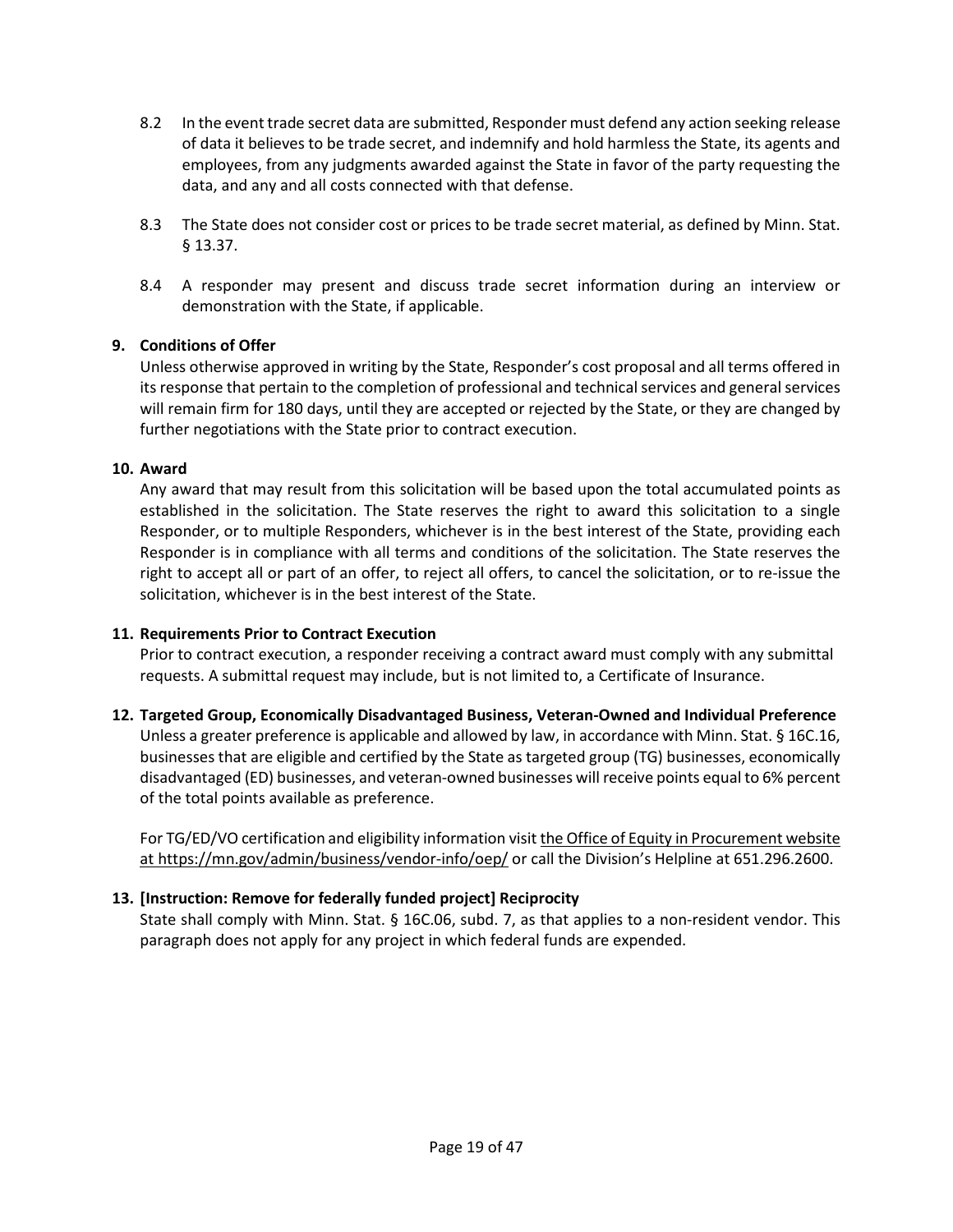## **ATTACHMENT A**

### **Markets currently open for SBI investment managers**

| AD <sub>2</sub> | <b>UNITED ARAB EMIRATES</b>  | ID1        | <b>INDONESIA</b>       |
|-----------------|------------------------------|------------|------------------------|
| AE <sub>2</sub> | <b>DUBAI</b>                 | IL1        | <b>ISRAEL</b>          |
| AR1             | <b>ARGENTINA</b>             | <b>IND</b> | <b>INDIA</b>           |
| AT <sub>2</sub> | <b>AUSTRIA</b>               | IT7        | <b>ITALY</b>           |
| AU8             | <b>AUSTRALIA</b>             | JP3        | <b>JAPAN</b>           |
| AX2             | <b>UNITED ARAB EMIRATES</b>  | <b>JPF</b> | <b>JAPAN</b>           |
| BE6             | <b>BELGIUM</b>               | JPI        | <b>JAPAN</b>           |
| BR1             | <b>BRAZIL</b>                | <b>JPT</b> | <b>JAPAN</b>           |
| BR3             | <b>BRAZIL</b>                | KR3        | <b>KOREA</b>           |
| <b>CAN</b>      | <b>CANADA</b>                | KW1        | <b>KUWAIT</b>          |
| <b>CAX</b>      | <b>CANADA</b>                | <b>LDN</b> | <b>LONDON PHYSICAL</b> |
| <b>CED</b>      | <b>CEDEL</b>                 | MA2        | <b>MOROCCO</b>         |
| CH <sub>1</sub> | <b>SWITZERLAND</b>           | MU1        | <b>MAURITIUS</b>       |
| CL4             | <b>CHILE</b>                 | MX1        | <b>MEXICO</b>          |
| CN <sub>1</sub> | <b>CHINA (USD)(SHANGHAI)</b> | MY3        | <b>MALAYSIA</b>        |
| CN <sub>2</sub> | <b>CHINA (HKD)(SHENZHEN)</b> | NG1        | <b>NIGERIA</b>         |
| CO <sub>1</sub> | <b>COLUMBIA</b>              | NL6        | <b>NETHERLANDS</b>     |
| CZ1             | <b>CZECH REPUBLIC</b>        | NO3        | <b>NORWAY</b>          |
| <b>DEF</b>      | <b>GERMANY</b>               | NZ4        | <b>NEW ZEALAND</b>     |
| <b>DEV</b>      | DEUTSCHE FRANKFURT PHYSICAL  | PE1        | <b>PERU</b>            |
| DK <sub>2</sub> | <b>DENMARK</b>               | PH1        | <b>PHILIPPINES</b>     |
| EE <sub>2</sub> | <b>ESTONIA</b>               | PL3        | <b>POLAND</b>          |
| EG3             | <b>EGYPT</b>                 | PT5        | <b>PORTUGAL</b>        |
| ES <sub>6</sub> | <b>SPAIN</b>                 | QA1        | <b>QATAR</b>           |
| <b>EUR</b>      | <b>EUROCLEAR</b>             | RO3        | <b>ROMANIA</b>         |
| FI2             | <b>FINLAND</b>               | <b>RUC</b> | <b>RUSSIA</b>          |
| FR5             | <b>FRANCE</b>                | SE1        | <b>SWEDEN</b>          |
| <b>GBB</b>      | UNITED KINGDOM               | SG4        | <b>SINGAPORE</b>       |
| <b>GBS</b>      | <b>UNITED KINGDOM</b>        | TH1        | <b>THAILAND</b>        |
| <b>GBV</b>      | <b>UNITED KINGDOM</b>        | TR1        | <b>TURKEY</b>          |
| GR <sub>2</sub> | <b>GREECE</b>                | TW6        | <b>TAIWAN</b>          |
| HK4             | <b>HONG KONG</b>             | UY2        | <b>URUGUAY</b>         |
| <b>HKC</b>      | <b>HONG KONG</b>             | ZA4        | <b>SOUTH AFRICA</b>    |
| <b>HKP</b>      | <b>HONG KONG</b>             | ZW3        | <b>ZIMBABWE</b>        |
| HU <sub>2</sub> | <b>HUNGARY</b>               |            |                        |

*Additional Markets currently under consideration: Saudi Arabia Vietnam*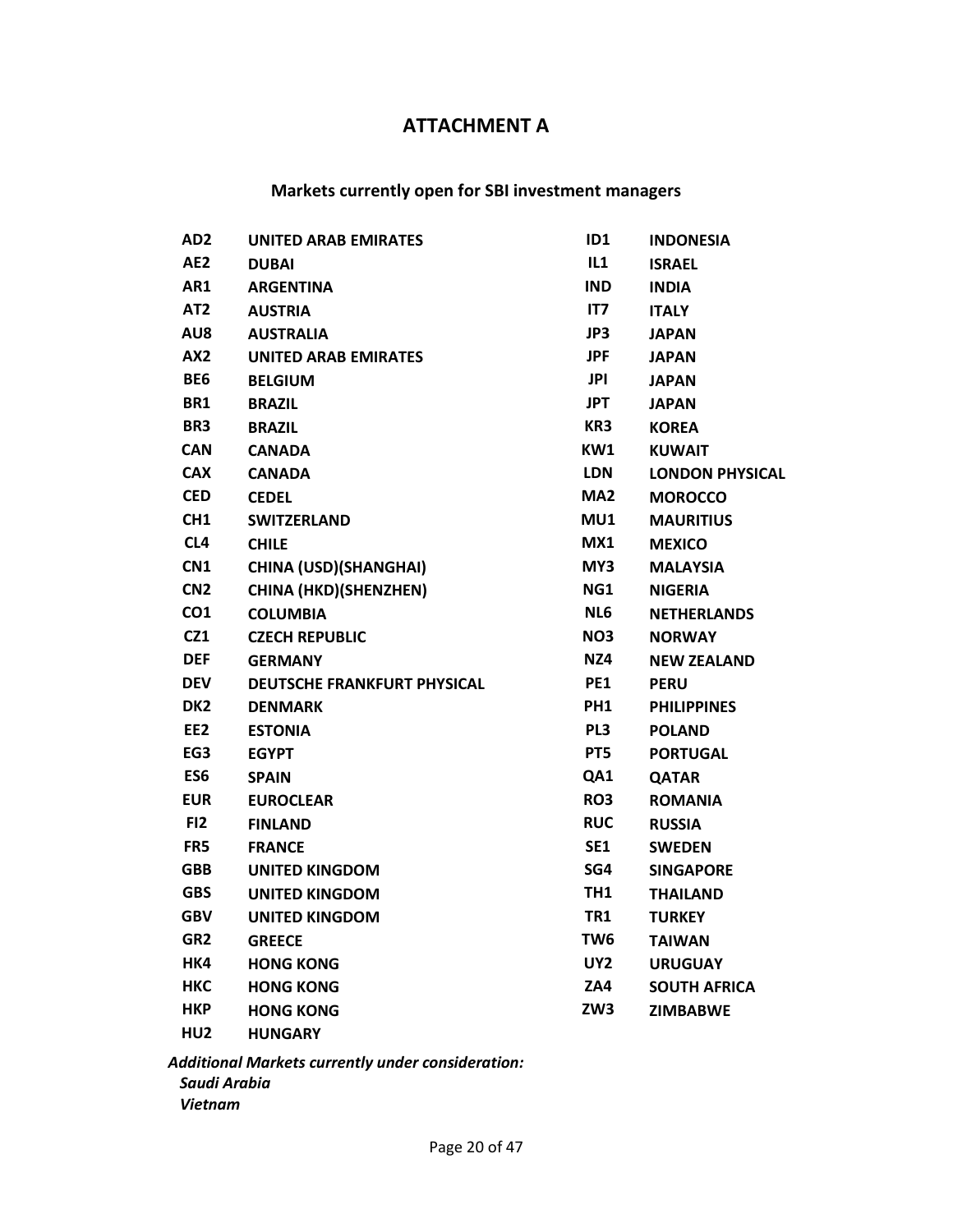## **ATTACHMENT B: RESPONDER DECLARATIONS**

The undersigned certifies, to the best of his or her knowledge and belief, that:

- **A. Response Contents.** The information provided is true, correct, and reliable for purposes of evaluation for potential contract award. The submission of inaccurate or misleading information may be grounds for disqualification from the award as well as subject the Responder to suspension or debarment proceedings as well as other remedies available by law.
- **B. Authorized Signature.** This Declaration is signed by the appropriate person(s), with the authority to contractually bind the Responder, as required by applicable articles, bylaws, resolutions, minutes, and ordinances.

### **C. Non-Collusion Certification.**

1. The Proposal has been arrived at by the Responder independently and has been submitted without collusion and without any agreement, understanding or planned common course of action with any other vendor designed to limit fair or open competition; and

2. The contents of the Response have not been communicated by the Responder or its employees or agents to any person not an employee or agent of the Responder and will not be communicated to any other individual prior to the due date and time of this Solicitation. Any evidence of collusion among Responders in any form designed to defeat competitive responses will be reported to the Minnesota Attorney General for investigation and appropriate action.

- **D. Organizational Conflicts of Interest.** To the best of Responder's knowledge and belief, and except as otherwise disclosed, there are no relevant facts or circumstances which could give rise to an organizational conflict of interest. An organizational conflict of interest exists when, because of existing or planned activities or because of relationships with other persons,
	- 1. a vendor is unable or potentially unable to render impartial assistance or advice to the State;
	- 2. the vendor's objectivity in performing the contract work is or might be otherwise impaired; or
	- 3. the vendor has an unfair competitive advantage.

If after award, an organizational conflict of interest is discovered, an immediate and full disclosure in writing must be made to the State's Chief Procurement Officer which must include a description of the action which the contractor has taken or proposes to take to avoid or mitigate such conflicts. If an organizational conflict of interest is determined to exist, the State may, at its discretion, cancel the contract. In the event the Contractor was aware of an organizational conflict of interest prior to the award of the contract and did not disclose the conflict to OSP, the State may terminate the contract for default. Organizational conflicts of interest terms apply to any subcontractors for this work.

- **E. Certification Regarding Lobbying.** For State of Minnesota Contracts and Grants over \$100,000, the undersigned certifies, to the best of his or her knowledge and belief that:
	- 1. No Federal appropriated funds have been paid or will be paid, by or on behalf of the undersigned, to any person for influencing or attempting to influence an officer or employee of any agency, a member of Congress, an officer or employee of Congress, or an employee of a Member of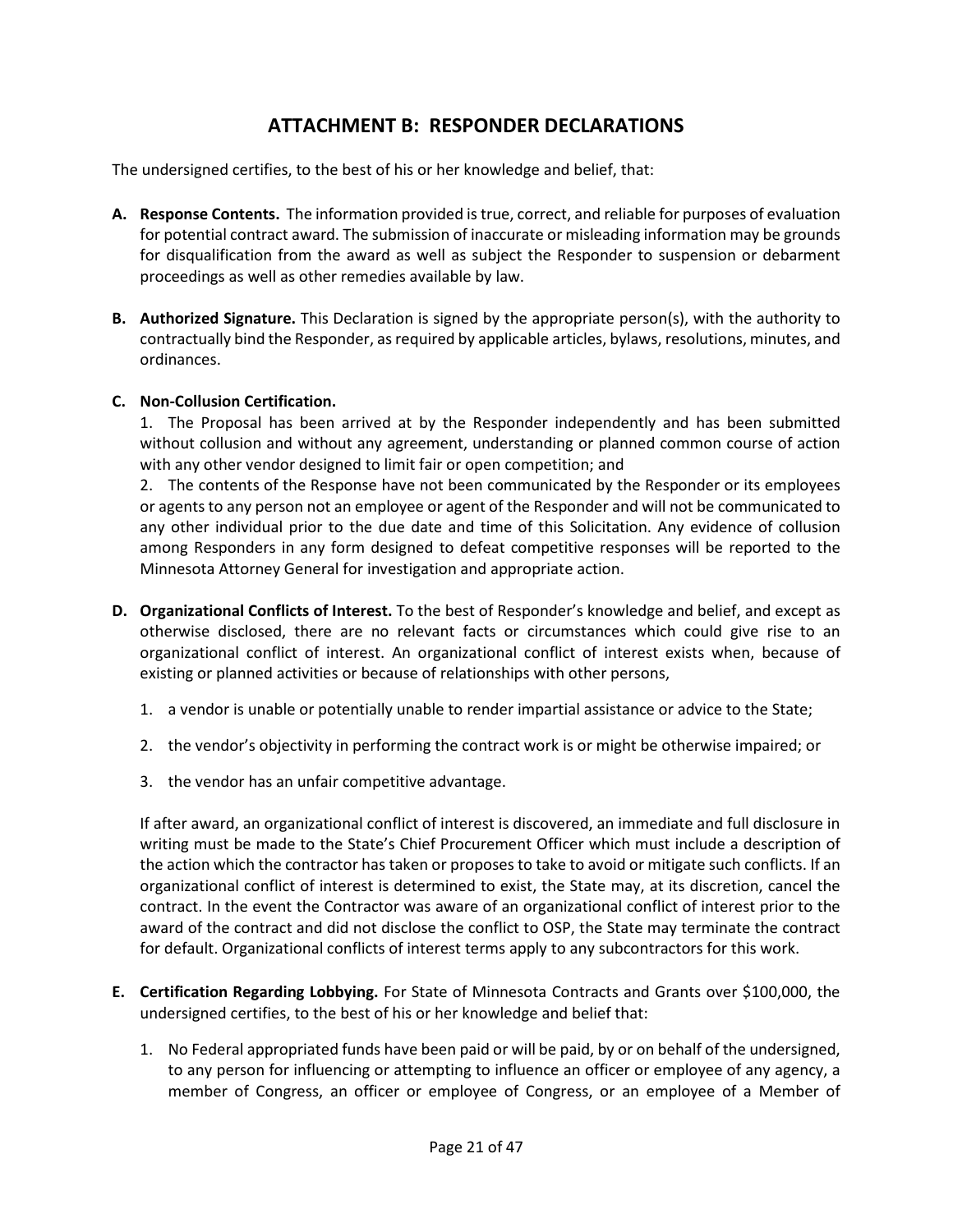Congress in connection with the awarding of any Federal contract, the making of any Federal grant, the making of any Federal loan, the entering into of any cooperative agreement, and the extension, continuation, renewal, amendment, or modification of any Federal contract, grant, loan, or cooperative agreement.

- 2. If any funds other than Federal appropriated funds have been paid or will be paid to any person for influencing or attempting to influence an officer or employee of any agency, a Member of Congress, an officer or employee of Congress, or an employee of a Member of Congress in connection with this Federal contract, grant, loan, or cooperative agreement, the undersigned shall complete and submit Standard Form-LLL, Disclosure Form to Report Lobbying in accordance with its instructions.
- 3. The undersigned shall require that the language of this certification be included in the award documents for all sub-awards at all tiers (including subcontracts, sub-grants, and contracts under grants, loans and cooperative agreements) and that all sub-recipients shall certify and disclose accordingly.

This certification is a material representation of fact upon which reliance was placed when this transaction was made or entered into and is a prerequisite for making or entering into this transaction imposed by 31 U.S.C. 1352. Any person who fails to file the required certification shall be subject to a civil penalty of not less than \$10,000 and not more than \$100,000 for each such failure.

- **F. Copyrighted Material Waiver.** By signing its Response, the Responder certifies that it has obtained all necessary approvals for the reproduction and distribution of the contents of its response.
- **G. Diverse Spend Reporting.** The Sample Contract contains a clause for Diverse Spend Reporting. When this clause applies, Contractor will be required to register in a free portal to report diverse spend. Please see [Diverse Spend Reporting Frequently Asked Questions](https://mn.gov/admin/assets/Diverse%20Spend%20Reporting%20FAQ_tcm36-394274.pdf) for additional information.

By signing this form, Responder acknowledges and certifies compliance with all applicable requirements indicated above.

Company Name: Signature: Printed Name: Title: Date: Phone Number: Email Address: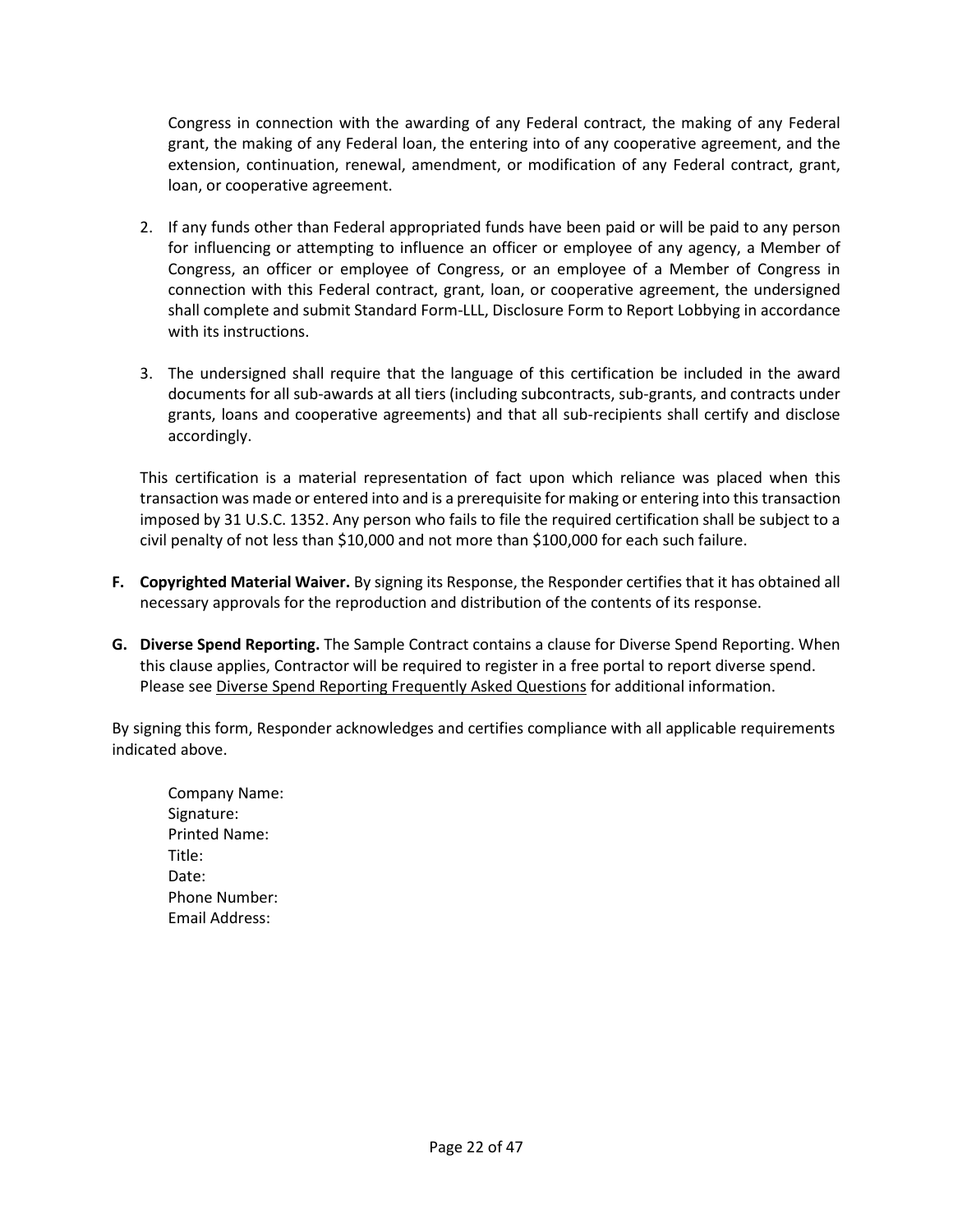# **ATTACHMENT C: EXCEPTIONS TO STATE'S TERMS AND CONDITIONS**

The State presumes a responder agrees to the terms and conditions of this solicitation unless a responder takes specific exception to one or more of the conditions on this form.

The State reserves the right to reject, negotiate, or accept any exception listed to the State's terms and conditions (including those found in the attached Sample Contract).

INSTRUCTIONS: A responder must explicitly list all exceptions to State's terms and conditions, if any (including those found in the attached Sample Contract). Reference the clause number and page number of the State's term and condition for each of a responder's exceptions. If no exceptions exist, state "NONE" specifically on the form below. Whether or not exceptions are taken, the Responder must sign and date this form and submit it as part of their response. (*Add additional pages if necessary.*)

| <b>Clause and Page</b><br><b>Number</b> | <b>Suggested Change to Clause</b> | <b>Explanation or Justification</b> |
|-----------------------------------------|-----------------------------------|-------------------------------------|
|                                         |                                   |                                     |
|                                         |                                   |                                     |
|                                         |                                   |                                     |

By signing this form, I acknowledge that the above-named responder accepts, without qualification, all terms and conditions stated in this solicitation (including the sample contract) except those clearly outlined as exceptions above.

Signature: Printed Name: Title: Date: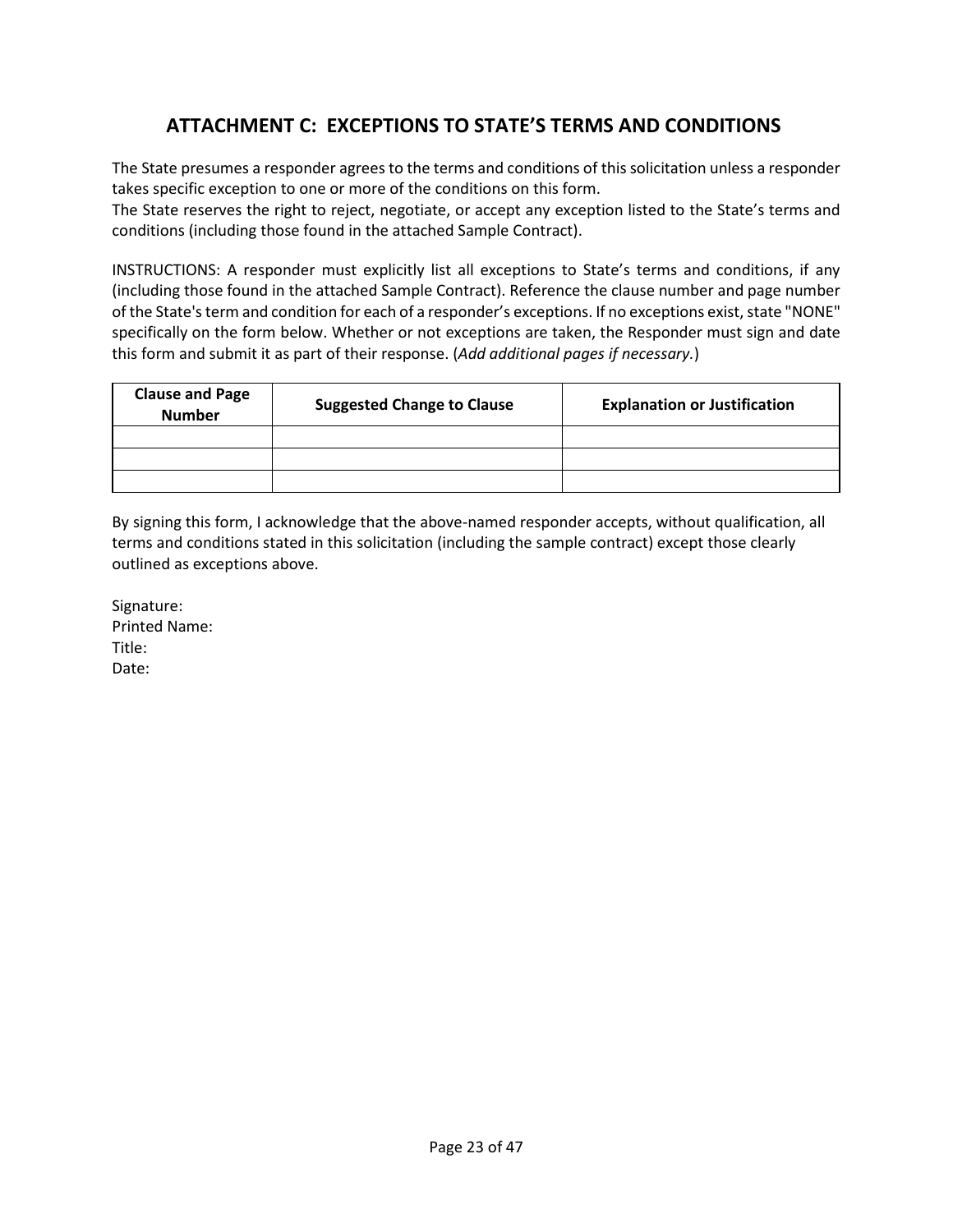### **ATTACHMENT D: Responder Forms**

#### **STATE OF MINNESOTA VETERAN-OWNED PREFERENCE FORM**

Unless a greater preference is applicable and allowed by law, in accordance with Minn. Stat. §16C.16, subd. 6a, the state will award a 6% preference on state procurement to certified small businesses that are majority owned and operated by veterans.

Veteran-Owned Preference Requirements - *See* Minn. Stat. § 16C.19(d):

1) The business has been certified by the Department of Administration/Materials Management Division as being a veteran-owned or service-disabled veteran-owned small business.

**or**

2) The principal place of business is in Minnesota AND the United States Department of Veterans Affairs verifies the business as being a veteran-owned or service-disabled veteran-owned small business under Public Law 109-461 and Code of Federal Regulations, title 38, part 74 (Supported By Documentation).

Statutory requirements and appropriate documentation must be met **by the solicitation response due date and time** to be awarded the veteran-owned preference.

### **Claim the Preference**

#### **By signing below I confirm that:**

My company is claiming the veteran-owned preference afforded by Minn. Stat. § 16C.16, subd. 6a. By making this claim, I verify that:

- The business has been certified by the Department of Administration/Materials Management Division as being a veteran-owned or service-disabled veteran-owned small business.
	- **or**
- My company's principal place of business is in Minnesota **and** the United States Department of Veteran's Affairs verifies my company as being a veteran-owned or service-disabled veteran-owned small business (Supported By Attached Documentation)

| Name of Company:      | Date:      |
|-----------------------|------------|
| Authorized Signature: | Telephone: |
| Printed Name:         | Title:     |

**Attach documentation, sign, and return this form with your solicitation response to claim the veteran-owned preference.**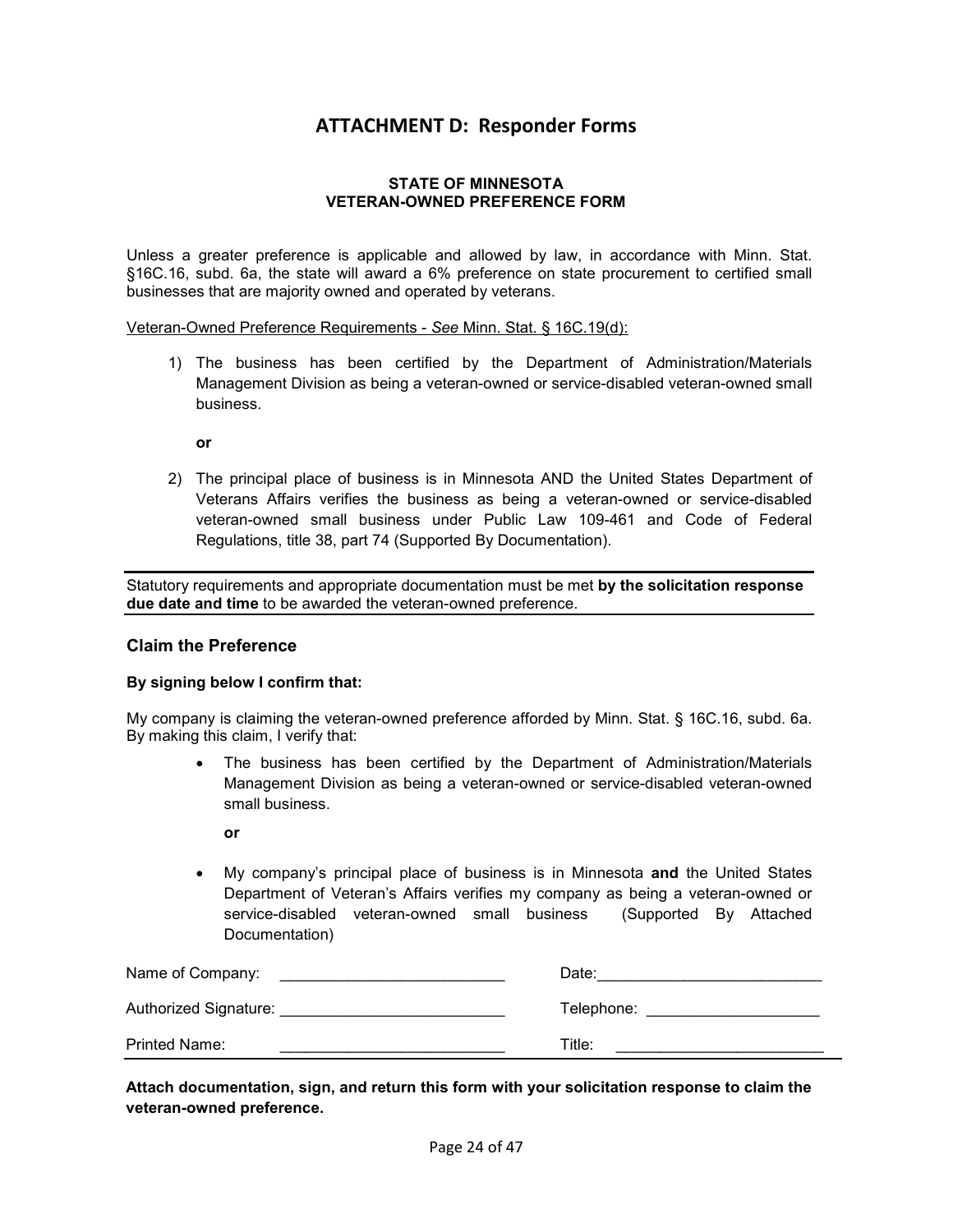## **STATE OF MINNESOTA – WORKFORCE CERTIFICATE INFORMATION**

**Required by state law for ALL bids or proposals that could exceed \$100,000**

**Complete this form and return it with your bid or proposal. The State of Minnesota is under no obligation to delay proceeding with a contract until a company becomes compliant with the Workforce Certification requirements in Minn. Stat. §363A.36.**

BOX A – MINNESOTA COMPANIES **that have employed more than 40 full-time employees within this state on any single working day during the previous 12 months, check one option below:**

☐ Attached is our current Workforce Certificate issued by the Minnesota Department of Human Rights (MDHR).

☐ Attached is confirmation that MDHR received our application for a Minnesota Workforce Certificate on (date).

BOX B – NON-MINNESOTA COMPANIES **that have employed more than 40 full-time employees on a single working day during the previous 12 months in the state where it has its primary place of business, check one option below:**

☐ Attached is our current Workforce Certificate issued by MDHR.

 $\Box$  We certify we are in compliance with federal affirmative action requirements. Upon notification of contract award, you must send your federal or municipal certificate to MDHR at [compliance.MDHR@state.mn.us.](mailto:compliance.MDHR@state.mn.us) If you are unable to send either certificate, MDHR may contact you to request evidence of federal compliance. The inability to provide sufficient documentation may prohibit contract execution.

BOX C – EXEMPT COMPANIES **that have not employed more than 40 full-time employees on a single working day in any state during the previous 12 months, check option below if applicable:**

 $\Box$  We attest we are exempt. If our company is awarded a contract, we will submit to MDHR within 5 business days after the contract is fully signed, the names of our employees during the previous 12 months, the date of separation, if applicable, and the state in which the persons were employed. Send t[o compliance.MDHR@state.mn.us.](mailto:compliance.MDHR@state.mn.us)

By signing this statement, you certify that the information provided is accurate and that you are authorized to sign on behalf of your company.

| Name of Company:      | Date              |
|-----------------------|-------------------|
| Authorized Signature: | Telephone number: |
| Printed Name:         | Title:            |

#### **For assistance with this form, contact:**

Minnesota Department of Human Rights, Compliance Services

| Web: | http://mn.gov/mdhr/                | TC Metro: 651-539-1095 | Toll Free: 800-657-3704 |
|------|------------------------------------|------------------------|-------------------------|
|      | Email: compliance.mdhr@state.mn.us |                        | TTY: 651-296-1283       |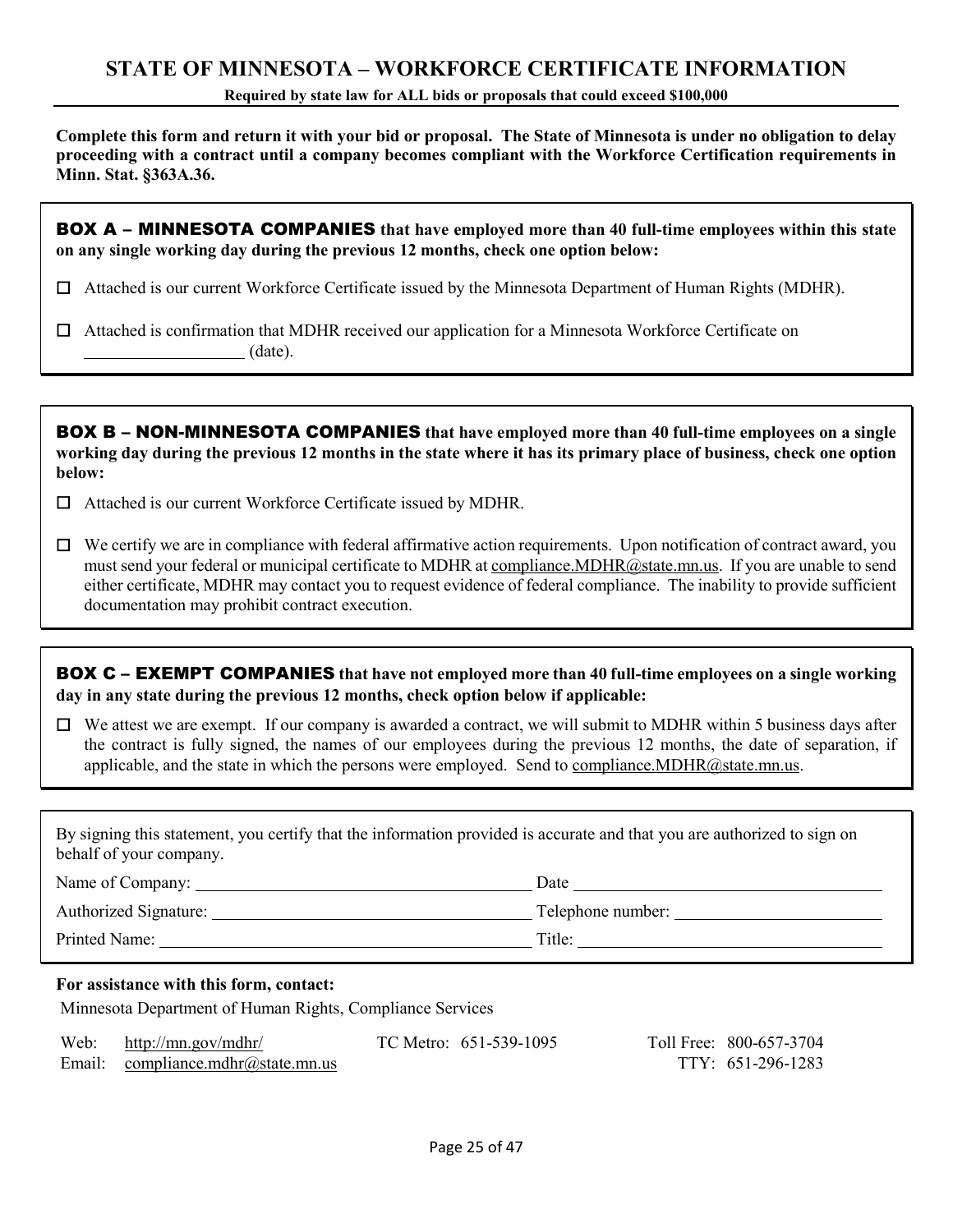# **State of Minnesota - Equal Pay Certificate**

If your response could be in excess of \$500,000, please complete and submit this form with your submission. **It is your sole responsibility to provide the information requested and when necessary to obtain an Equal Pay Certificate (Equal Pay Certificate) from the Minnesota Department of Human Rights (MDHR) prior to contract execution. You must supply this document with your submission.** Please contact MDHR with questions at: 651-539-1095 (metro), 1-800-657-3704 (toll free), 711 or 1-800-627-3529 (MN Relay) or [email](mailto:compliance.MDHR@state.mn.us) at [compliance.MDHR@state.mn.us.](mailto:compliance.MDHR@state.mn.us)

**Option A** – If you have employed 40 or more full-time employees on any single working day during the previous 12 months in Minnesota or the state where you have your primary place of business, please check the applicable box below:

☐ Attached is our current MDHR Equal Pay Certificate.

☐ Attached is MDHR's confirmation of our Equal Pay Certificate application.

**Option B** – If you have not employed 40 or more full-time employees on any single working day during the previous 12 months in Minnesota or the state where you have your primary place of business, please check the box below.

 $\Box$  We are exempt. We agree that if we are selected we will submit to MDHR within five (5) business days of final contract execution, the names of our employees during the previous 12 months, date of separation if applicable, and the state in which the persons were employed. Documentation should be sent to [compliance.MDHR@state.mn.us.](mailto:compliance.MDHR@state.mn.us)

The State of Minnesota reserves the right to request additional information from you. **If you are unable to check any of the preceding boxes, please contact MDHR to avoid a determination that a contract with your organization cannot be executed.**

Your signature certifies that you are authorized to make the representations, the information provided is accurate, the State of Minnesota can rely upon the information provided, and the State of Minnesota may take action to suspend or revoke any agreement with you for any false information provided.

| MN/Fed Tax ID: _________________ |
|----------------------------------|
|                                  |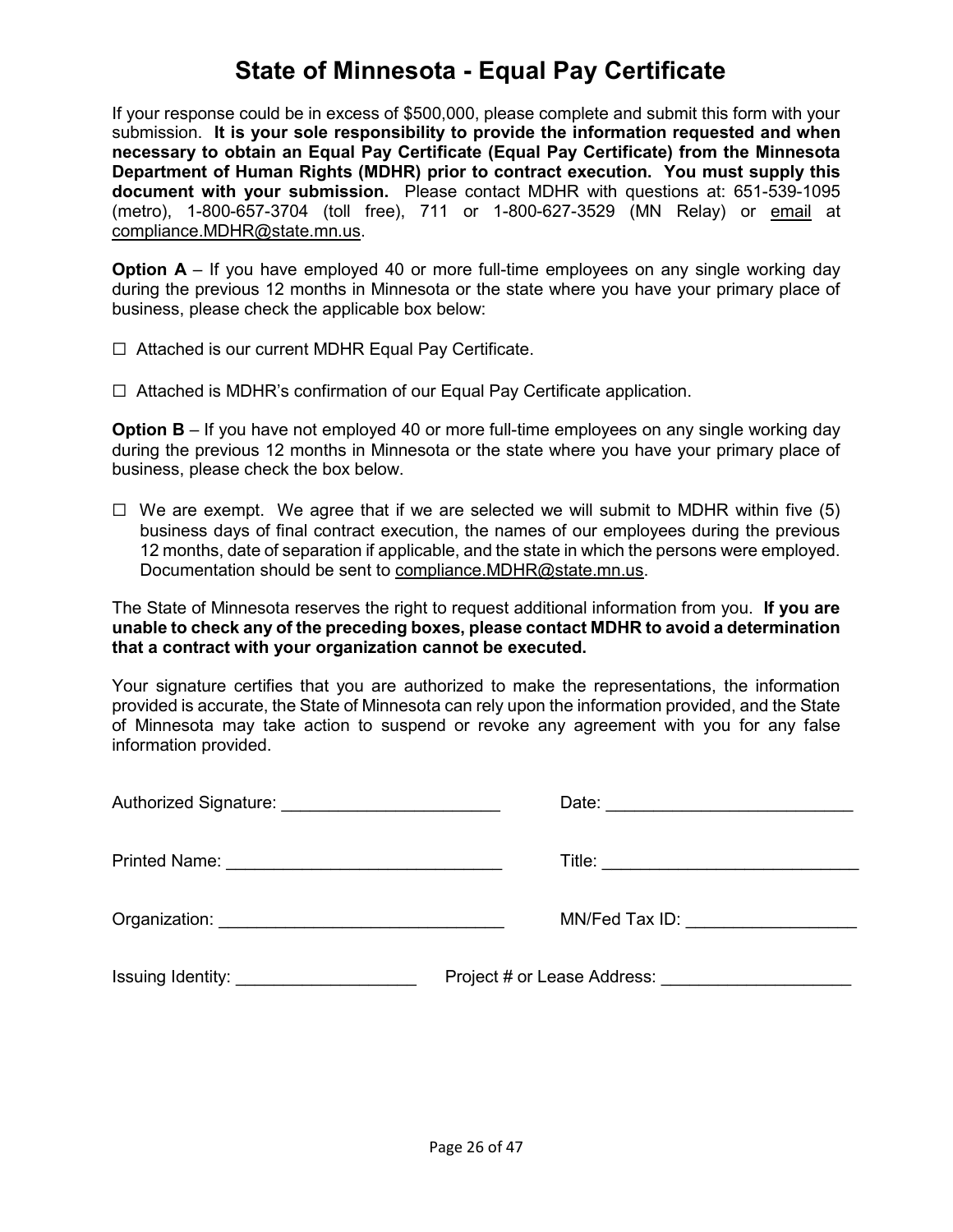

# **State of Minnesota Professional and Technical Services Contract**

SWIFT Contract Number:

This Contract is between the State of Minnesota, acting through MN State Board of Investment ("State") and [Contractor] whose designated business address is [Contractor's business address] ("Contractor"). State and Contractor may be referred to jointly as "Parties."

#### **Contract**

### **1. Term of Contract**

- 1.1 Effective date. March 1, 2023, or the date the State obtains all required signatures under Minn. Stat. § 16C.05, subd. 2, whichever is later. The Contractor must not begin work under this Contract until this Contract is fully executed and the Contractor has been notified by the State's Authorized Representative to begin the work.
- 1.2 Expiration date. February 28, 2028, or until all obligations have been satisfactorily fulfilled, whichever occurs first.

### **2. Contractor's Duties**

The Contractor shall perform all duties described in this Contract to the satisfaction of the State.

The Contractor, who is not a State employee, shall:

### **3. Representations and Warranties**

- 3.1 Under Minn. Stat. §§ 15.061 and 16C.03, subd. 3, and other applicable law the State is empowered to engage such assistance as deemed necessary.
- 3.2 Contractor warrants that it is duly qualified and shall perform its obligations under this Contract in accordance with the commercially reasonable standards of care, skill, and diligence in Contractor's industry, trade, or profession, and in accordance with the specifications set forth in this Contract, to the satisfaction of the State.
- 3.3 Contractor warrants that it possesses the legal authority to enter into this Contract and that it has taken all actions required by its procedures, by-laws, and applicable laws to exercise that authority, and to lawfully authorize its undersigned signatory to execute this Contract, or any part thereof, and to bind Contractor to its terms.

### **4. Time**

The Contractor must comply with all the time requirements described in this Contract. In the performance of this Contract, time is of the essence.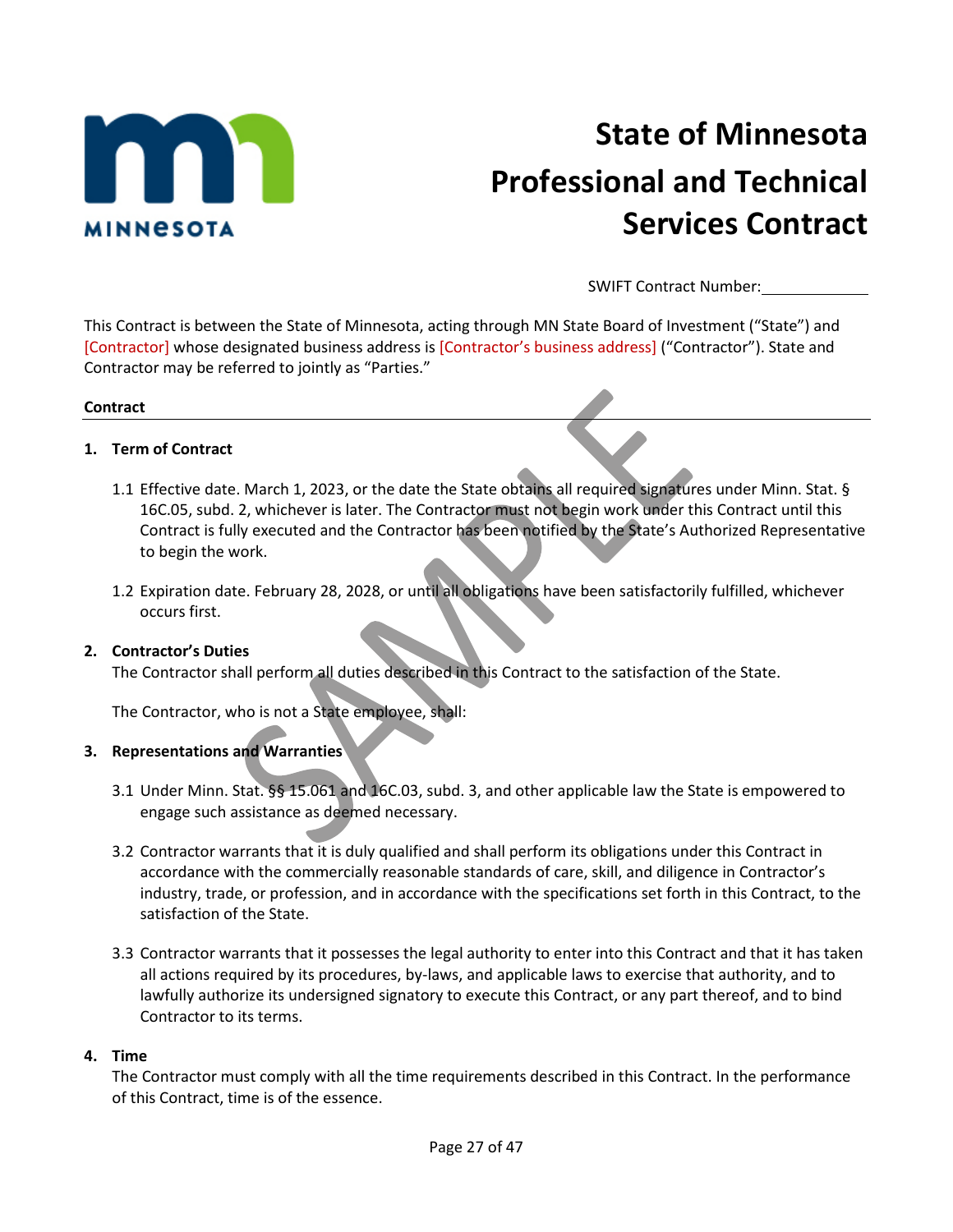#### **5. Consideration and Payment**

Consideration. The State will pay for performance by the Contractor under this Contract as follows:

- 5.1.1 Compensation. The Contractor will be paid
- 5.5.2 Total obligation. The total obligation of the State for all compensation and reimbursements to the Contractor under this Contract will not exceed \$
- 5.2 Payment.
- 5.2.1 Invoices. The State will promptly pay the Contractor after the Contractor presents an itemized invoice for the goods received or services actually performed, and the State's Authorized Representative accepts the invoiced goods or services. Invoices must be submitted timely and according to the following schedule:
- 5.2.2 Retainage. Under Minn. Stat. § 16C.08, subd. 2 (10), no more than 90 percent of the amount due under this Contract may be paid until the final product of this Contract has been reviewed by the State. The balance due will be paid when the State determines that the Contractor has satisfactorily fulfilled all the terms of this Contract.
- 5.2.3 Conditions of payment. All services delivered by the Contractor under this Contract must be performed to the State's satisfaction and in accordance with all applicable federal, state, and local laws, ordinances, rules, and regulations including business registration requirements of the Office of the Secretary of State. The Contractor will not receive payment for work found by the State to be unsatisfactory or performed in violation of federal, state, or local law.

#### **6. Authorized Representative**

The State's Authorized Representative is, or his/her successor or delegate, and has the responsibility to monitor the Contractor's performance.

Contractor's Authorized Representative. The Contractor's Authorized Representative is [name, title] at the following business address and telephone number: [insert business address and telephone number], or his/her successor. If the Contractor's Authorized Representative changes at any time during this Contract, the Contractor must immediately notify the State.

### **7. Exhibits**

The following Exhibits are attached and incorporated into this Contract. In the event of a conflict between the terms of this Contract and its Exhibits, or between Exhibits, the order of precedence is first the Contract, and then in the following order:

Exhibit A: Contract Terms Exhibit B: Insurance Terms Exhibit C: Specifications, Duties, and Scope of Work Exhibit D: Price and Payment Schedule

#### **1. State Encumbrance Verification**

*Individual certifies that funds have been encumbered as required by Minn. Stat. §§ 16A.15 and 16C.05* Print Name:

Signature: Title: Date: \_\_\_\_\_\_\_\_\_\_\_\_\_\_

SWIFT Contract No.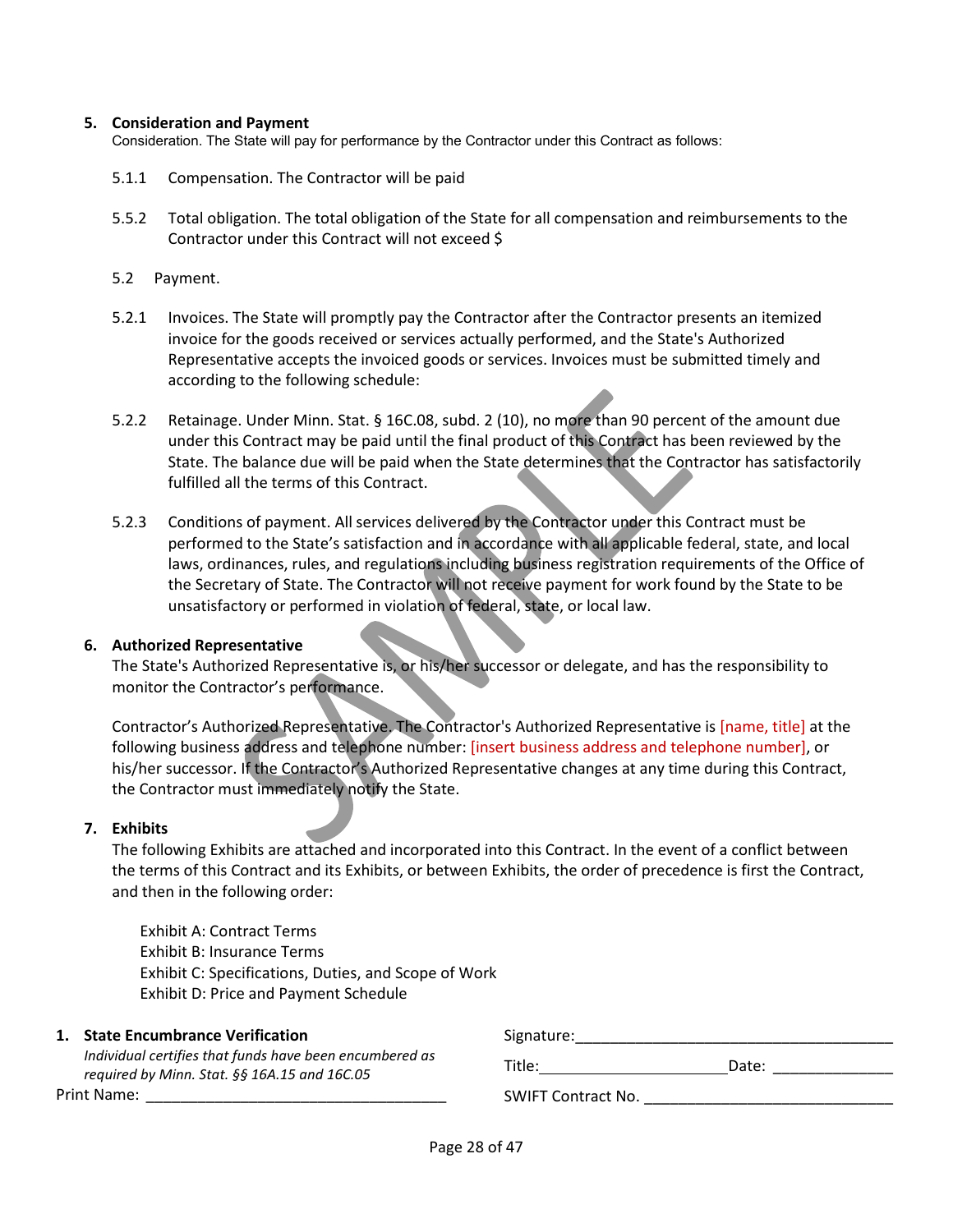### **2. Contractor**

*The Contractor certifies that the appropriate person has executed the Contract on behalf of the Contractor as required by applicable articles, bylaws, resolutions, or ordinances.*

Print Name: \_\_\_\_\_\_\_\_\_\_\_\_\_\_\_\_\_\_\_\_\_\_\_\_\_\_\_\_\_\_\_\_\_\_\_

Signature:\_\_\_\_\_\_\_\_\_\_\_\_\_\_\_\_\_\_\_\_\_\_\_\_\_\_\_\_\_\_\_\_\_\_\_\_\_

Title: Date:\_\_\_\_\_\_\_\_\_\_\_\_\_\_\_

### **3. State Agency**

*With delegated authority*

Print Name:  $\blacksquare$ 

Signature:\_\_\_\_\_\_\_\_\_\_\_\_\_\_\_\_\_\_\_\_\_\_\_\_\_\_\_\_\_\_\_\_\_\_\_\_\_

Title: Date: \_\_\_\_\_\_\_\_\_\_\_\_\_\_

# **4. Commissioner of Administration**

*As delegated to The Office of State Procurement*

| Print Name: |       |
|-------------|-------|
| Signature:  |       |
| Title:      | Date: |
| Admin ID:   |       |
|             |       |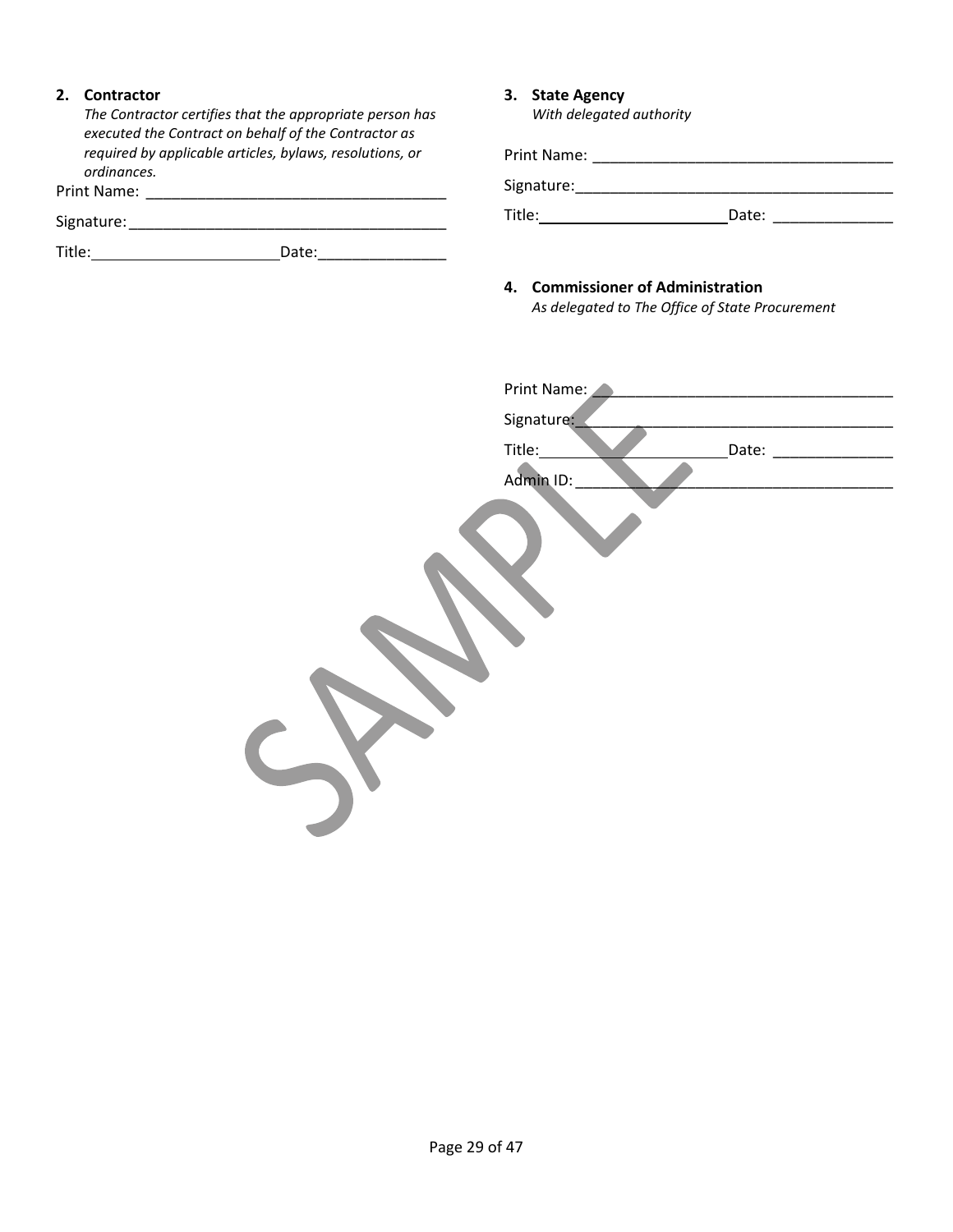### **Exhibit A: Contract Terms**

### **1. Prompt Payment and Invoicing.**

1.1 Prompt Payment. The State will pay the Contractor pursuant to Minn. Stat. § 16A.124, which requires payment within 30 days following receipt of an undisputed invoice, or merchandise or service, whichever is later. Terms requesting payment in less than 30 days will be changed to read "Net 30 days." Notwithstanding the foregoing, the State may pay the Contractor in advance for purchases as allowed pursuant to Minn. Stat. §16A.065.

The payment for each order will only be made for goods received or services actually performed that have been accepted by the ordering entity, and meet all terms, conditions, and specifications of the Contract and the ordering document.

1.2 Invoicing. The invoice must be in the same format as the sample invoice form approved as Exhibit D, Supplement 1 with the Contract, unless an alternative format is approved in writing by the State Authorized Representative, or delegate. See Exhibit D, Supplement 1 for a list of minimum invoice requirements.

### 2. **Assignment, Amendments, Waiver, and Contract Complete.**

- 2.1 Assignment. The Contractor may neither assign nor transfer any rights or obligations under this Contract without the prior consent of the State and a fully executed assignment agreement, executed and approved by the authorized parties or their successors.
- 2.2 Amendments. Any amendment to this Contract must be in writing and will not be effective until it has been executed and approved by the authorized parties or their successors.
- 2.3 Waiver. If the State fails to enforce any provision of this Contract, that failure does not waive the provision or its right to enforce it.
- 2.4 Contract Complete. This Contract contains all negotiations and agreements between the State and the Contractor. No other understanding regarding this Contract, whether written or oral, may be used to bind either party.

### 3. **Termination.**

- 3.1 Termination for Convenience. The State or Commissioner of Administration may cancel this Contract at any time, with or without cause, upon 30 days' written notice to the Contractor. Upon termination for convenience, the Contractor will be entitled to payment, determined on a pro rata basis, for services or goods satisfactorily performed or delivered.
- 3.2 Termination for Breach. The State may terminate this Contract, with cause, upon 30 days' written notice to Contractor of the alleged breach and opportunity to cure. If after 30 days, the alleged breach has not been remedied, the State may immediately terminate the Contract.
- 3.3 Termination for Insufficient Funding. The State may immediately terminate this Contract if it does not obtain funding from the Minnesota Legislature, or other funding source; or if funding cannot be continued at a level sufficient to allow for the payment of the services addressed within this Contract. Termination must be by written notice to the Contractor. The State is not obligated to pay for any services that are provided after notice and effective date of termination. However, the Contractor will be entitled to payment, determined on a pro rata basis, for services satisfactorily performed to the extent that dedicated funds are available. The State will not be assessed any penalty if the Contract is terminated because of the decision of the Minnesota Legislature,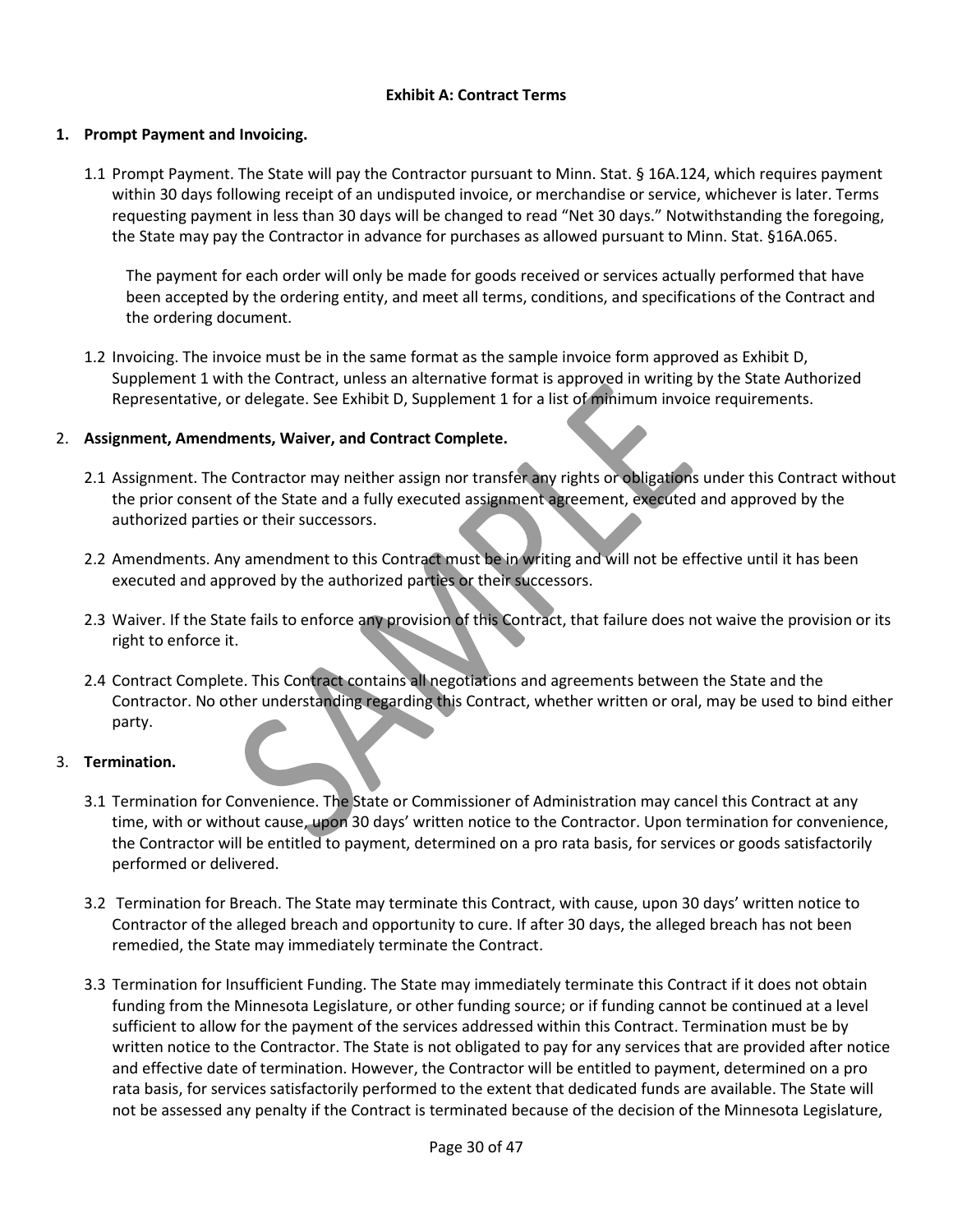or other funding source, not to appropriate funds. The State must provide the Contractor notice of the lack of funding. This notice will be provided within a reasonable time of the State's receiving notice.

### 4. **Force Majeure.**

Neither party shall be responsible to the other or considered in default of its obligations within this Contract to the extent that performance of any such obligations is prevented or delayed by acts of God, war, riot, disruption of government, or other catastrophes beyond the reasonable control of the party unless the act or occurrence could have been reasonably foreseen and reasonable action could have been taken to prevent the delay or failure to perform. A party relying on this provision to excuse performance must provide the other party prompt written notice of the inability to perform and take all necessary steps to bring about performance as soon as practicable.

### 5. **Indemnification.**

- 5.1 In the performance of this Contract, the Indemnifying Party must indemnify, save, and hold harmless the State, its agents, and employees, from any claims or causes of action, including attorney's fees incurred by the State, to the extent caused by Indemnifying Party's:
	- Intentional, willful, or negligent acts or omissions; or
	- Actions that give rise to strict liability; or
	- Breach of contract or warranty.

The Indemnifying Party is defined to include the Contractor, Contractor's reseller, any third party that has a business relationship with the Contractor, or Contractor's agents or employees, and to the fullest extent permitted by law. The indemnification obligations of this section do not apply in the event the claim or cause of action is the result of the State's sole negligence. This clause will not be construed to bar any legal remedies the Indemnifying Party may have for the State's failure to fulfill its obligation under this Contract.

5.2 Nothing within this Contract, whether express or implied, shall be deemed to create an obligation on the part of the State to indemnify, defend, hold harmless or release the Indemnifying Party. This shall extend to all agreements related to the subject matter of this Contract, and to all terms subsequently added, without regard to order of precedence.

### 6. **Governing Law, Jurisdiction, and Venue.**

Minnesota law, without regard to its choice-of-law provisions, governs this Contract. Venue for all legal proceedings out of this Contract, or its breach, must be in the appropriate state or federal court with competent jurisdiction in Ramsey County, Minnesota.

### 7. **Subcontracting and Subcontract Payment.**

7.1 Subcontracting Allowed. A subcontractor is a person or company that has been awarded a portion of the Contract by Contractor. Only subcontractors that have been approved by the State's Authorized Representative can be used for this Contract.

After the effective date of the Contract, the Contractor shall not, without prior written approval of the State's Authorized Representative, subcontract for the performance of any of the Contractor's obligations that were not already approved for subcontracting when the Contract was awarded. During this Contract, if an approved subcontractor is determined to be performing unsatisfactorily by the State's Authorized Representative, the Contractor will receive written notification that the subcontractor can no longer be used for this Contract.

The provisions of the Contract shall apply with equal force and effect to all approved subcontractors engaged by the Contractor. Notwithstanding approval by the State, no subcontract shall serve to terminate or in any way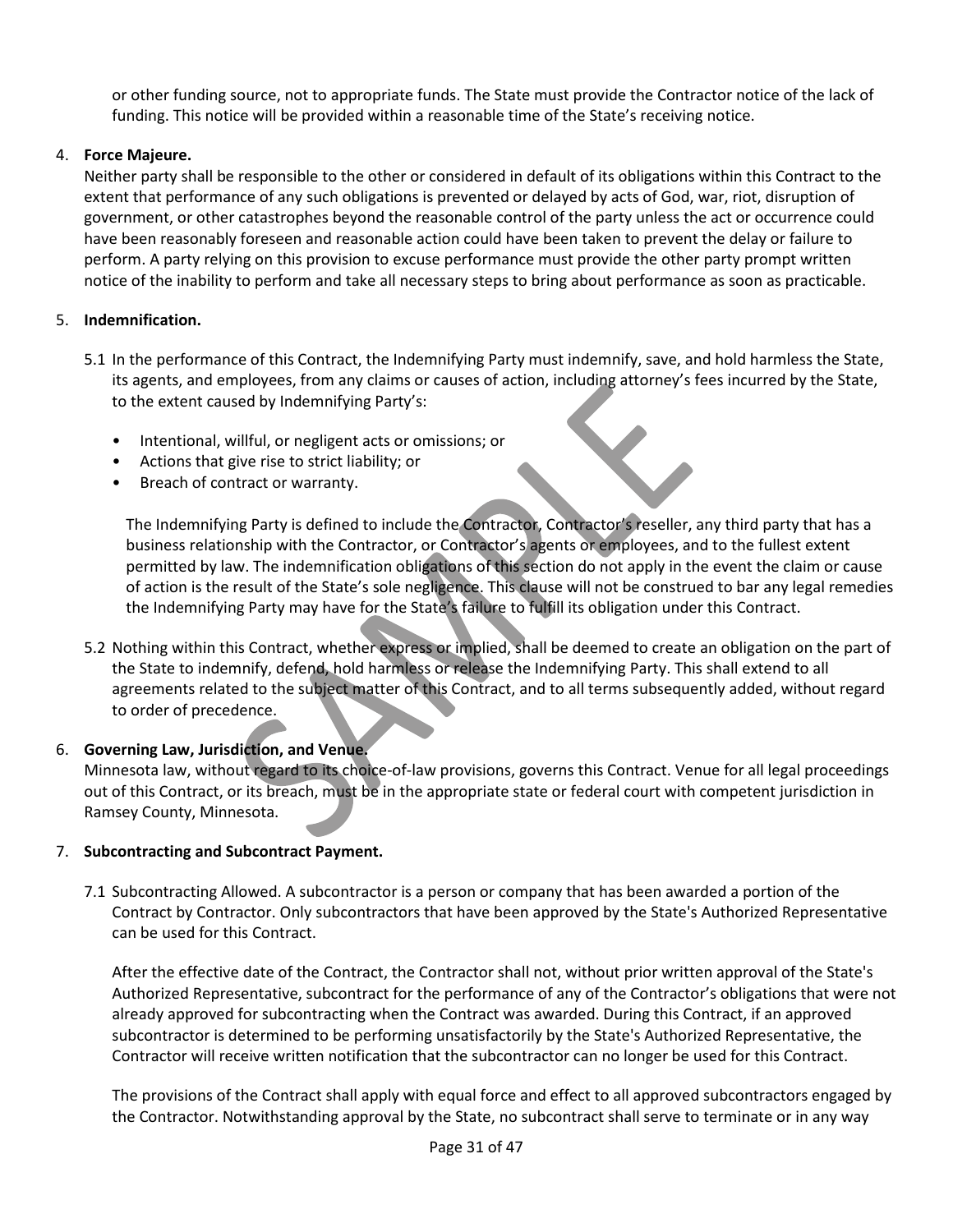affect the primary legal responsibility of the Contractor for timely and satisfactory performances of the obligations contemplated by the Contract.

7.2 Subcontractor Payment. Contractor must pay any subcontractor in accordance with Minn. Stat. § 16A.1245.

### 8. **Data Disclosure.**

Under Minn. Stat. § 270C.65, subd. 3 and other applicable law, the Contractor consents to disclosure of its social security number, federal employer tax identification number, and Minnesota tax identification number, already provided to the State, to federal and state agencies, and state personnel involved in the payment of state obligations. These identification numbers may be used in the enforcement of federal and state laws which could result in action requiring the Contractor to file state tax returns, pay delinquent state tax liabilities, if any, or pay other state liabilities.

### 9. **Government Data Practices.**

The Contractor and State must comply with the Minnesota Government Data Practices Act, Minn. Stat. Ch. 13, (or, if the State contracting party is part of the Judicial Branch, with the Rules of Public Access to Records of the Judicial Branch promulgated by the Minnesota Supreme Court as the same may be amended from time to time) as it applies to all data provided by the State under this Contract, and as it applies to all data created, collected, received, stored, used, maintained, or disseminated by the Contractor under this Contract. The civil remedies of Minn. Stat. § 13.08 apply to the release of the data governed by the Minnesota Government Practices Act, Minn. Stat. Ch. 13, by either the Contractor or the State.

If the Contractor receives a request to release the data referred to in this clause, the Contractor must immediately notify and consult with the State's Authorized Representative as to how the Contractor should respond to the request. The Contractor's response to the request shall comply with applicable law.

### 10. **Intellectual Property Rights.**

- 10.1 Definitions. For the purpose of this Section, the following words and phrases have the assigned definitions:
- 10.1.1 "Documents" are the originals of any databases, computer programs, reports, notes, studies, photographs, negatives, designs, drawings, specifications, materials, tapes, disks, or other materials, whether in tangible or electronic forms, prepared by the Contractor, its employees, agents, or subcontractors, in the performance of this Contract.
- 10.1.2 "Pre-Existing Intellectual Property" means intellectual property developed prior to or outside the scope of this Contract, and any derivatives of that intellectual property.
- 10.1.3 "Works" means all inventions, improvements, discoveries (whether or not patentable), databases, computer programs, reports, notes, studies, photographs, negatives, designs, drawings, specifications, materials, tapes, and disks conceived, reduced to practice, created or originated by the Contractor, its employees, agents, and subcontractors, either individually or jointly with others in the performance of this Contract. "Works" includes Documents.
- 10.2 Ownership. The State owns all rights, title, and interest in all of the intellectual property rights, including copyrights, patents, trade secrets, trademarks, and service marks in the Works and Documents created and paid for under this Contract. The Documents shall be the exclusive property of the State and all such Documents must be immediately returned to the State by the Contractor upon completion or cancellation of this Contract. To the extent possible, those Works eligible for copyright protection under the United States Copyright Act will be deemed to be "works made for hire." The Contractor assigns all right, title, and interest it may have in the Works and the Documents to the State. The Contractor must, at the request of the State,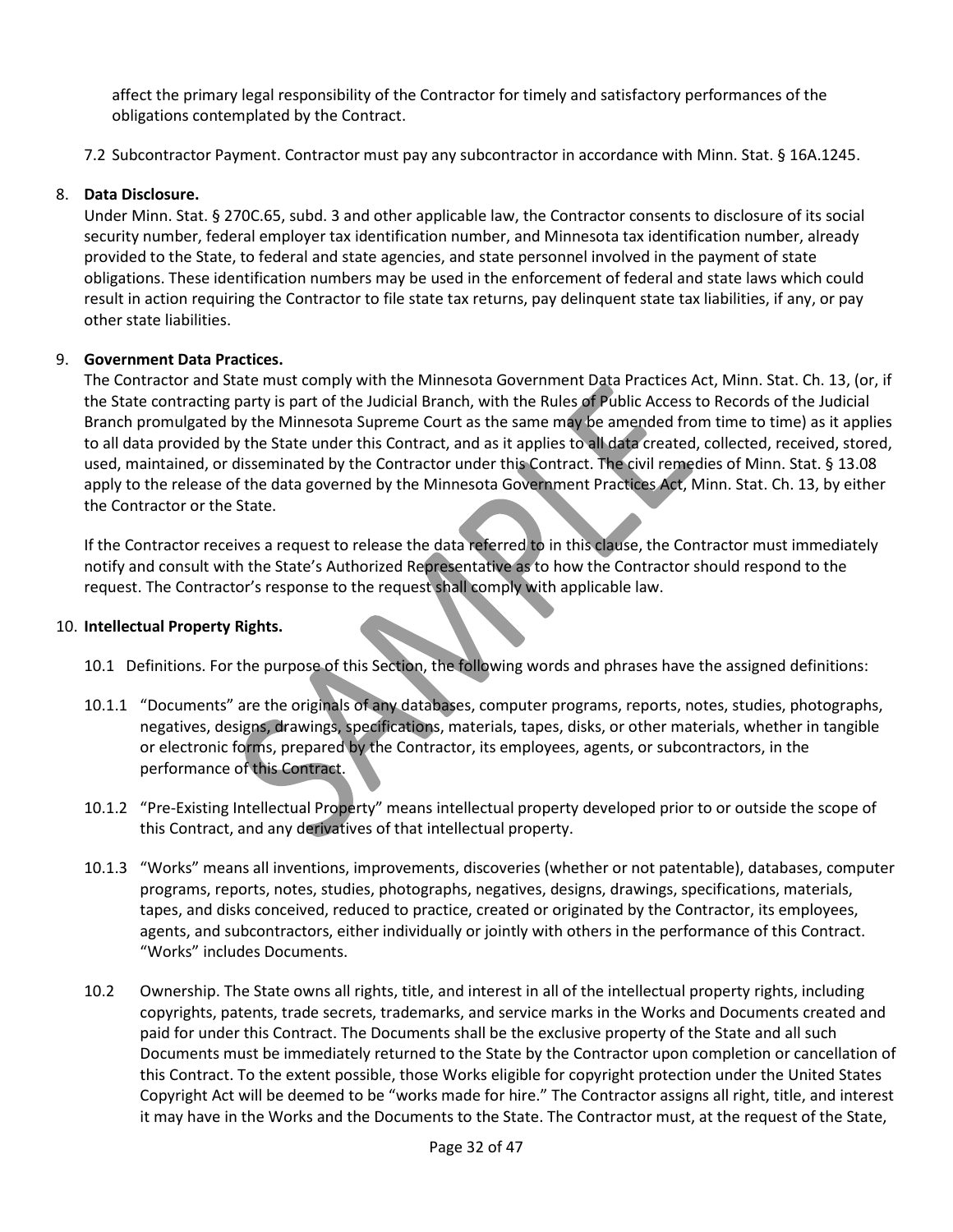execute all papers and perform all other acts necessary to transfer or record the State's ownership interest in the Works and Documents.

- 10.3 Pre-existing Intellectual Property. Each Party shall retain ownership of its respective Pre-Existing Intellectual Property. The Contractor grants the State a perpetual, irrevocable, non-exclusive, royalty free license for Contractor's Pre-Existing Intellectual Property that are incorporated in the products, materials, equipment, deliverables, or services that are purchased through the Contract.
- 10.4 Obligations.
- 10.4.1 Notification. Whenever any invention, improvement, or discovery (whether or not patentable) is made or conceived for the first time or actually or constructively reduced to practice by the Contractor, including its employees and subcontractors, in the performance of this Contract, the Contractor will immediately give the State's Authorized Representative written notice thereof, and must promptly furnish the State's Authorized Representative with complete information and/or disclosure thereon.
- 10.4.2 Representation. The Contractor must perform all acts, and take all steps necessary to ensure that all intellectual property rights in the Works and Documents are the sole property of the State, and that neither Contractor nor its employees, agents, or subcontractors retain any interest in and to the Works and Documents. The Contractor represents and warrants that the Works and Documents do not and will not infringe upon any intellectual property rights of other persons or entities.
- 10.4.3 Indemnification. Notwithstanding any other indemnification obligations addressed within this Contract, the Contractor will indemnify; defend, to the extent permitted by the Attorney General; and hold harmless the State, at the Contractor's expense, from any action or claim brought against the State to the extent that it is based on a claim that all or part of the Works or Documents infringe upon the intellectual property rights of others. The Contractor will be responsible for payment of any and all such claims, demands, obligations, liabilities, costs, and damages, including but not limited to, attorney fees. If such a claim or action arises, or in the Contractor's or the State's opinion is likely to arise, the Contractor must, at the State's discretion, either procure for the State the right or license to use the intellectual property rights at issue or replace or modify the allegedly infringing works or documents as necessary and appropriate to obviate the infringement claim. This remedy of the State will be in addition to and not exclusive of other remedies provided by law.

### 11. **Copyright.**

The Contractor shall save and hold harmless the State of Minnesota, its officers, agents, servants and employees, from liability of any kind or nature, arising from the use of any copyrighted or noncopyrighted compositions, secret process, patented or nonpatented invention, article or appliance furnished or used in the performance of the Contract.

### 12. **Contractor's Documents.**

Any licensing and maintenance agreement, or any order-specific agreement or document, including any preinstallation, linked or "click through" agreement that is allowed by, referenced within or incorporated within the Contract whenever the Contract is used for a State procurement, whether directly by the Contractor or through a Contractor's agent, subcontractor or reseller, is agreed to only to the extent the terms within any such agreement or document do not conflict with the Contract or applicable Minnesota or Federal law, and only to the extent that the terms do not modify, diminish or derogate the terms of the Contract or create an additional financial obligation to the State. Any such agreement or document must not be construed to deprive the State of its sovereign immunity, or of any legal requirements, prohibitions, protections, exclusions or limitations of liability applicable to this Contract or afforded to the State by Minnesota law. A State employee's decision to choose "accept" or an equivalent option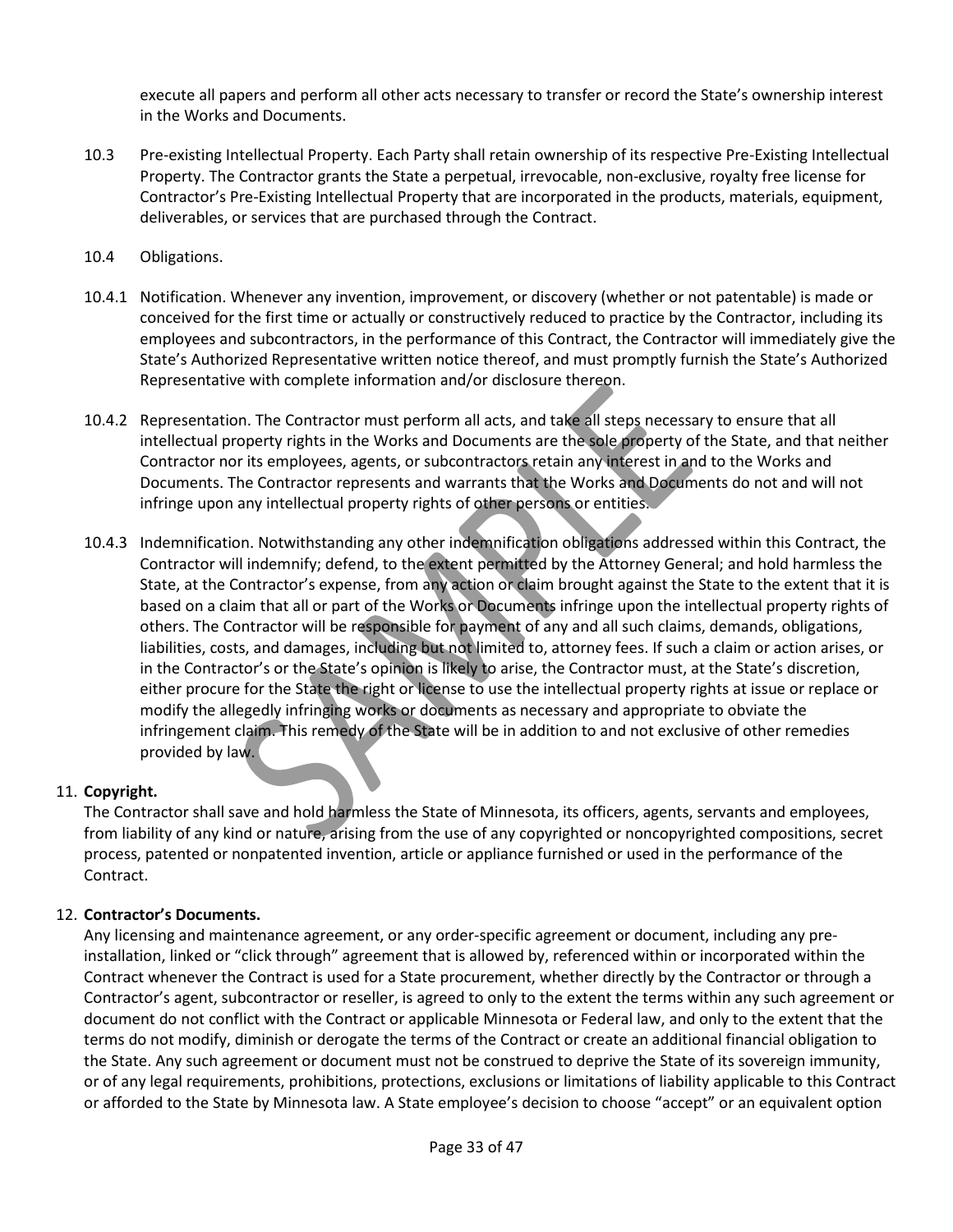associated with a "click-through" agreement does not constitute the State's concurrence or acceptance of terms, if such terms are in conflict with this section.

### 13. **State Audits.**

Under Minn. Stat. § 16C.05, subd. 5, the Contractor's books, records, documents, and accounting procedures and practices relevant to this Contract are subject to examination by the State, the State Auditor, or Legislative Auditor, as appropriate, for a minimum of six years from the expiration or termination of this Contract.

### 14. **Diverse Spend Reporting.**

If the total value of the Contract may exceed \$500,000, including all extension options, Contractor must track and report, on a quarterly basis, the amount paid to diverse businesses both: 1) directly to subcontractors performing under the Contract, and 2) indirectly to diverse businesses that provide supplies/services to your company (in proportion to the revenue from this Contract compared to Contractor's overall revenue). When this applies, Contractor will register in a free portal to help report the Tier 2 diverse spend, and the requirement continues as long as the Contract is in effect.

### 15. **Publicity and Endorsement.**

- 15.1 Publicity. Any publicity regarding the subject matter of this Contract must identify the State as the sponsoring agency and must not be released without prior written approval from the State's Authorized Representative. For purposes of this provision, publicity includes notices, informational pamphlets, press releases, information posted on corporate or other websites, research, reports, signs, and similar public notices prepared by or for the Contractor individually or jointly with others, or any subcontractors, with respect to the program, publications, or services provided resulting from this Contract.
- 15.2 Endorsement. The Contractor must not claim that the State endorses its products or services.

### 16. **Debarment by State, its Departments, Commissions, Agencies, or Political Subdivisions.**

Contractor certifies that neither it nor its principals is presently debarred or suspended by the Federal government, the State, or any of the State's departments, commissions, agencies, or political subdivisions. Contractor's certification is a material representation upon which the Contract award was based. Contractor shall provide immediate written notice to the State's Authorized Representative if at any time it learns that this certification was erroneous when submitted or becomes erroneous by reason of changed circumstances.

### 17. **Contingency Fees Prohibited.**

Pursuant to Minn. Stat. § 10A.06, no person may act as or employ a lobbyist for compensation that is dependent upon the result or outcome of any legislation or administrative action.

### 18. **Certification of Nondiscrimination (in accordance with Minn. Stat. § 16C.053).**

If the value of this Contract, including all extensions, is \$50,000 or more, Contractor certifies it does not engage in and has no present plans to engage in discrimination against Israel, or against persons or entities doing business in Israel, when making decisions related to the operation of the vendor's business. For purposes of this section, "discrimination" includes but is not limited to engaging in refusals to deal, terminating business activities, or other actions that are intended to limit commercial relations with Israel, or persons or entities doing business in Israel, when such actions are taken in a manner that in any way discriminates on the basis of nationality or national origin and is not based on a valid business reason.

### 19. **Non-discrimination (in accordance with Minn. Stat. § 181.59).**

The Contractor will comply with the provisions of Minn. Stat. § 181.59.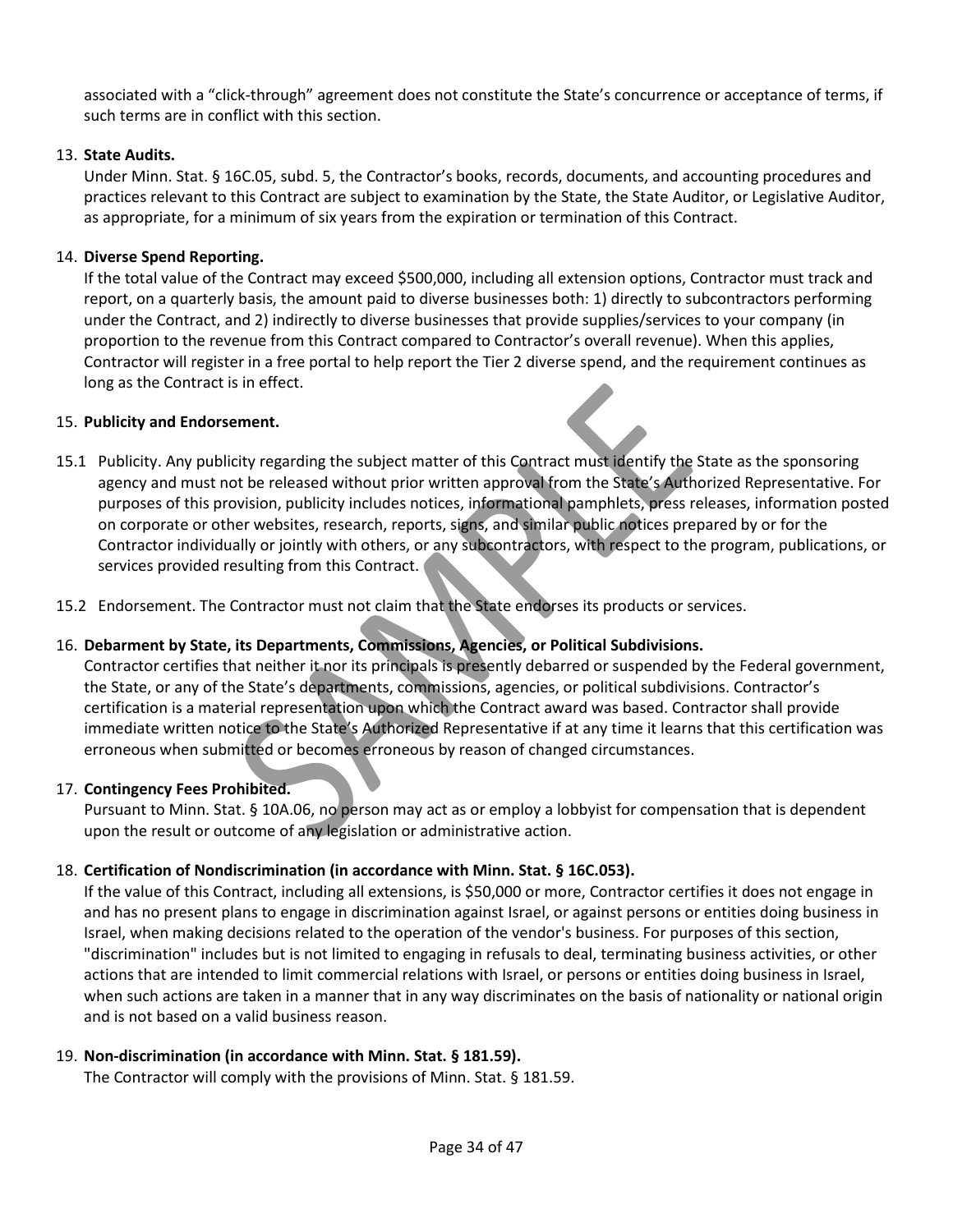### 20. **E-Verify Certification (in accordance with Minn. Stat. § 16C.075).**

For services valued in excess of \$50,000, Contractor certifies that as of the date of services performed on behalf of the State, Contractor and all its subcontractors will have implemented or be in the process of implementing the federal E-Verify Program for all newly hired employees in the United States who will perform work on behalf of the State. Contractor is responsible for collecting all subcontractor certifications and may do so utilizing the E-Verify Subcontractor Certification Form available at [http://www.mmd.admin.state.mn.us/doc/EverifySubCertForm.doc.](http://www.mmd.admin.state.mn.us/doc/EverifySubCertForm.doc) All subcontractor certifications must be kept on file with Contractor and made available to the State upon request.

### 21. **Affirmative Action Requirements**

The State intends to carry out its responsibility for requiring affirmative action by its contractors.

- 21.1 Covered Contracts and Contractors. If the Contract exceeds \$100,000 and the Contractor employed more than 40 full-time employees on a single working day during the previous 12 months in Minnesota or in the state where it has its principal place of business, then the Contractor must comply with the requirements of Minn. Stat. § 363A.36 and Minn. R. 5000.3400-5000.3600.
- 21.2 General. Minn. R. 5000.3400-5000.3600 implements Minn. Stat. § 363A.36. These rules include, but are not limited to, criteria for contents, approval, and implementation of affirmative action plans; procedures for issuing certificates of compliance and criteria for determining a contractor's compliance status; procedures for addressing deficiencies, sanctions, and notice and hearing; annual compliance reports; procedures for compliance review; and contract consequences for non-compliance. The specific criteria for approval or rejection of an affirmative action plan are contained in various provisions of Minn. R. 5000.3400-5000.3600 including, but not limited to, Minn. R. 5000.3420-5000.3500 and 5000.3552-5000.3559.
- 21.3 Disabled Workers. The Contractor must comply with the following affirmative action requirements for disabled workers.

### AFFIRMATIVE ACTION FOR DISABLED WORKERS

- 21.3.1 The Contractor must not discriminate against any employee or applicant for employment because of physical or mental disability in regard to any position for which the employee or applicant for employment is qualified. The Contractor agrees to take affirmative action to employ, advance in employment, and otherwise treat qualified disabled persons without discrimination based upon their physical or mental disability in all employment practices such as the following: employment, upgrading, demotion or transfer, recruitment, advertising, layoff or termination, rates of pay or other forms of compensation, and selection for training, including apprenticeship.
- 21.3.2 The Contractor agrees to comply with the rules and relevant orders of the Minnesota Department of Human Rights issued pursuant to the Minnesota Human Rights Act.
- 21.3.3 In the event of the Contractor's noncompliance with the requirements of this clause, actions for noncompliance may be taken in accordance with Minn. Stat. § 363A.36, and the rules and relevant orders of the Minnesota Department of Human Rights issued pursuant to the Minnesota Human Rights Act.
- 21.3.4 The Contractor agrees to post in conspicuous places, available to employees and applicants for employment, notices in a form to be prescribed by the Commissioner. Such notices must state the Contractor's obligation under the law to take affirmative action to employ and advance in employment qualified disabled employees and applicants for employment, and the rights of applicants and employees.
- 21.3.5 The Contractor must notify each labor union or representative of workers with which it has a collective bargaining agreement or other contract understanding, that the Contractor is bound by the terms of Minn.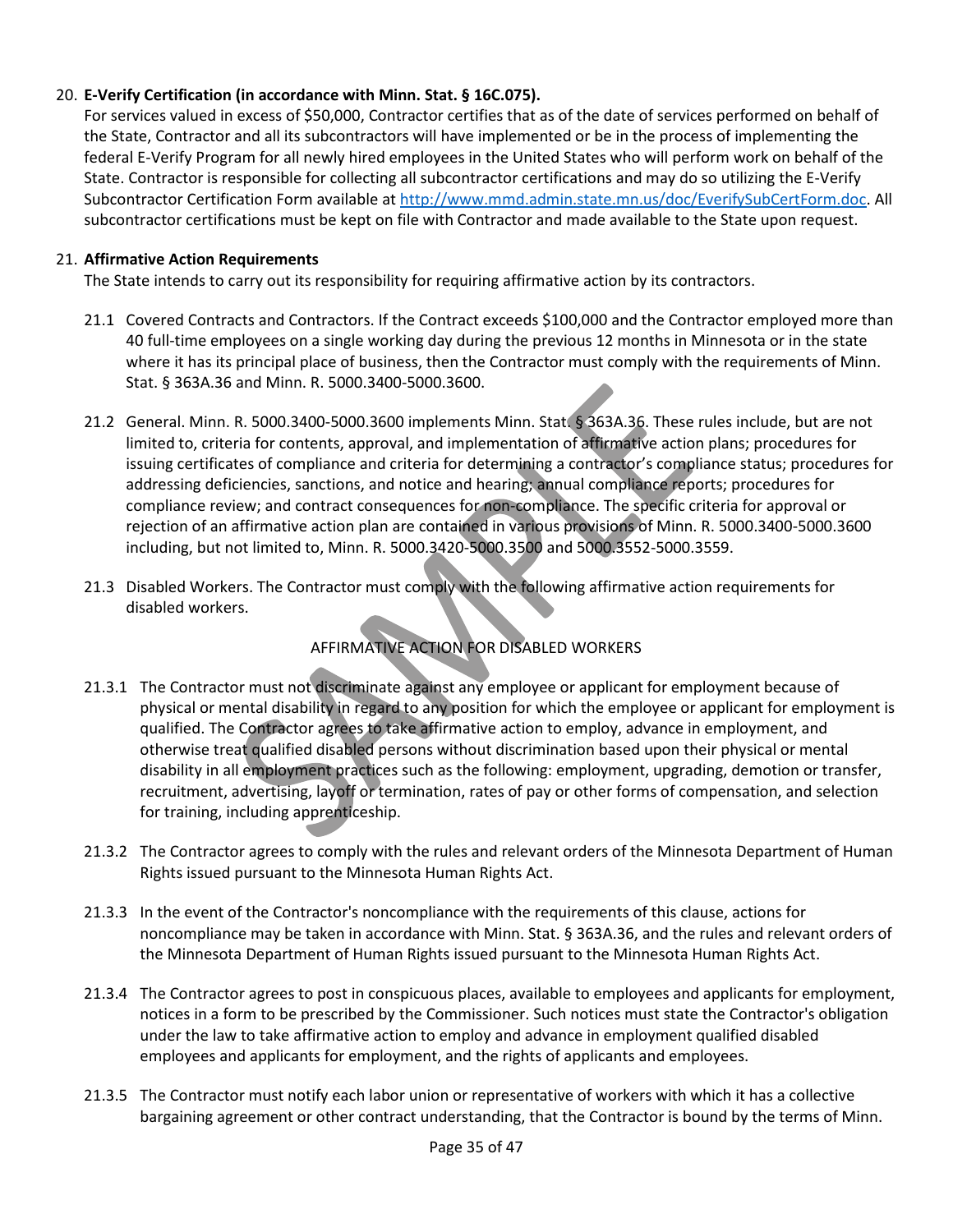Stat. § 363A.36, of the Minnesota Human Rights Act and is committed to take affirmative action to employ and advance in employment physically and mentally disabled persons.

- 21.4 Consequences. The consequences for the Contractor's failure to implement its affirmative action plan or make a good faith effort to do so include, but are not limited to, suspension or revocation of a certificate of compliance by the Commissioner, refusal by the Commissioner to approve subsequent plans, and termination of all or part of this Contract by the Commissioner or the State.
- 21.5 Certification. The Contractor hereby certifies that it is in compliance with the requirements of Minn. Stat. § 363A.36 and Minn. R. 5000.3400-5000.3600 and is aware of the consequences for noncompliance.

### 22. **Equal Pay Certification.**

If required by Minn. Stat. §363A.44, the Contractor must have a current Equal Pay Certificate prior to Contract execution. If Contractor's Equal Pay Certificate expires during the term of this Contract, Contractor must promptly re-apply for an Equal Pay Certificate with the Minnesota Department of Human Rights and notify the State's Authorized Representative once the Contractor has received the renewed Equal Pay Certificate. If Contractor claims to be exempt, the State may require Contractor to verify its exempt status.

### 23. **IT Accessibility Standard.**

Contractor acknowledges and is fully aware that the State of Minnesota (Executive branch state agencies) has developed IT Accessibility Standard effective September 1, 2010. The standard entails, in part, the Web Content Accessibility Guidelines (WCAG) and Section 508 which can be viewed at: [https://mn.gov/mnit/government/policies/accessibility/.](https://mn.gov/mnit/government/policies/accessibility/)

The Standards apply to web sites, software applications, electronic reports and output documentation, training delivered in electronic formats (including, but not limited to, documents, videos, and webinars), among others. As upgrades are made to the software, products, or subscriptions available through this Contract, the Contractor agrees to develop functionality which supports accessibility. If any issues arise due to nonconformance with the above-mentioned accessibility Standards, the Contractor agrees to provide alternative solutions upon request at no additional charge to the State.

When updates or upgrades are made to the products or services available through this Contract, the Contractor agrees to document how the changes will impact or improve the product's or service's accessibility and usability. This documentation, upon request, must be provided to the State in advance of the change, occurring within an agreed upon timeframe sufficient for the state to review the changes and either approve them or request a remediation plan from the Contractor. Contractor warrants that its Products comply with the above-mentioned accessibility Standards and agrees to indemnify, defend, and hold harmless the State against any claims related to non-compliance of Contractor's Product with the above-mentioned accessibility Standards. If agreed-upon updates fail to improve the product or service's accessibility or usability as planned, the failure to comply with this requirement may be cause for contract cancellation or for the State to consider the Contractor in default.

### 24. **Nonvisual Access Standards.**

Pursuant to Minn. Stat. § 16C.145, the Contractor must comply with the following nonvisual technology access standards to the extent required by law:

- That the effective interactive control and use of the technology, including the operating system applications programs, prompts, and format of the data presented, are readily achievable by nonvisual means;
- That the nonvisual access technology must be compatible with information technology used by other individuals with whom the blind or visually impaired individual must interact;
- That nonvisual access technology must be integrated into networks used to share communications among employees, program participants, and the public; and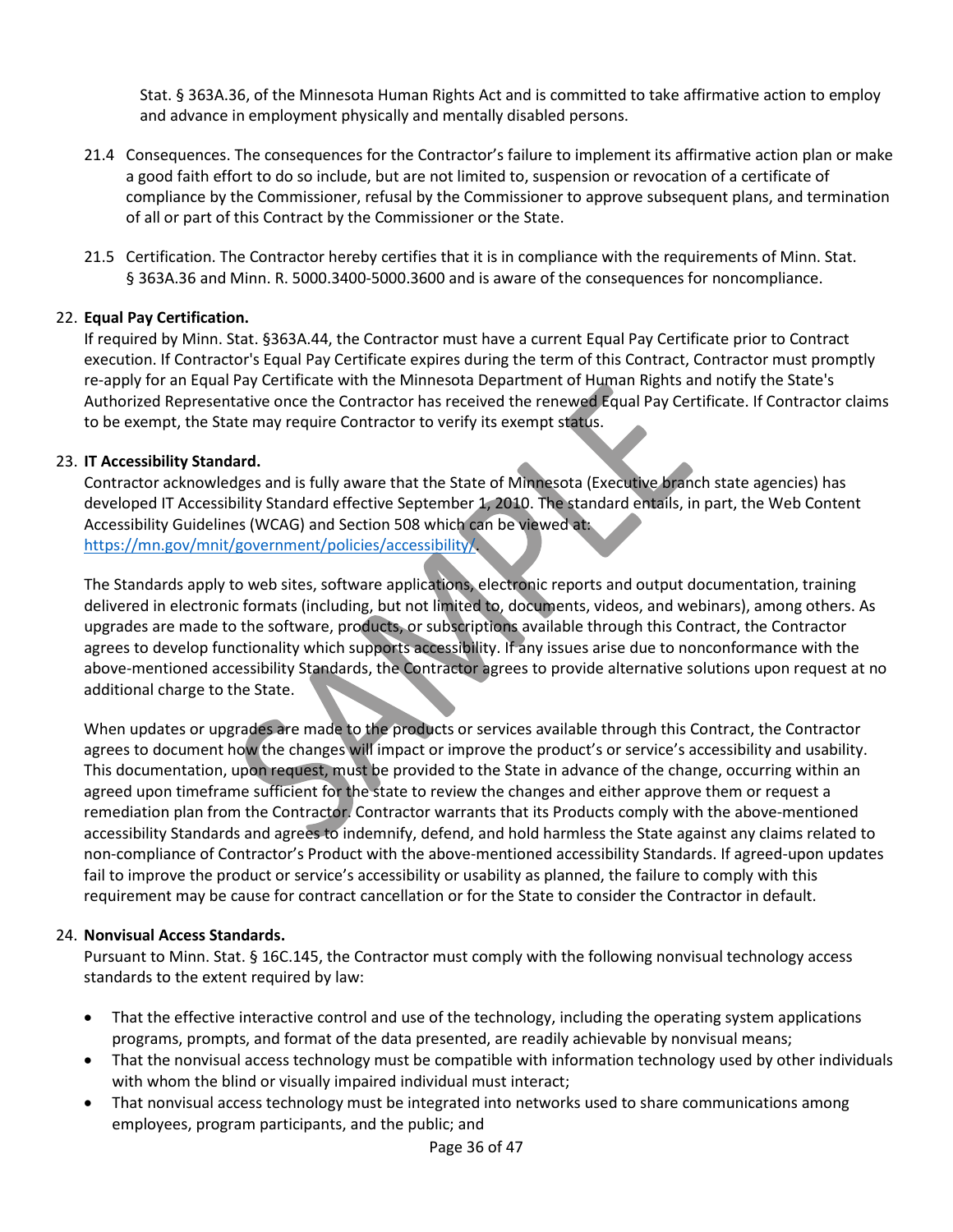- That the nonvisual access technology must have the capability of providing equivalent access by nonvisual means to telecommunications or other interconnected network services used by persons who are not blind or visually impaired; and
- Executive branch state agencies subject to Section 16E.03, subdivision 9, are not required to include nonvisual technology access standards developed under this Section in contracts for the procurement of information technology.

These standards do not require the installation of software or peripheral devices used for nonvisual access when the information technology is being used by individuals who are not blind or visually impaired.

### 25. **Survival of Terms.**

The following clauses survive the expiration or cancellation of this Contract: Indemnification; State Audits; Government Data Practices; Intellectual Property; Publicity and Endorsement; Governing Law, Jurisdiction, and Venue; and Data Disclosure. Any other Contract term that expressly states or by its nature shall survive, shall survive.

### 26. **Vaccination/Testing Requirements**

- 26.1 **Applicability**. This section applies to Contractor's employees or subcontractors who are performing contracted work in the following types of project settings: indoors with regular in-person contact with State agency employees or members of the public; and outdoors with substantial and/or regular in-person, non-socially distanced contact with State agency employees or members of the public ("Covered Individuals").
- 26.2 **Requirements**. In accordance wit[h HR/LR Policy #1446,](https://mn.gov/mmb-stat/policies/1446-covid19testingvaccination.pdf) Covered Individuals must be fully vaccinated against COVID-19 as defined in the policy or submit to testing at least once a week.
- 26.3 **Compliance.** Contractor is responsible for the following:
	- 26.3.1.1 Tracking and maintaining proof of vaccination status for vaccinated Covered Individuals;
	- 26.3.1.2 Ensuring Covered Individuals who are not vaccinated are tested on a weekly basis;
	- 26.3.1.3 Monitoring test results and ensuring that Covered Individuals with positive test results do not access the State workplace to perform contractual services until the Covered Individual has been medically cleared; and
	- 26.3.1.4 Ensuring its Covered Individuals do not access the location where the contracted work is occurring if the Covered Individual is not in compliance with the requirements stated in item Requirements, detailed in this clause.
	- 26.4 **Reporting.** Upon request, Contractor shall provide the State with documentation demonstrating compliance with these requirements. Contractor shall maintain documentation for a minimum of thirty (30) days past the end date of the contract.
- 27. **Security and Data Protection. Contractor is responsible for the security and protection of State data subject to and related to Cloud Services in this Contract. The terms, conditions, and provisions of this Security and Data Protection section take precedence and will prevail over any other terms, conditions, and provisions of the Contract, if in conflict. This Security and Data Protection section, including its sub-sections, survives the completion, termination, expiration, or cancellation of the Contract.**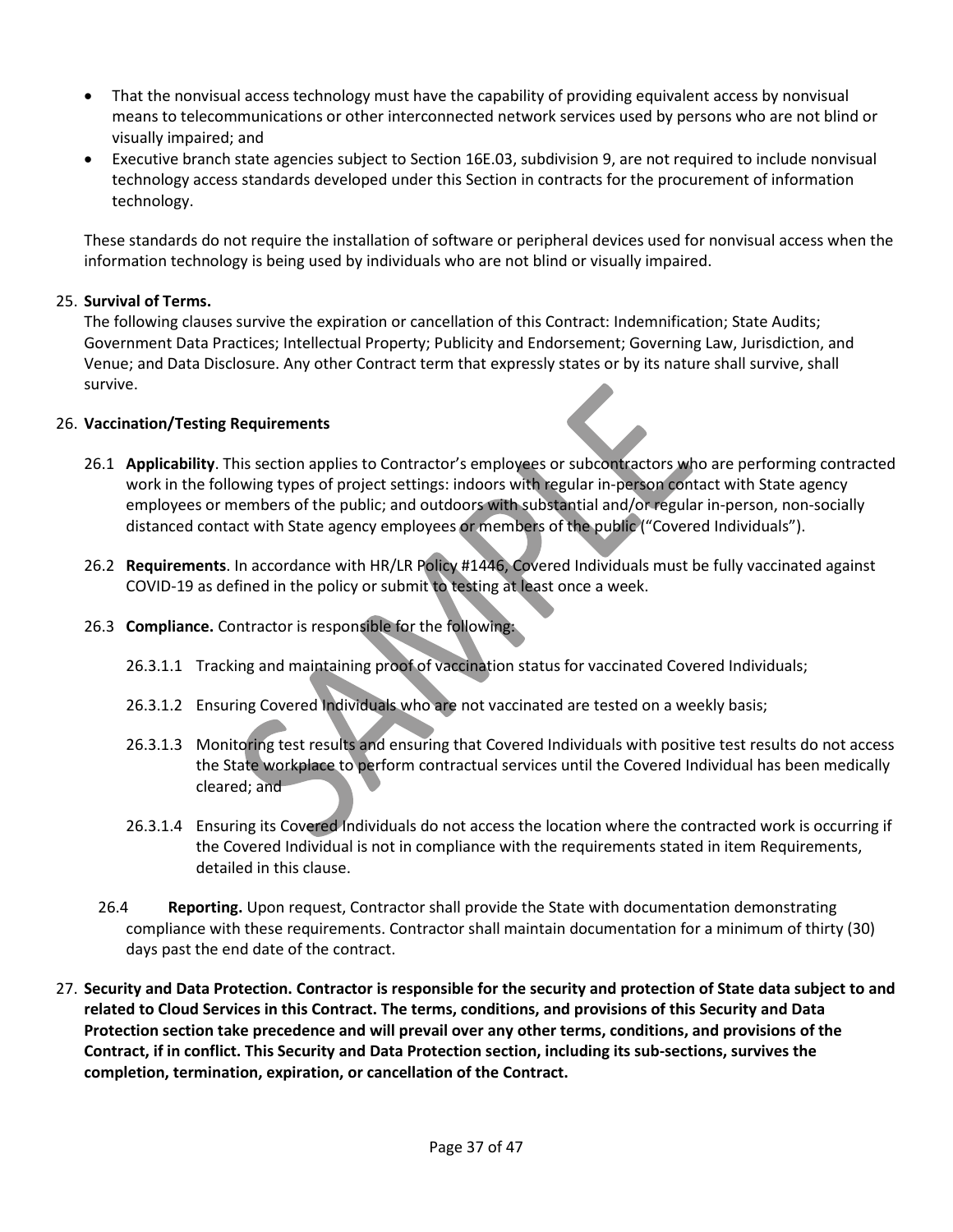For the purposes of this Security and Data Protection section, the following terms have the following meanings:

"Cloud Services" includes "cloud computing" as defined by the U.S. Department of Commerce, NIST Special Publication 800-145 (currently available online at:

[http://nvlpubs.nist.gov/nistpubs/Legacy/SP/nistspecialpublication800-145.pdf\)](http://nvlpubs.nist.gov/nistpubs/Legacy/SP/nistspecialpublication800-145.pdf) and any other software, hardware, hosting service, subscription, or other service or product by which Contractor stores, transmits, processes or otherwise has access to State data.

"State" means the State, or a cooperative purchasing venture ("CPV") member when the CPV member is the ordering entity (if CPV purchases are permitted under this Contract).

"Data" has the meaning of "government data" in Minn. Stat. § 13.02, subd. 7.

"Not public data" has the meaning in Minn. Stat. § 13.02, subd. 8a.

"Security incident" means any actual, successful or suspected: (1) improper or unauthorized access to, viewing of, obtaining of, acquisition of, use of, disclosure of, modification of, alteration to, loss of, damage to or destruction of State data; (2) interference with an information system; (3) disruption of or to Contractor's service(s); or (4) any similar or related incident.

"Privacy incident" means violation of the Minnesota Government Data Practices Act (Minnesota Statutes chapter 13); violation of federal data disclosure or privacy requirements in federal laws, rules and regulations; or breach of a contractual obligation to protect State data. This includes, but is not limited to, improper or unauthorized access to, viewing of, obtaining of, acquisition of, use of, disclosure of, damage to, loss of, modification of, alteration to or destruction of State data protected by such State or federal laws or by contract.

27.1 Data Ownership. The State solely and exclusively owns and retains all right, title and interest, whether express or implied, in and to any and all State data. Contractor has no and acquires no right, title or interest, whether express or implied, in and to State data.

Contractor will only use State data for the purposes set forth in the Contract. Contractor will only access State data as necessary for performance of this Contract. Contractor will not access State user accounts except to respond to service or technical problems or at the State's specific request.

All State data, including copies, summaries and derivative works thereof, must be remitted, in a mutually agreeable format and media, to the State by the Contractor upon request or upon completion, termination or cancellation of the Contract. The foregoing sentence does not apply if the State Chief Information Security Officer or delegate authorizes in writing the Contractor to sanitize or destroy the data and the Contractor certifies in writing the sanitization or destruction of the data. Within ninety days following any remittance of State data to the State, Contractor shall, unless otherwise instructed by the State in writing, sanitize or destroy any remaining data and certify in writing that the sanitization or destruction of the data has occurred. Any such remittance, sanitization or destruction will be at the Contractor's sole cost and expense.

In the event Contractor receives a request to release any State data, Contractor must immediately notify the State's data practices compliance official. The State will give Contractor instructions concerning the release of the data to the requesting party before the data is released. Contractor must comply with the State's instructions. The civil remedies of Minn. Stat. § 13.08 apply to the release of the data by Contractor.

27.2 Notification of Incidents. If Contractor becomes aware of or has reasonable suspicion of a privacy incident or security incident regarding any State data, Contractor must report such incident to the State and the State Chief Information Security Officer as soon as possible, but no later than twenty-four (24) hours after such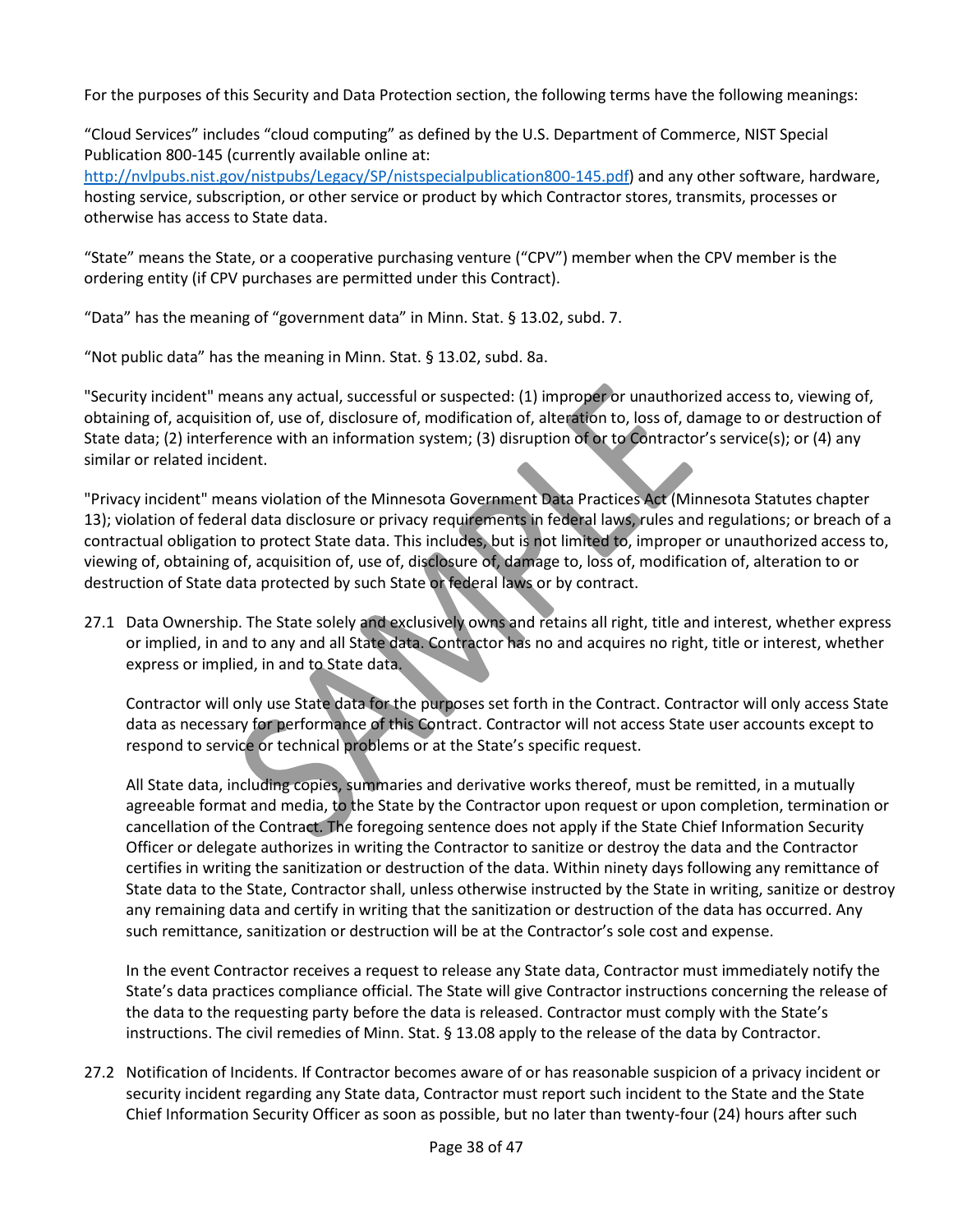incident. The decision to notify the affected data subjects and the form of such notice following report of a privacy incident or security incident are the responsibility of the State. Notwithstanding anything to the contrary in this Contract, Contractor will indemnify, hold harmless and defend the State and its officers, and employees for and against any claims, damages, costs and expenses related to any privacy incident or security incident involving any State data. For purposes of clarification, the foregoing sentence shall in no way limit or diminish Contractor's obligation(s) to indemnify, save, hold harmless, or defend the State under any other term of this Contract. Contractor will reasonably mitigate any harmful effects resulting from any privacy incident or security incident involving any State data.

27.3 Security Program. Contractor will make best efforts to protect and secure the State data related to this Contract. Contractor will establish and maintain an Information Security Program ("Program") that includes an information security policy applicable to any and all Cloud Services ("Policy"). Contractor's Program and Policy must align with appropriate industry security frameworks and standards such as National Institute of Standards and Technology ("NIST") 800-53 Special Publication Revision 4, Federal Information Processing Standards ("FIPS") 199, Federal Risk and Authorization Management Program ("FedRamp"), or Control Objectives for Information and Related Technology ("COBIT").

Upon the State's request, Contractor will make its Policy available to the State on a confidential, need-to-know basis, along with other related information reasonably requested by the State regarding Contractor's security practices and policies. Unless inconsistent with applicable laws, Contractor and the State must treat the Policy and related information on security practices and policies that are specific to the State as confidential information and as not public data pursuant to Minn. Stat. § 13.37.

27.4 Data Management. Contractor will not use State data, including production data, for testing or development purposes unless authorized in writing by the State Chief Information Security Officer or delegate. Contractor will implement and maintain procedures to physically and logically segregate State data, unless otherwise explicitly authorized by the State Chief Information Security Officer or delegate.

27.5 Data Encryption. Contractor must encrypt all State data at rest and in transit, in compliance with FIPS Publication 140-2 or applicable law, regulation or rule, whichever is a higher standard. All encryption keys must be unique to State data. Contractor will secure and protect all encryption keys to State data. Encryption keys to State data will only be accessed by Contractor as necessary for performance of this Contract.

- 27.6 Data Storage. Contractor warrants that any and all State data will be stored, processed, and maintained solely on designated servers and that no such data at any time will be processed on or transferred to any portable computing device or any portable storage medium, unless that storage medium is in use as part of the Contractor's designated backup and recovery processes.
- 27.7 Data Center and Monitoring/Support Locations. During the term of the Contract, Contractor will: (1) locate all production and disaster recovery data centers that store, process or transmit State data only in the continental United States, (2) store, process and transmit State data only in the continental United States, and (3) locate all monitoring and support of all Cloud Services only in the continental United States. The State has the right to on-site visits and reasonable inspection of the data centers upon notice to Contractor of seven calendar days prior to visit.

27.8 Security Audits & Remediation. Contractor will audit the security of the systems and processes used to provide any and all Cloud Services, including those of the data centers used by Contractor to provide any and all Cloud Services to the State. This security audit: (1) will be performed at least once every calendar year beginning with 2016; (2) will be performed according Statement on Standards for Attestation Engagements ("SSAE") 16 Service Organization Control ("SOC") 2, International Organization for Standardization ("ISO") 27001, or FedRAMP; (3) will be performed by third party security professionals at Contractor's election and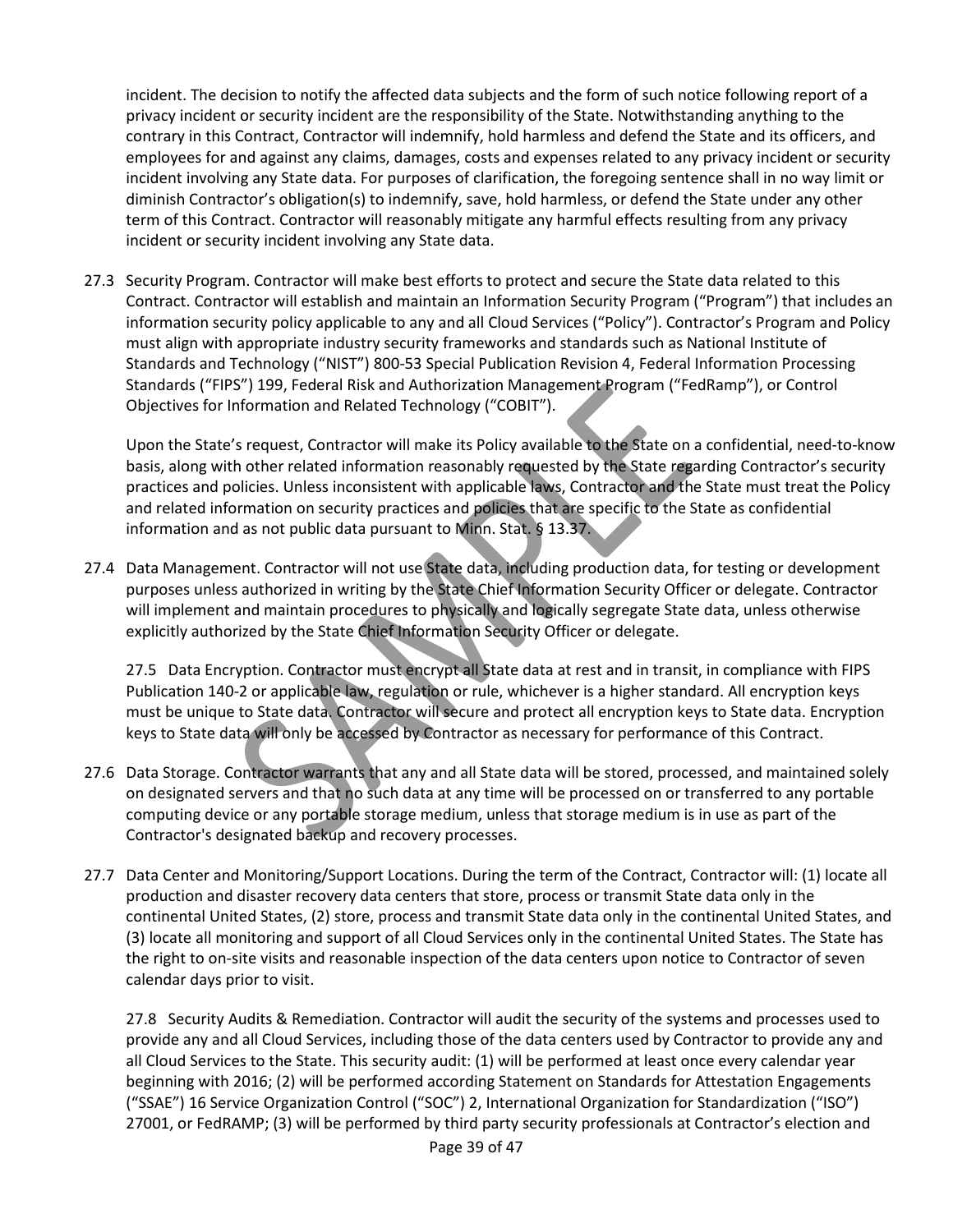expense; (4) will result in the generation of an audit report ("Contractor Audit Report"), which will, to the extent permitted by applicable law, be deemed confidential information and as not public data under the Minnesota Government Data Practices Act (Minnesota Statutes chapter 13); and (5) may be performed for other purposes in addition to satisfying this section.

Upon the State's reasonable, advance written request, Contractor will provide to the State a copy of the Contractor Audit Report.

Contractor will make best efforts to remediate any control deficiencies identified in the Contractor Audit Report in a commercially reasonable timeframe.

If the State becomes aware of any other Contractor controls that do not substantially meet the State's requirements, the State may request remediation from Contractor. Contractor will make best efforts to remediate any control deficiencies identified by the State or known by Contractor, in a commercially reasonable timeframe.

27.9 Insurance and Liability. Contractor warrants that it has and will maintain the insurance described below in force and effect throughout the term of the Contract. An Umbrella or Excess Liability insurance policy may be used to supplement the Contractor's policy limits to satisfy the full policy limits required by the Contract provided that Contractor warrants that the minimum coverage requirements below are met.

Professional/Technical, Errors and Omissions, including Network Security and Privacy Liability Insurance (or equivalent Network Security and Privacy Liability coverage endorsed on another form of liability coverage or written as a standalone policy):

This policy must provide coverage for all claims Contractor may become legally obligated to pay resulting from any actual or alleged negligent act, error, or omission related to the Contract, including but not limited to claims which may arise from failure of Contractor's or a subcontractor's security resulting in, but not limited to, computer attacks, unauthorized access, disclosure of confidential or private information, transmission of a computer virus or denial of service.

Contractor is required to carry the following minimum limits:

\$2,000,000 – per claim or event \$2,000,000 – annual aggregate

Any deductible will be the sole responsibility of the Contractor and, unless Contractor maintains an audited net worth of at least \$100 million, the deductible may not exceed \$100,000 without the written approval of the State. If the Contractor desires authority from the State to have a deductible in a higher amount, the Contractor shall so request in writing, specifying the amount of the desired deductible and providing financial documentation by submitting the most current audited financial statements so that the State can ascertain the ability of the Contractor to cover the deductible from its own resources. The retroactive or prior acts date of such coverage shall not be after the effective date of the Contract. Contractor shall maintain such insurance for a period of at least three (3) years following expiration or termination of the Contract. If such insurance is discontinued, extended reporting period coverage must be obtained by Contractor to fulfill this requirement.

Contractor's policy(ies) shall be primary insurance to any other valid and collectible insurance available to the State with respect to any claim arising out of Contractor's performance under this Contract. If Contractor receives a cancellation notice from an insurance carrier affording coverage herein, Contractor will notify the State within five (5) business days with a copy of the cancellation notice, unless Contractor's policy(ies) contain a provision that coverage afforded under the policy(ies) will not be cancelled without at least thirty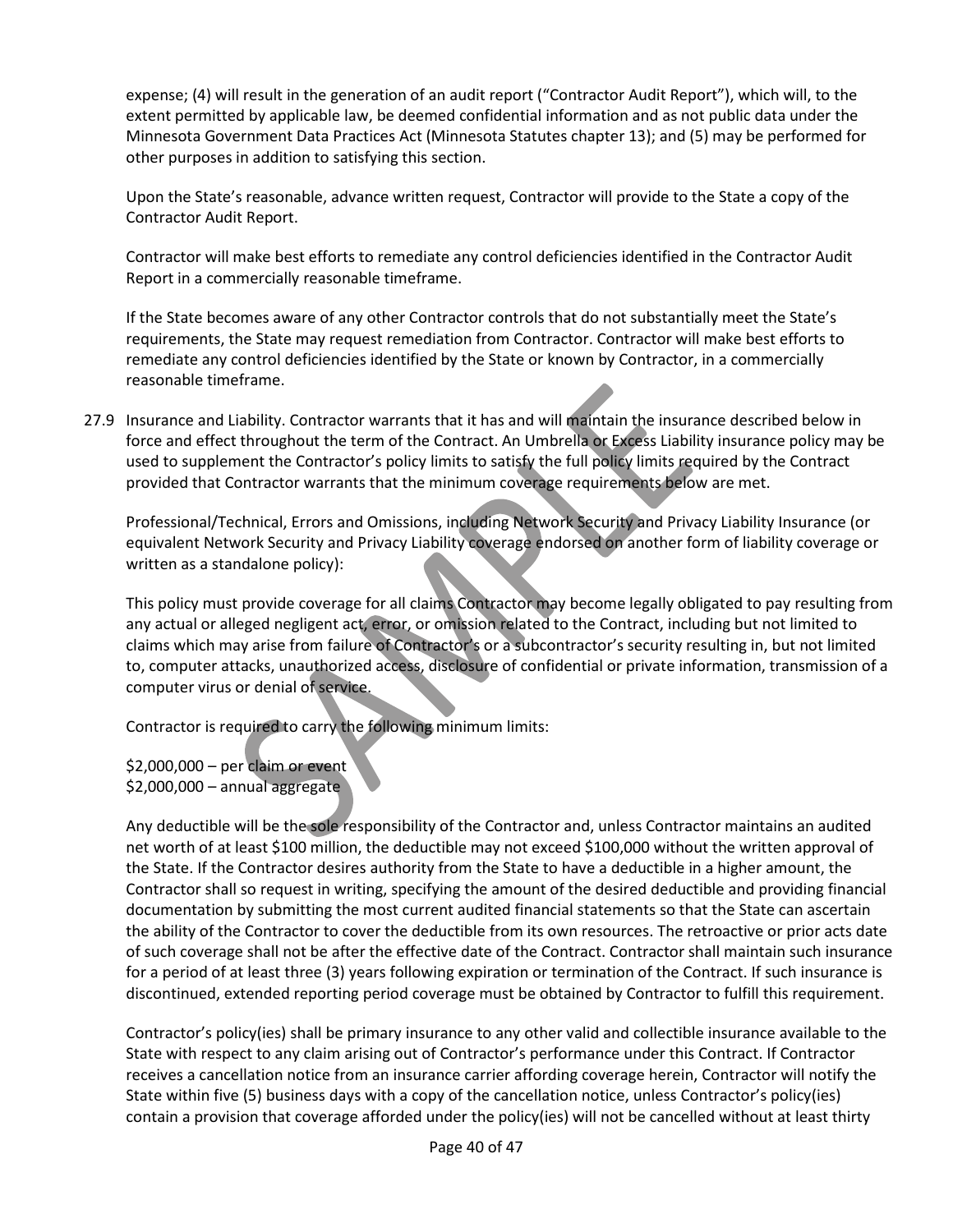(30) days advance written notice to the State. Contractor is responsible for payment of Contract related insurance premiums and deductibles. If Contractor is self-insured, a Certificate of Self-Insurance must be provided to the State. Contractor shall obtain insurance policy(ies) from insurance company(ies) having an "AM BEST" rating of A- (minus); Financial Size Category ("FSC") VII or better, and authorized to do business in the State. All insurance policies must be open to inspection by the State, and copies of policies must be submitted to the State's authorized representative upon written request. The State reserves the right to immediately terminate the Contract if the Contractor is not in compliance with the insurance requirements of this sub-section and retains all rights to pursue any legal remedies against the Contractor.

Notwithstanding any limitation of liabilities in the Contract, the Contractor shall be liable for all damages to the extent such damages are within the insurance limit.

- 27.10 Subcontractors and Third Parties. Contractor warrants that no State data will be transmitted, exchanged or otherwise provided to other parties except as specifically agreed to in writing by the State Chief Information Security Officer or delegate. Contractor must ensure that any contractors, subcontractors, agents and others to whom it provides State data, agree in writing to be bound by the same restrictions and conditions under this Contract that apply to Contractor with respect to such data.
- 27.11 Compliance with Data Privacy and Security Laws and Standards. Contractor shall comply with all applicable State and federal data privacy and data security laws, rules, and regulations.
- 27.12 Remedies. Contractor acknowledges that the State, because of the unique nature of its data, would suffer irreparable harm in the event that Contractor breaches its obligation under this Security and Data Protection section, and monetary damages may not adequately compensate the State for such a breach. In such circumstances, the State will be entitled, in addition to monetary relief, to injunctive relief or specific performance as may be necessary to restrain any continuing or further breach by Contractor, without showing or proving any actual damages sustained by the State.

27.13 Business Continuity. Contractor shall have written business continuity and disaster recovery plans that define the roles, responsibilities and procedures necessary to ensure that Cloud Services provided under this Contract shall be maintained continuously in the event of a disruption to the Contractor's operations, regardless of the cause of the disruption. Such plans must, at a minimum, define the Contractor's actions to address the impacts of the following key areas likely to cause a disruption to Contractor's operations: loss of key personnel, loss of facility, and loss of information technology. Contractor must conduct testing and review of its business continuity and disaster recovery plan at least annually. Upon State request, Contractor must also participate, at mutually agreed upon times, in State business continuity and disaster recovery testing, training, and exercise activities.

Any term or condition that allows the Contractor to terminate the Contract for any or no reason (i.e., termination for convenience) is null and void. In the event of termination or cancellation of this Contract for any reason, the Contractor shall continue to provide any then-existing Cloud Services for as long as the State needs to transfer its data, software and other assets to an alternate service or service provider. After any such termination or cancellation, the State may purchase the continuing Cloud Services at the pricing in effect prior to such termination or cancellation. The fee for any such purchase shall be prorated for the period of time needed, as determined by the State, and shall be reduced by the amount paid for Cloud Services that were not used prior to such termination or cancellation. The amount of any such fee reduction shall be determined on a pro-rata basis. The Contractor shall refund to the State any unused portion of payments for Cloud Services.

27.14 Background Checks. Contractor represents that it has conducted and will conduct background investigations into all of Contractor's agents, employees, and subcontractors that will provide Cloud Services to the State.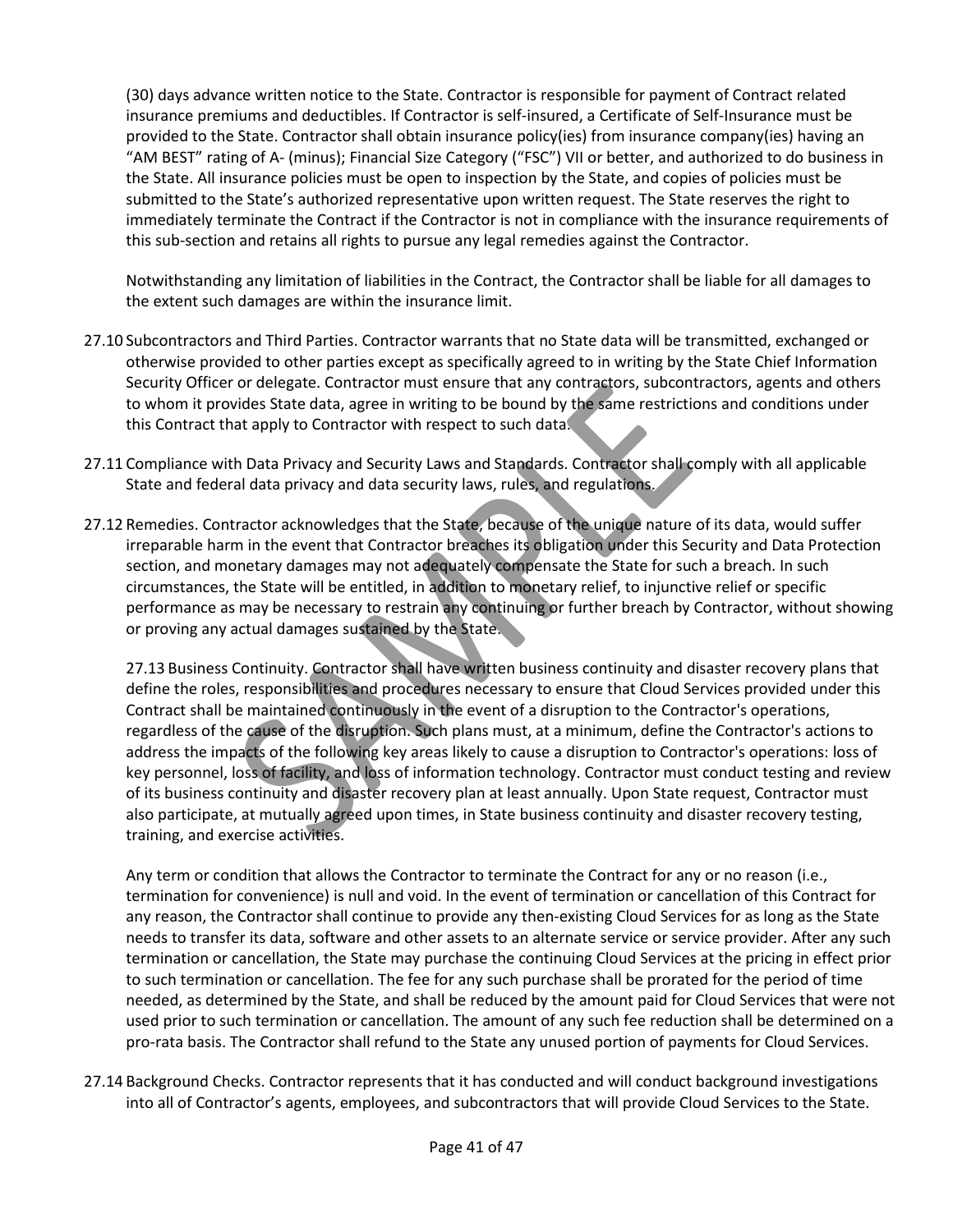Such background investigations must have been or will be conducted by investigating local, state and federal criminal records, local, state and federal civil case records, and employment references.

If any provision of this sub-section is found to violate any applicable laws, rules, or State policies, then the Contractor will be relieved of all obligations arising under such provision. Notwithstanding anything to the contrary in this sub-section, this sub-section is only applicable and effective to extent that it is consistent with applicable laws, rules, and State policies.

- 27.15 Secure Coding. Contractor warrants that all Cloud Services are free from any and all defects in materials, workmanship, and design. Contractor warrants that all Cloud Services are free from any and all viruses, malware, and other harmful or malicious code. Contractor must scan all source code for vulnerabilities, including before and after any source code changes are made and again before being placed into production, and must promptly remediate any and all vulnerabilities. Contractor must follow best practices for application code review and the most current version of the OWASP top 10.
- 27.16 Compliance with Data Privacy and Security Laws and Standards. Contractor must comply with all requirements, restrictions, and conditions that apply to the Office of MN.IT Services in the July 1, 2015, Amended MNsure Data Sharing Contract, currently available at [https://www.mnsure.org/images/MNIT-](https://www.mnsure.org/images/MNIT-MNsure-data-sharing-agreement-2015-07.pdf)[MNsure-data-sharing-Contract-2015-07.pdf,](https://www.mnsure.org/images/MNIT-MNsure-data-sharing-agreement-2015-07.pdf) and as amended. This document, as amended, is fully incorporated herein.

Contractor shall comply with the Health Insurance Portability Accountability Act ("HIPAA"), the HITECH Act, and other similar privacy laws. Contractor also shall comply with the HIPAA Privacy Rule, HIPAA Security Rule, and other similar rules, regulations, and laws, including future amendments thereto.

Contractor shall comply with all applicable requirements, restrictions, and conditions set forth in the Criminal Justice Information Services ("CJIS") – Security Policy, Version 5.3, dated 8/4/2014, including, but not limited to, conducting FBI fingerprint background checks on all of Contractor's agents, employees, and subcontractors that have or will have access to Criminal Justice Information ("CJI").

Contractor acknowledges that for the purposes of this Contract when storing, processing, transmitting or otherwise accessing State date subject to the Family Educational Rights and Privacy Act ("FERPA"), it is designated as a "school official" with "legitimate educational interests" in State data and associated metadata, as those terms have been defined under FERPA and its implementing regulations, and Contractor agrees to abide by the limitations and requirements imposed by 34 CFR 99.33(a) on school officials. Contractor shall use State data only for the purpose of fulfilling its duties under the Contract and it will not monitor or share such data with or disclose it to any third party except as provided for in this Contract, as required by law, or as authorized in writing by the State. By way of illustration and not of limitation, Contractor will not use such data for Contractor's own benefit and, in particular, will not engage in "data mining" of such data or communications, whether through automated or human means, except as necessary to fulfill its duties under this Contract, or as specifically and expressly provided for in this Contract, as required by law, or authorized in writing by the State. Contractor agrees, upon request, to provide the State with a written summary of the procedures Contractor uses to safeguard State data.

All of Contractor's systems and components that process, store, or transmit Cardholder Data shall comply with the most recent version of the Payment Card Industry Data Security Standard ("PCI DSS") promulgated by the PCI Security Standards Council, currently available online at:

[https://www.pcisecuritystandards.org/document\\_library.](https://www.pcisecuritystandards.org/document_library) The Contractor shall, upon request, provide the State with Contractor's current Attestation of Compliance signed by a PCI QSA ("Qualified Security Assessor"). For purposes of this sub-section, "Cardholder Data" has the meaning defined by the PCI Security Standards Council, Payment Card Industry (PCI) Data Security Standard (DSS) and Payment Application Data Security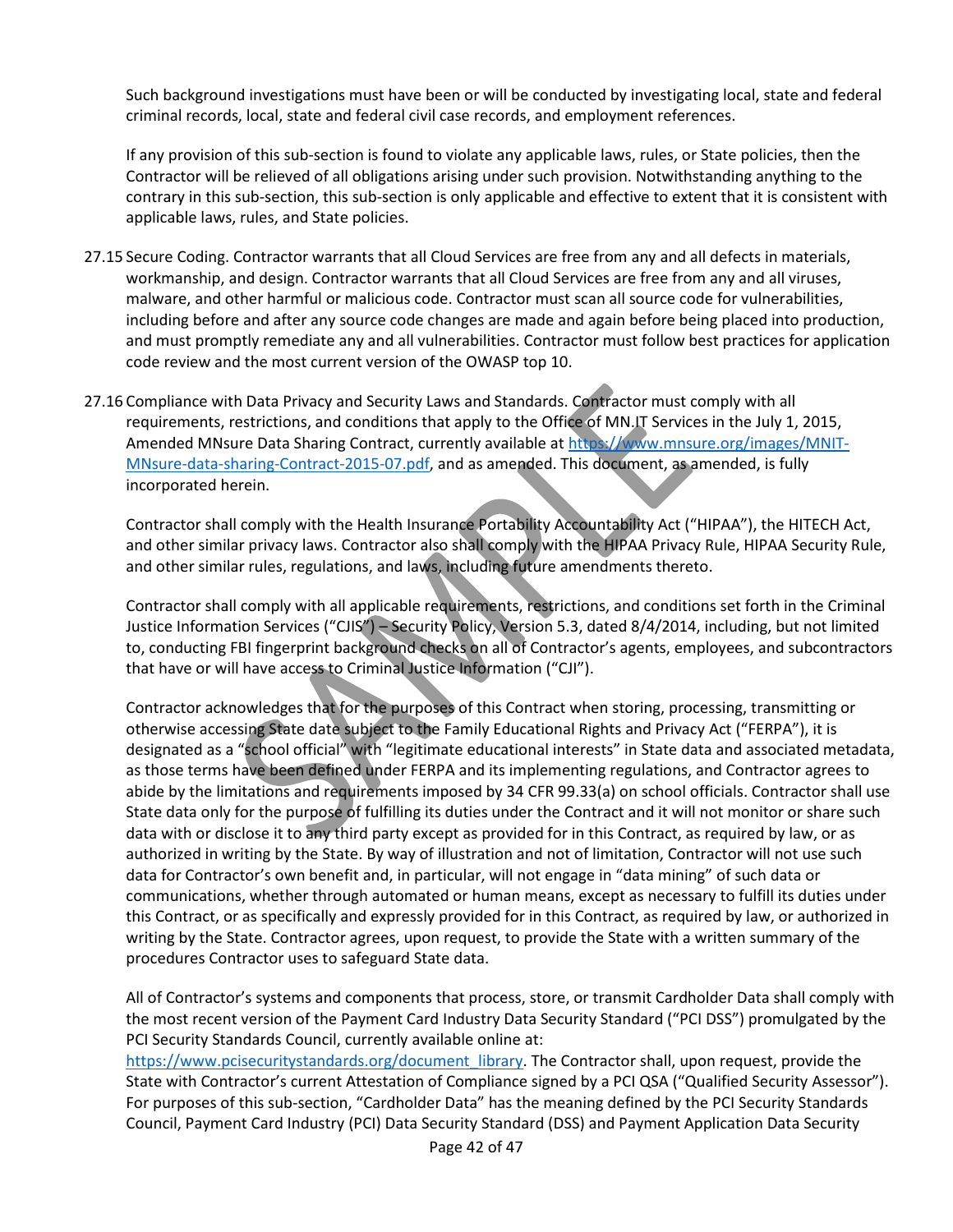Standard (PA-DSS), Glossary of Terms, Abbreviations, and Acronyms, currently available online at: [https://www.pcisecuritystandards.org/document\\_library.](https://www.pcisecuritystandards.org/document_library)

Contractor shall comply with IRS Publication 1075, Exhibit 7, which is incorporated herein.

For the term of this Contract, Contractor will maintain a provisional Authority to Operate (ATO) at the Moderate Level from the Federal Risk and Authorization Management Program (FedRAMP) Joint Authorization Board (JAB) or Federal Agency for any and all Cloud Services provided under this Contract.

For the term of this Contract, Contractor will maintain an ISO 27001 Certification for any and all Cloud Services provided under this Contract.

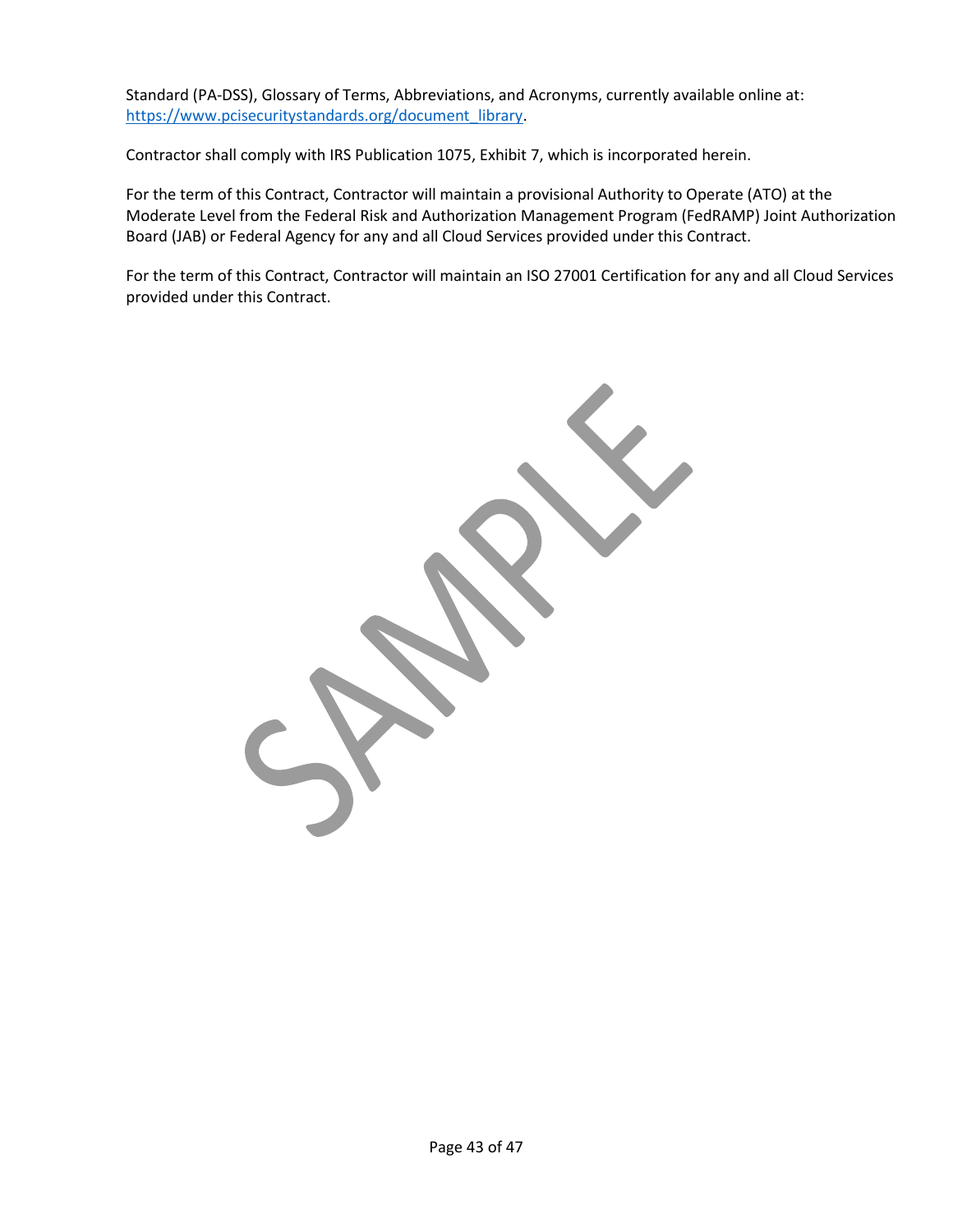### **Exhibit B: Insurance Requirements**

### **1. Notice to Contractor.**

- 1.1 The Contractor is required to submit Certificates of Insurance acceptable to the State as evidence of insurance coverage requirements prior to commencing work under this Contract.
- 1.2 Contractor shall not commence work under the contract until they have obtained all the insurance described below and the State has approved such insurance. Contractor shall maintain such insurance in force and effect throughout the term of this Contract, unless otherwise specified in this Contract
- 1.3 The failure of the Contractor to provide a Certificate of Insurance, for the policies required under this Contract or renewals thereof, or failure of the insurance company to notify the State of the cancellation of policies required under this Contract shall not constitute a waiver by the State to the Contractor to provide such insurance.
- 1.4 The State reserves the right to immediately terminate this Contract if the Contractor is not in compliance with the insurance requirements and retains all rights to pursue any legal remedies against the Contractor. All insurance policies must be open to inspection by the State, and copies of policies must be submitted to the State's Authorized Representative upon written request.

### **2 Notice to Insurer.**

- 2.1 The Contractor's insurance company(ies) waives its right to assert the immunity of the State as a defense to any claims made under said insurance.
- 2.2 Insurance certificate holder should be addressed as follows:
- **3 Additional Insurance Conditions. The following apply to the Contractor, or the Contractor's subcontractor:**
	- 3.1 Contractor's policy(ies) shall be primary insurance to any other valid and collectible insurance available to the State with respect to any claim arising out of Contractor's performance under this Contract.
	- 3.2 If Contractor receives a cancellation notice from an insurance carrier affording coverage herein, Contractor agrees to notify the State within five (5) business days with a copy of the cancellation notice, unless Contractor's policy(ies) contain a provision that coverage afforded under the policy(ies) will not be cancelled without at least thirty (30) days advance written notice to the State;
	- 3.3 Contractor is responsible for payment of Contract related insurance premiums and deductibles;
	- 3.4 If Contractor is self-insured, a Certificate of Self-Insurance must be attached;
	- 3.5 Contractor's policy(ies) shall include legal defense fees in addition to its policy limits with the exception of professional liability.
	- 3.6 Contractor's insurance companies must either (1) have an AM Best rating of A- (minus) and a Financial Size Category of VII or better, and be authorized to do business in the State of Minnesota or (2) be domiciled in the State of Minnesota and have a Certificate of Authority/Compliance from the Minnesota Department of Commerce if they are not rated by AM Best.
	- 3.7 An Umbrella or Excess Liability insurance policy may be used to supplement the Contractor's policy limits to satisfy the full policy limits required by the Contract.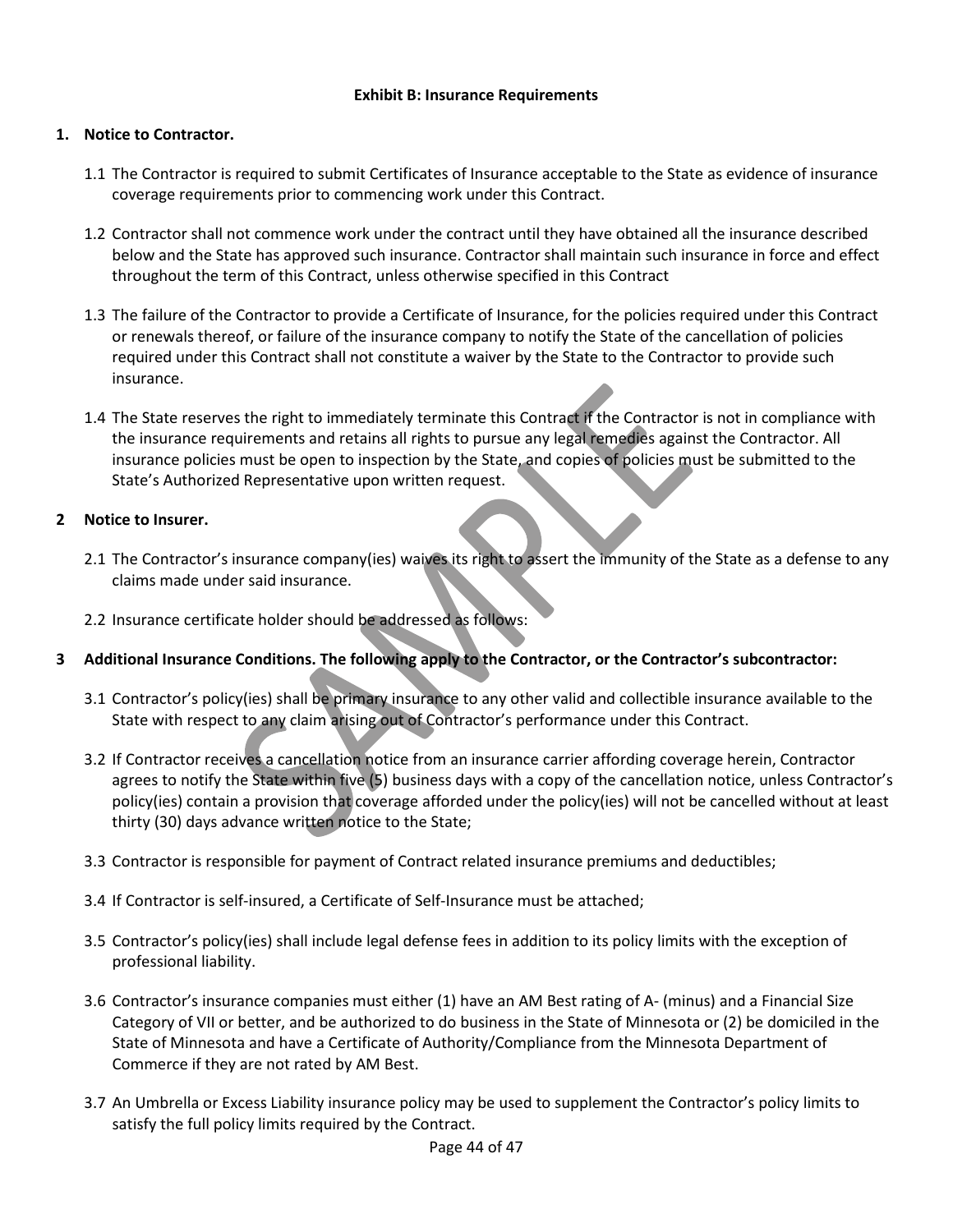### **4.1 Coverages. Contractor is required to maintain and furnish satisfactory evidence of the following insurance policies:**

4.1 **Commercial General Liability Insurance.** Contractor is required to maintain insurance protecting it from claims for damages for bodily injury, including sickness or disease, death, and for care and loss of services as well as from claims for property damage, including loss of use which may arise from operations under the Contract whether the operations are by the Contractor or by a subcontractor or by anyone directly or indirectly employed by the Contractor under the contract. Insurance minimum limits are as follows:

\$2,000,000 – per occurrence \$2,000,000 – annual aggregate \$2,000,000 – annual aggregate – applying to Products/Completed Operations

The following coverages shall be included:

- Premises and Operations Bodily Injury and Property Damage
- Personal and Advertising Injury
- Blanket Contractual Liability
- Products and Completed Operations Liability
- Other; if applicable, please list
- **State of Minnesota named as an Additional Insured**, to the extent permitted by law
- 4.2 **Commercial Automobile Liability Insurance.** Contractor is required to maintain insurance protecting it from claims for damages for bodily injury as well as from claims for property damage resulting from the ownership, operation, maintenance or use of all owned, hired, and non-owned autos which may arise from operations under this contract, and in case any work is subcontracted the contractor will require the subcontractor to maintain Commercial Automobile Liability insurance. Insurance minimum limits are as follows:

\$2,000,000 – per occurrence Combined Single limit for Bodily Injury and Property Damage

In addition, the following coverages should be included: Owned, Hired, and Non-owned Automobile.

Evidence of Subcontractor insurance shall be filed with the Contractor.

4.3 **Workers' Compensation Insurance.** Statutory Compensation Coverage. Except as provided below, Contractor must provide Workers' Compensation insurance for all its employees and, in case any work is subcontracted, Contractor will require the subcontractor to provide Workers' Compensation insurance in accordance with the statutory requirements of the State, including Coverage B, Employer's Liability. Insurance **minimum** limits are as follows:

\$100,000 – Bodily Injury by Disease per employee \$500,000 – Bodily Injury by Disease aggregate \$100,000 – Bodily Injury by Accident

If Minn. Stat. § 176.041 exempts Contractor from Workers' Compensation insurance or if the Contractor has no employees in the State, Contractor must provide a written statement, signed by an authorized representative, indicating the qualifying exemption that excludes Contractor from the Minnesota Workers' Compensation requirements.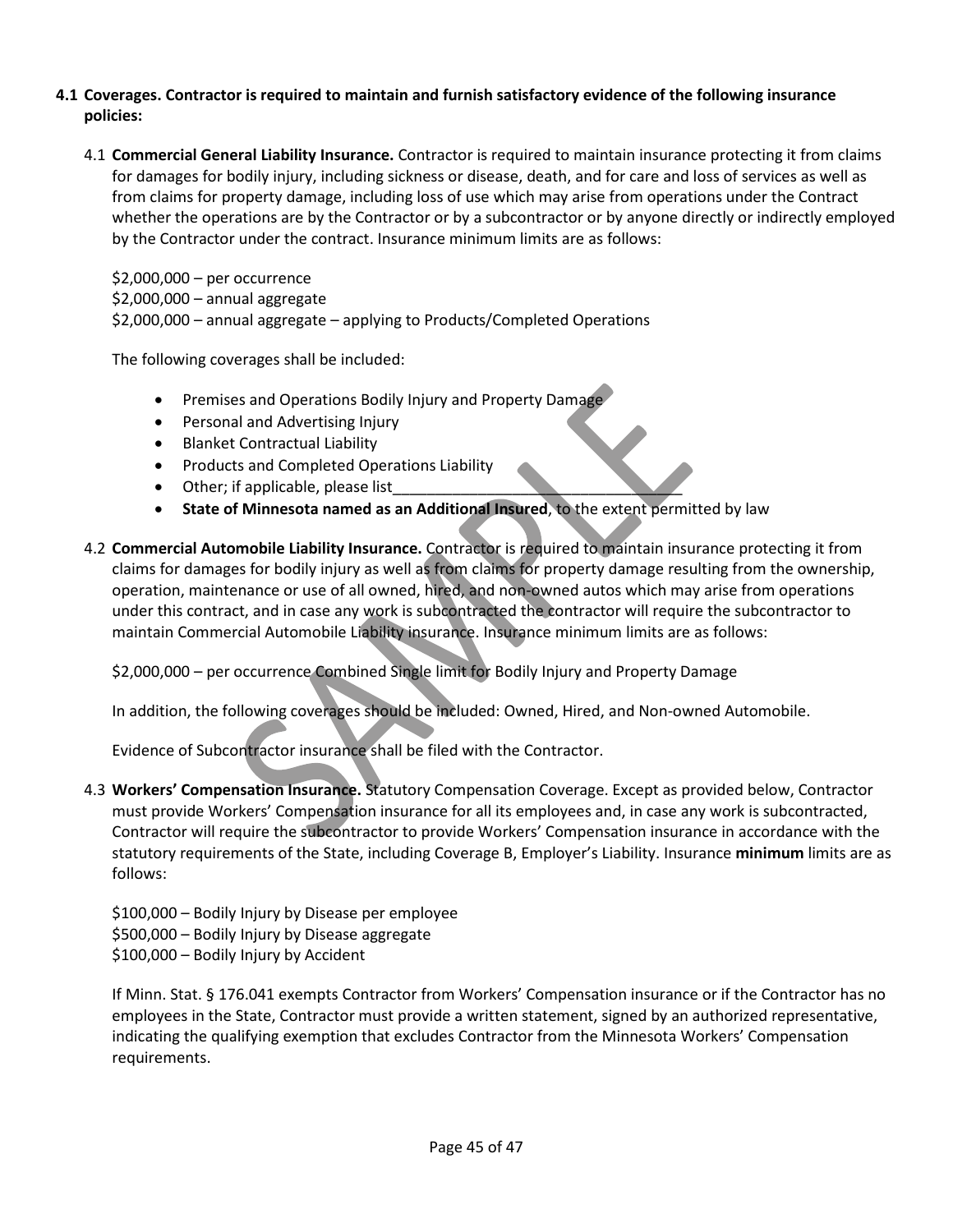If during the course of the contract the Contractor becomes eligible for Workers' Compensation, the Contractor must comply with the Workers' Compensation Insurance requirements herein and provide the State with a certificate of insurance.

4.4 **Professional Liability, Errors, and Omissions.** This policy will provide coverage for all claims the contractor may become legally obligated to pay resulting from any actual or alleged negligent act, error, or omission related to Contractor's professional services required under the contract. Insurance **minimum** limits are as follows:

\$2,000,000 - per claim or event \$2,000,000 - annual aggregate

Any deductible will be the sole responsibility of the Contractor and may not exceed \$50,000 without the written approval of the State. If the Contractor desires authority from the State to have a deductible in a higher amount, the Contractor shall so request in writing, specifying the amount of the desired deductible and providing financial documentation by submitting the most current audited financial statements so that the State can ascertain the ability of the Contractor to cover the deductible from its own resources.

The retroactive or prior acts date of such coverage shall not be after the effective date of this Contract and Contractor shall maintain such insurance for a period of at least three (3) years, following completion of the work. If such insurance is discontinued, extended reporting period coverage must be obtained by Contractor to fulfill this requirement.

4.5 **Network Security and Privacy Liability Insurance (or equivalent).** The coverage may be endorsed on another form of liability coverage or written on a standalone policy. Contractor shall maintain insurance to cover claims which may arise from failure of Contractor's security resulting in, but not limited to, computer attacks, unauthorized access, disclosure of not public data including but not limited to confidential or private information, transmission of a computer virus or denial of service. Insurance minimum limits are as follows:

\$2,000,000 per occurrence \$2,000,000 annual aggregate

The following coverage shall be included: State of Minnesota named as an Additional Insured unless the coverage is written under a Professional Liability policy.

4.6 **Privacy Liability Insurance (or equivalent).** The coverage may be endorsed on another form of liability coverage or written on a standalone policy. The Contractor shall maintain insurance to cover claims which may arise from failure of the Contractor to ensure the security of not public data stored on the State's documents, including but not limited to paper, microfilms, microfiche, magnetic computer tapes, cassette tapes, photographic negatives, photos, hard disks, floppy disks, and carbon sheets, while in the Contractor's care, custody, and control. Insurance minimum limits are as follows:

\$2,000,000 - Per Occurrence \$2,000,000 - Annual Aggregate

The following coverage shall be included: State of Minnesota named as an Additional Insured unless the coverage is written under a Professional Liability policy.